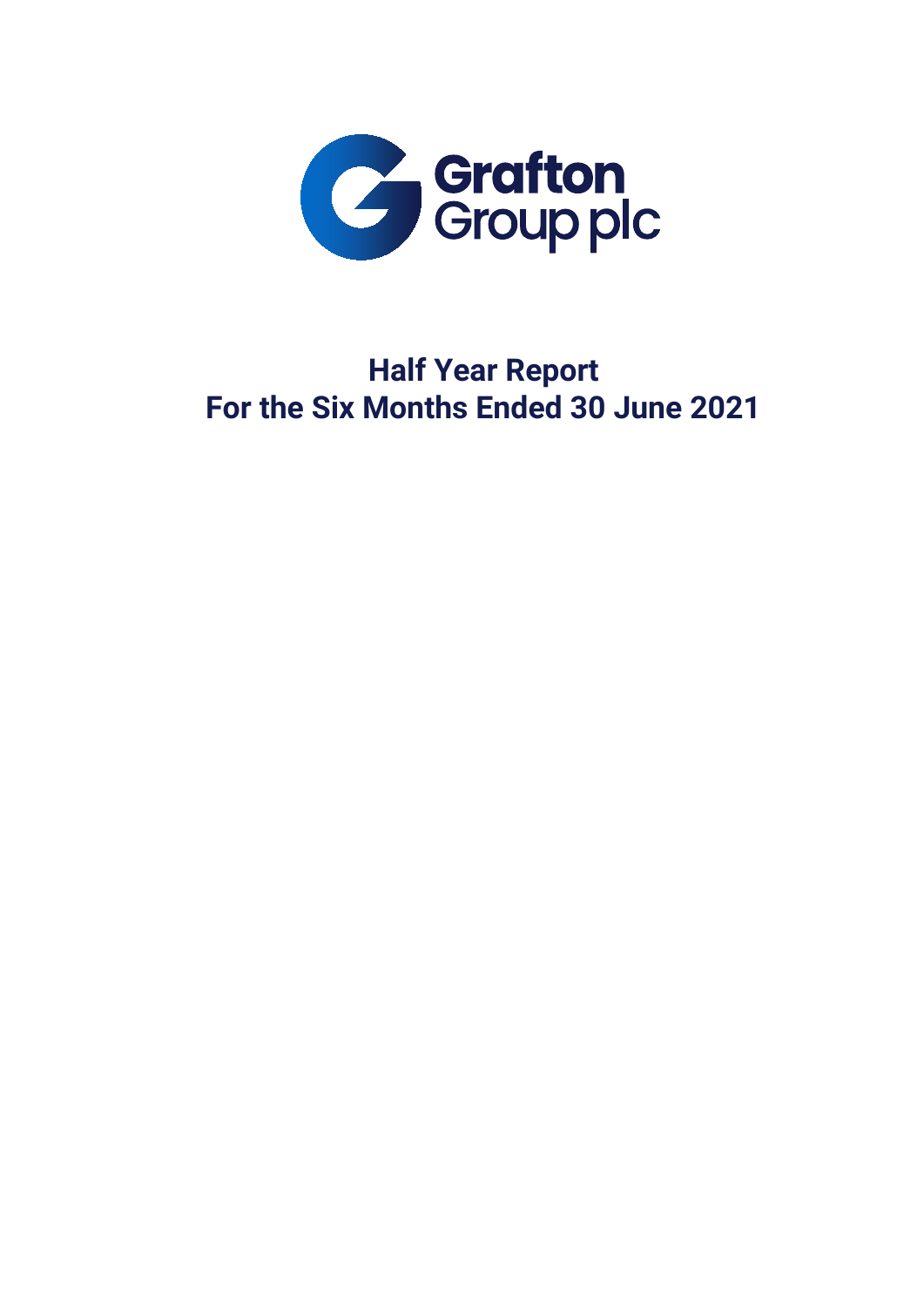# **Grafton Group plc Half Year Report for the Six Months Ended 30 June 2021**

Grafton Group plc ("Grafton"), the international building materials distributor and DIY retailer is pleased to announce its half year results for the period ended 30 June 2021.

| <b>Continuing Operations<sup>1</sup></b>             | H1 2021          | H1 2020 <sup>3</sup><br>(restated) | Change     |
|------------------------------------------------------|------------------|------------------------------------|------------|
| Revenue                                              | £1,028m          | £704m                              | $+46.1%$   |
| Adjusted <sup>2</sup> operating profit               | £157.8m          | £46.9m                             | +236.2%    |
| Adjusted operating profit before property profit     | £142.4m          | £46.9m                             | +203.9%    |
| Adjusted profit before tax                           | £148.6m          | £33.8m                             | $+340.1%$  |
| Adjusted earnings per share                          | 50.4p            | 11.1 <sub>p</sub>                  | +355.2%    |
| Dividend                                             | 8.5 <sub>p</sub> |                                    |            |
| Net cash (before IFRS 16 leases) <sup>4</sup>        | £302.5m          | £57.0 $m$                          | $+£245.5m$ |
| Net (debt) – (including IFRS 16 leases) <sup>5</sup> | (£209.9m)        | (E479.2m)                          | $-E269.3m$ |

| <b>Statutory Results - Continuing Operations</b> | H1 2021    | H <sub>1</sub> 2020<br>(restated) | Change    |
|--------------------------------------------------|------------|-----------------------------------|-----------|
| Operating profit                                 | £152.1 $m$ | £42.7m                            | $+256.6%$ |
| Profit before tax                                | £142.9m    | £29.5 $m$                         | +384.8%   |
| Basic earnings per share                         | 48.5p      | 9.6 <sub>D</sub>                  | $+403.4%$ |

<sup>1</sup> Supplementary financial information in relation to Alternative Performance Measures (APMs) is set out on pages 43 to 48.<br><sup>2</sup> The term "Adjusted" means before exceptional items and amortisation of intangible assets aris

*<sup>3</sup> H1 2020 has now been restated as the Traditional Merchanting Business in Great Britain is now classified as a discontinued operation. Details are set out in Note 14.*

*<sup>4</sup> Net cash from total operations (before IFRS 16 lease liabilities), which includes cash of the discontinued operations.*

*<sup>5</sup> Net debt from total operations (including IFRS 16 lease liabilities), which includes the discontinued operations.*

### **Operational Highlights**

- Strong performance across the Group and a notable record contribution from the Woodie's DIY, Home and Garden business in Ireland
- Agreement to divest Traditional Merchanting Business in Great Britain for an enterprise value of £520 million
- Completed acquisition of IKH in Finland on 1 July 2021
- Good contribution from StairBox acquisition which performed ahead of plan
- Continued progress of sustainability agenda

### **Financial Highlights**

- Record half year adjusted operating profit of £142.4 million (before property profit)
- Record Group adjusted operating profit margin of 13.9% (before property profit) and adjusted return on capital employed of 20.5%
- Record half year cash generation of £255.3 million from all operations
- Net cash at 30 June 2021 of £302.5 million (before IFRS 16 lease liabilities)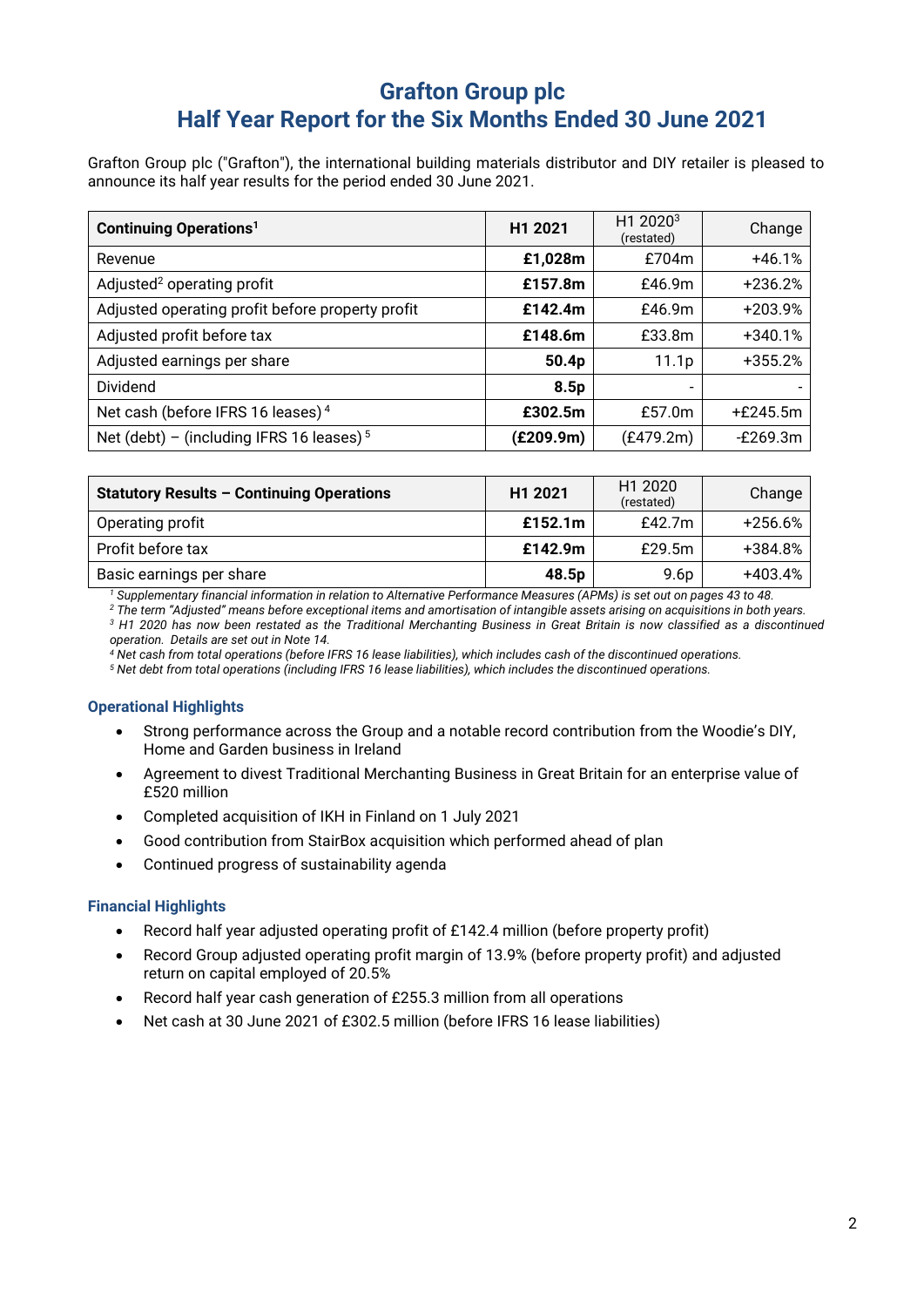## **Gavin Slark, Chief Executive Officer Commented**:

*"I want to thank all of our colleagues for their tremendous contribution and commitment in delivering an exceptional first half outcome in which Grafton achieved record operating profits and margins as well as record cash generation.*

*2021 marks a key phase of a very considered strategic transformation we have executed at Grafton over recent years, which today comprises a portfolio of high returning, differentiated businesses with the capacity to grow and outperform in our chosen markets.*

*The overall outlook for the Grafton businesses is positive given the strength of our current market positions, geographic diversity, strong balance sheet and investment pipeline, alongside supportive sector and macro trends together with the successful rollout of vaccines to date in the four countries where the Group now operates."*

### **Webcast and Conference Call Details**

A pre-recorded results presentation and a copy of the results presentation document are available at 7:00am today via the home page of the Company's website [www.graftonplc.com.](http://www.graftonplc.com/)

A live audio conference call for analysts and investors will be hosted by Gavin Slark and David Arnold at 9:00am today. If investors would like to listen to the conference call, they can do so either via the "Live Audio Conference Call" webcast link on the home page of the Company's website or by clicking on the following link: [https://brrmedia.news/GFTU\\_H121](https://brrmedia.news/GFTU_H121)

Analysts will be invited to raise questions on the call. Should investors wish to submit a question in advance, they can do so before 8.15am today by sending an email to *ir@graftonplc.com.* A recording of the call will be available on the Company's website later today.

#### **Enquiries: Grafton Group plc + 353 1 216 0600** Gavin Slark, Chief Executive Officer David Arnold, Chief Financial Officer

**Murray + 353 1 498 0300**

Pat Walsh

### **MHP Communications + 44 20 3128 8549**

Tim Rowntree/Rachel Mann

### **Cautionary Statement**

Certain statements made in this announcement are forward-looking statements. Such statements are based on current expectations and are subject to a number of risks and uncertainties that could cause actual events or results to differ materially from those expressed or implied by these forward-looking statements. They appear in a number of places throughout this announcement and include statements regarding the intentions, beliefs or current expectations of Directors and senior management concerning, amongst other things, the results of operations, financial condition, liquidity, prospects, growth, strategies and the businesses operated by the Group. The Directors do not undertake any obligation to update or revise any forward-looking statements, whether as a result of new information, future developments or otherwise.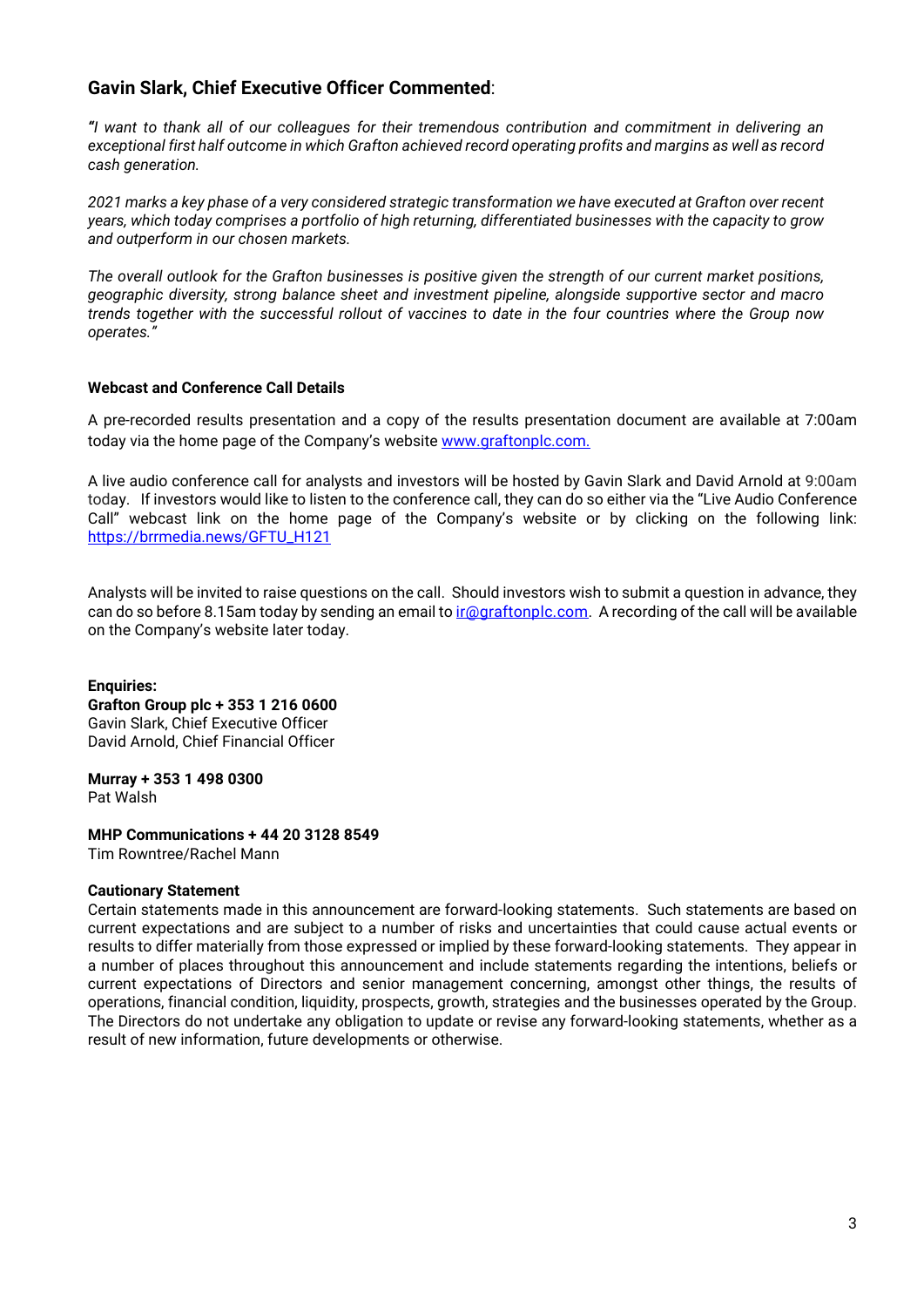# **Interim Results for the Six Months to 30 June 2021**

# **Statement from Gavin Slark, Chief Executive Officer**

This was a half year of high performance, operational excellence and significant strategic development.

# **Results for Half Year**

The results for the half year highlight the success of our strategy and the exceptional management teams and colleagues across the Group who have again delivered excellent results and outperformance against the backdrop of favourable market conditions. We continued to innovate and deliver a great experience for our customers while also investing strategically to develop and grow our businesses.

Our strategic growth focus is to invest in higher returning businesses with good market positions that have a differentiated customer offering. The end use market for these businesses is primarily the more resilient residential repair, maintenance and improvements ("RMI") sector and we saw the benefits of this strategy in the half year. We continued to invest in our digital channels to increase traffic to our websites and on-line engagement and transactions with our customers.

Despite the disruption caused by the pandemic, we have delivered adjusted operating profit of £142.4 million (before property profit) in continuing operations, which excludes the Traditional Merchanting Business in Great Britain that is now classified as discontinued operations. This level of profitability established a new half year record for Grafton and the adjusted operating profit margin of 13.9 per cent was also a record performance.

Each of our market leading businesses in the UK, Ireland and the Netherlands contributed to these record results with a notable record profit contribution from the Woodie's DIY, Home and Garden retail business in Ireland.

Our colleagues responded with enterprise and agility to the significant pressure on the Group's supply chains during the half year that was caused by elevated international demand for building materials, disruption to supply and container shipping logistics issues.

Cashflow generated from total operations, including discontinued operations, for the half year more than doubled to £255.3 million and the Group ended the half year with net cash of £302.5 million before IFRS 16 lease liabilities, up from £181.9 million at the start of the year. On 1 July 2021 the Group completed the IKH acquisition at a cost of €199.3 million.

When we divested our Belgium distribution business in 2019, we retained the freehold properties. We completed the sale of these properties in the half year for £13.6 million and this transaction accounted for most of the property profit of £5.3 million on disposals realised in the half year. A further property profit of £10.1 million related to an uplift in fair value recognised on investment properties.

# **Group Strategy**

We announced on 1 July 2021 that the Group had entered into an agreement to divest its Traditional Merchanting Business in Great Britain for an enterprise value of £520 million and that it will retain freehold properties with development potential that have a market value of circa £25 million. The decision to divest this business followed a comprehensive strategic review which concluded that exiting this segment of the building materials distribution market in Great Britain would enable the Group to optimise shareholder value. Divestment provides an opportunity to deploy our capital resources towards more differentiated, higher growth potential businesses offering superior returns and greater resilience through the cycle. This transaction will complete our programme of disposals and we thank all of our colleagues in this business for their longstanding and valued contribution to Grafton and wish them every success in the future.

Divestment of the Traditional Merchanting Business in Great Britain will enable increased focus on our international development strategy which will be a key priority over the coming years.

Our entry into the Netherlands market at the end of 2015 and the acquisition of Leyland SDM in 2018, Polvo in 2019 and StairBox in 2020 demonstrate our disciplined use of capital and our track record of creating shareholder value through growth and development.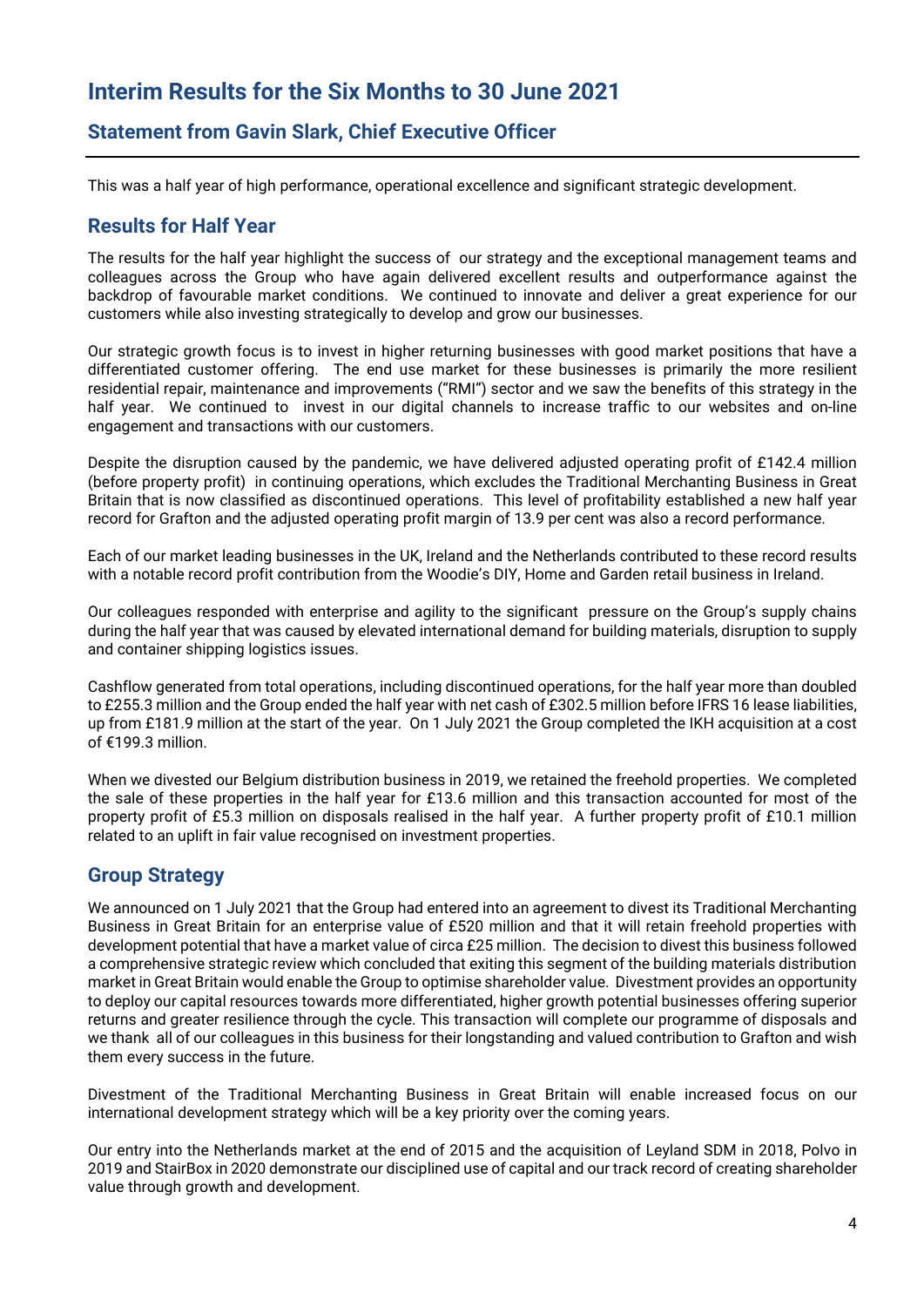Our very successful Selco Builders Warehouse business now accounts for almost three quarters of our UK distribution activities. The remainder of our UK distribution business now comprises the very successful MacBlair operations in Northern Ireland and the TG Lynes and Leyland SDM specialist distributors which trade in and around London. The operating profit margin in the continuing UK distribution business was 13.3 per cent in the half year which marks a significant uplift on the margin of 6.4 per cent returned for the first half of 2019 including the businesses that we have agreed to divest.

We were pleased to announce that Grafton completed the acquisition of Isojoen Konehalli Oy and Jokapaikka Oy ("IKH") in Finland on 1 July 2021. IKH is one of the largest workwear, personal protective equipment ("PPE"), tools, spare parts and accessories wholesalers and distributors in Finland. It has a track record of over twenty years of uninterrupted revenue growth and has a number two market position in its core tools and PPE segment. IKH is a very good strategic and cultural fit for Grafton and we are delighted to welcome our new colleagues in Finland to Grafton and look forward to working with them over the coming years.

The acquisition of IKH strengthens our operations in mainland Europe in line with our development strategy and provides Grafton with a new growth platform in the Nordic region. IKH also expands our product ranges and customer reach into attractive core and adjacent markets.

Through a combination of organic growth and the acquisition of high potential businesses trading in segments of our markets that exhibit good structural growth drivers, we will continue to allocate capital to those opportunities that allow us to deliver strong and sustainable value and superior returns.

## **Implementing Our Sustainability Strategy**

Grafton is committed to building a sustainable business for all of its stakeholders. The Board and the management teams recognise that sustainability is a core element of our strategy and is critical to the long-term success of our portfolio of businesses. Our sustainability agenda is based on reflecting the interests of stakeholders in our business decisions and focusing on those areas in our distribution, retailing and manufacturing businesses that are likely to have the most success and that can deliver tangible results and outcomes that make a real difference to stakeholders.

Our strategy is aligned with the UN Sustainable Development Goals and identifies five key areas of focus and activity which are Customers and Products; People; Resources, Communities and Ethics.

We have made further progress during the half year and the commentaries that follow on the individual businesses highlight a range of initiatives implemented that are linked to these goals.

# **Capital Markets Day**

We intend to hold a Capital Markets Day for investors towards the end of the year to update investors on the progress of the Group and its businesses, capital allocation model and sustainability strategy.

**Gavin Slark Chief Executive Officer**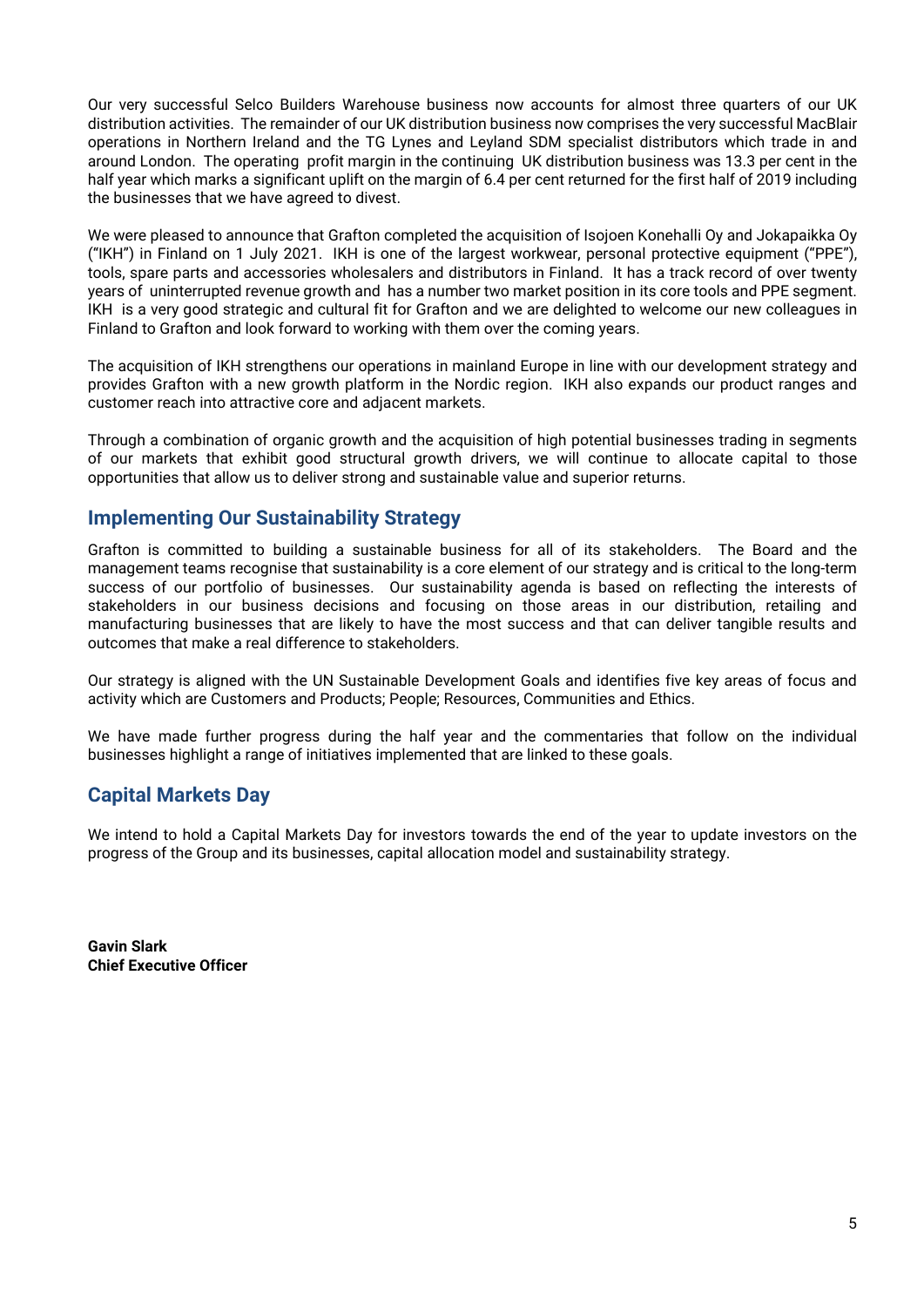The strength of the customer offering in the Group's market leading distribution, retailing and manufacturing business together with strong demand in the RMI and new housing markets contributed to a very positive performance and record operating profit for the half year.

Trading in January and February was subdued due to national restrictions at a time when rollout of vaccines was still in the early stages. Strong revenue growth trends developed in the Group's continuing operations in March and April and were maintained through May and June.

# **Distribution**

### **UK (Continuing Business)**

The Group's continuing distribution business in the UK now comprises Selco, Leyland SDM, MacBlair and TG Lynes following the agreement to dispose of the Traditional Merchanting Business in Great Britain. The continuing business fully recovered from the impact of the lockdown in the first half of last year and average daily like-for-like revenue in the first half 2021 was 16.7 per cent ahead of the first half of 2019. There was a strong advance in operating profit in the continuing business and the operating profit margin of 13.3 per cent was up from 10.2 per cent in 2019. The strategic investment made to develop the Selco branch network, which accounted for almost three quarters of UK distribution revenue in the half year, was well rewarded as its self-select operating model and well stocked branches were ideally placed to support an increased level of spending on home and garden improvement projects.

### **Ireland**

Chadwicks branches remained open to support those parts of the construction sector that were permitted to continue operating from early January to mid-April when a phased re-opening of the construction sector including house building got under way. Chadwicks, the market leader in Ireland, experienced exceptional demand in the residential RMI and new build markets from mid-April. Half year profitability was materially higher than the prepandemic result for the first half of 2019 and the operating profit margin was 11.6 per cent, 310 basis points ahead of the first half of 2019. Daly Brothers, the Dundalk builders merchant acquired last year was fully integrated into the network and Proline, the architectural ironmongery business acquired in February, performed in line with plan.

### **The Netherlands**

The Isero ironmongery, tools and fixings business, that was permitted to continue operating as an essential distributor during 2020, reported good growth in revenue and profitability for the half year. Trading conditions were generally favourable as the economy recovered faster than expected. Volume gains in the substantial Polvo business acquired in July 2019 contributed to the positive outcome. The operating profit margin was 10.8 per cent, 60 basis points ahead of the prior year.

## **Retailing**

**Woodie's** market leading DIY, Home and Garden business in Ireland managed an unprecedented level of demand and volume of products flowing through its stores in the half year. Whilst Covid restrictions affected much of Irish retail, Woodie's was deemed an essential retailer and permitted to trade throughout the first half. As a result, new records were decisively established for revenue and profitability leading to a more than doubling of the operating profit margin to 21.6 per cent.

# **Manufacturing**

The manufacturing segment now incorporates our long established market leading CPI EuroMix dry mortar business in Great Britain, StairBox, the staircase manufacturing business in Stoke-on-Trent that we were pleased to acquire at the end of November 2020 and MFP, a manufacturer of PVC drainage and roofline products based in Dublin .

Volumes in the **CPI EuroMix** mortar manufacturing business started to recover in March and continued on an improving trend although they remained below pre-pandemic levels in line with the gradual upturn in house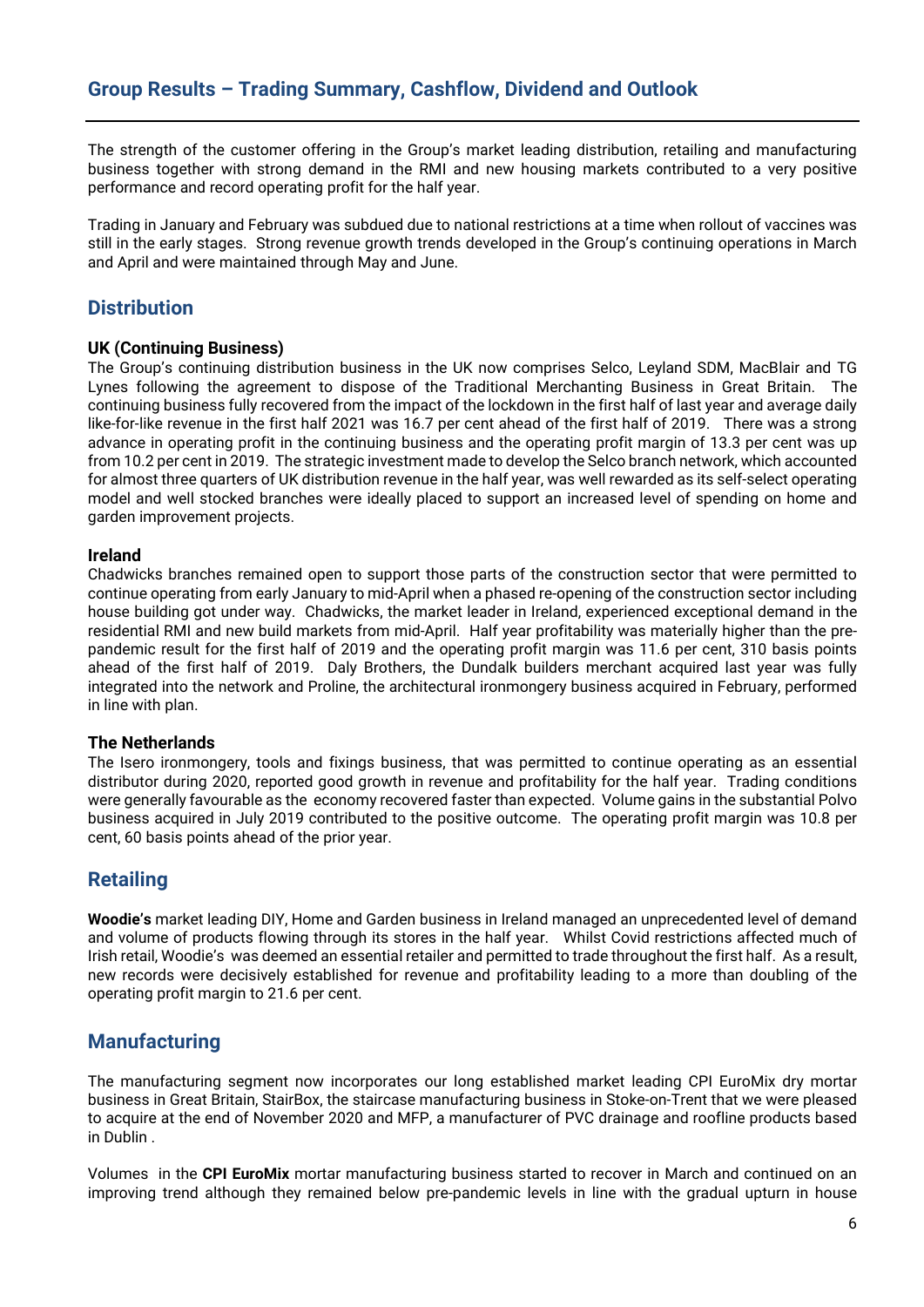building. This business has a flexible operating model and produced an operating margin of 21.6 per cent in the half year.

**StairBox** had an excellent start under Grafton ownership performing ahead of expectations. It produced an operating profit margin of 36.7 per cent, the highest level ever reported by a Grafton business. The half year performance endorsed our pre-acquisition assessment of this high quality business and management team. Stairbox, a leader in technology in its field, gives Grafton access to a new cohort of customers in an attractive segment of the residential RMI market in Great Britain.

# **Cash Flow**

The Group's cashflow generated from total operations in the half year more than doubled to £255.3 million from £121.5 million. This excellent cash generation was driven by better trading in the Group's businesses and included cashflow of £37.7 million released from working capital.

The Group had net cash of £302.5 million at 30 June 2021 before IFRS 16 lease liabilities having started the year with net cash of £181.9 million. Net debt on an IFRS 16 basis which includes lease liabilities was £209.9 million (31 December 2020: £355.0 million), an improvement of £145.1 million in the half year.

# **Dividend**

The Group had a cash outflow on dividends of £64.6 million during the half year comprising the second interim dividend for 2019 of 12.5p per share that was paid on 19 February 2021 in the amount of £29.9 million and the final dividend for the year ended 31 December 2020 of 14.5p per ordinary share that was paid on 5 May 2021 and amounted to £34.7 million.

The Board has decided to pay an interim dividend for 2021 of 8.5p per share in the amount of approximately £20.4 million. This interim dividend is in line with the Board's progressive dividend policy and reflects both the Group's strong profitability and cashflow from operations for the half year and its (pre-IFRS 16) net cash position at 30 June 2021.

The interim dividend will be paid on 1 October 2021 by Grafton Group plc, following the simplification of the Grafton Unit that was approved by shareholders at the EGM on 21 January 2021, to shareholders on the Register of Members at the close of business on 3 September 2021, the record date. The Ex-dividend date is 2 September 2021.

# **Outlook**

The overall outlook for the Grafton businesses is positive following the successful rollout of vaccines to date in the four countries where the Group now operates. Risks nevertheless remain that a further spread of Covid-19 in communities following the lifting of most restrictions or the emergence of new vaccine resistant variants could require restrictions to be reimposed and slow or reverse the international recovery that is now becoming established.

It is expected that supply chains will continue to be disrupted to some extent over the coming months and we will continue to work with our partners to minimise the impact on our customers.

The recovery in the UK economy is on track and the outlook is positive. Some elements of the construction sector including housing RMI saw volumes fall sharply during the first lockdown then quickly recover by the end of last year. The UK RMI housing market was not directly impacted by further lockdowns this year and performed strongly in the first half at a time of reduced spending on travel, leisure and hospitality. We believe that this trend is likely to continue in the second half given the desire of households to improve the amount and quality of indoor and outdoor living space. The spending of an element of savings built up during the pandemic on housing RMI is also likely to add some impetus to the market. The recovery in housebuilding in the UK is expected to continue and to be sustained beyond the ending of the stamp duty holiday in September supported by good demand at a time when the stock of new houses for sale is low.

In Ireland, there are encouraging signs that economic activity is normalising following the lifting of restrictions and the near-term outlook for the economy is favourable. Activity in the residential RMI market is predicted to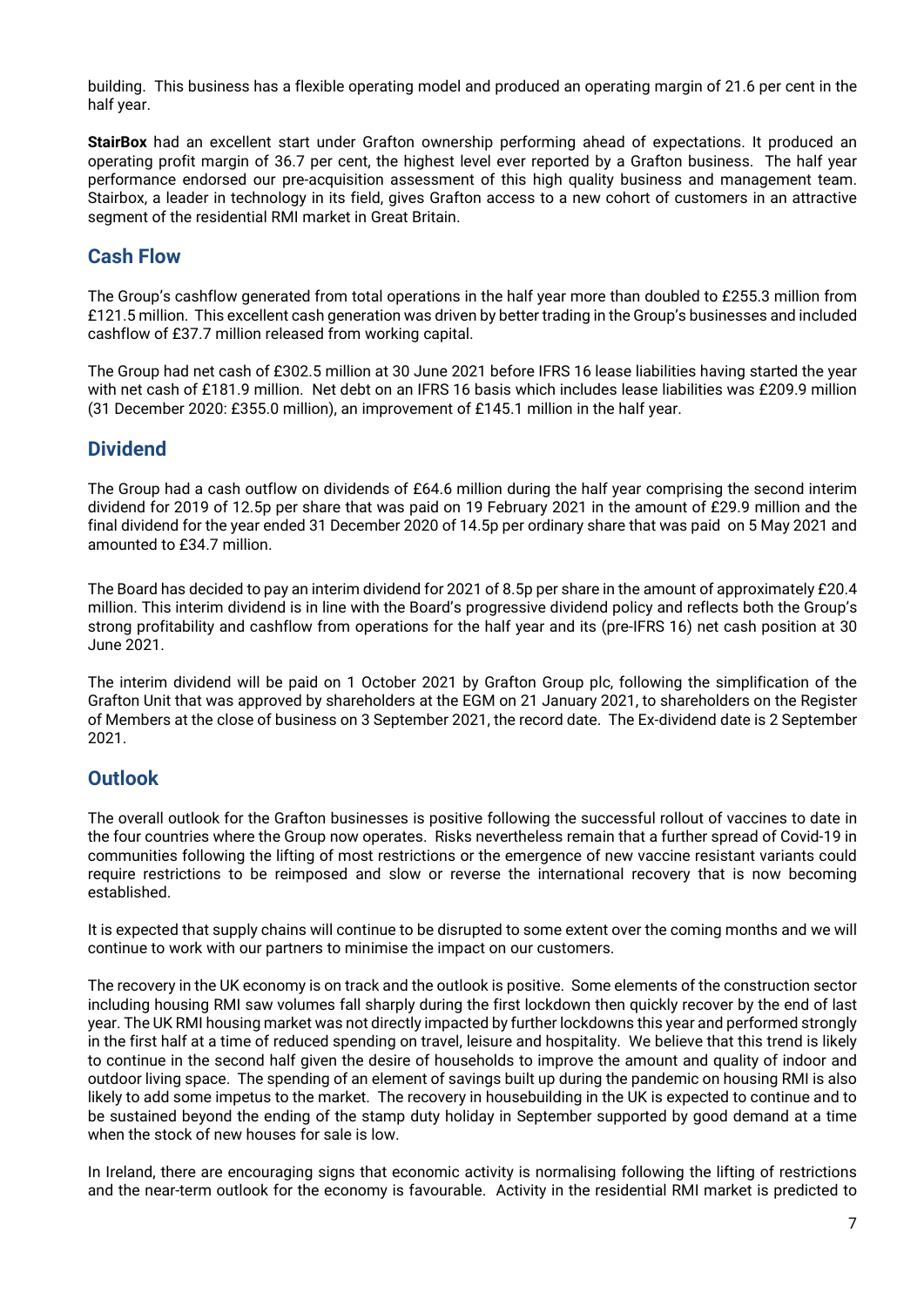remain strong and, following the reopening of sites in April, house building is expected to gain momentum in response to the scarcity of supply and the high level of pent up and forecast demand. The exceptional revenue growth trends in the Woodie's DIY, Home and Garden business eased as expected following the reopening of nonessential retail and leisure activities and it is anticipated that this trend will continue in the second half.

The Netherlands economy saw a pick-up in activity in the second quarter and the outlook is favourable with an expectation of a return to a steady growth path by the year end. Consumers have become more confident and underlying demand in the RMI and new build housing markets should sustain a continuation of the positive first half trends in the ironmongery, tools and fixings distribution market.

Average daily like-for-like Group revenue increased by 4.4 per cent in the period from 1 July to 15 August 2021. This comprised increases of 6.9 per cent in UK Distribution, 9.4 per cent in Irish Distribution, 9.7 per cent in Netherlands Distribution and by 7.4 per cent in Manufacturing. Average daily like-for-like revenue declined as anticipated by 16.7 per cent in Retailing which compares to growth of 35.6 per cent in the same period last year.

We are very encouraged by the strong first half performance across the Group and, while our markets are not without risk concerning how demand will unfold, we are confident in the delivery of full year Group adjusted operating profit in continuing operations of approximately £240 million, as previously guided, subject to increasing property profit by £10 million related to the retention of four investment properties as part of the divestment of the traditional merchanting business in Great Britain.

# **Operating Review – Continuing Operations**

The Distribution businesses in the UK, Ireland and the Netherlands contributed 79.8 per cent of Group revenue (2020: 82.3 per cent), Retailing 15.4 per cent (2020: 14.1 per cent) and Manufacturing 4.8 per cent (2020: 3.6 per cent).

UK businesses contributed 44.8 per cent (2020: 39.0 per cent) of Group revenue, Ireland 40.9 per cent (2020: 41.4 per cent) and the Netherlands 14.3 per cent (2020: 19.6 per cent).

# **Distribution Segment (80% of Group Revenue)**

|                                                         | 2021  | 2020  | 2019  |           |
|---------------------------------------------------------|-------|-------|-------|-----------|
|                                                         | f'm   | f'm   | £'m   | Change*   |
| Revenue                                                 | 820.3 | 579.0 | 651.6 | 41.7%     |
| Adjusted operating profit before property profit        | 101.2 | 39.3  | 63.5  | 157.3%    |
| Adjusted operating profit margin before property profit | 12.3% | 6.8%  | 9.7%  | $+550bps$ |
| Adjusted operating profit                               | 111.9 | 39.4  | 67.3  | 183.7%    |
| Adjusted operating profit margin                        | 13.6% | 6.8%  | 10.3% | $+680bps$ |

*\*Change represents the movement between 2021 v 2020 and is based on unrounded numbers*

UK distribution generated 40.3 per cent (2020: 35.7 per cent) of Group revenue, Irish Distribution 25.2 per cent (2020: 27.0 per cent) and Netherlands Distribution 14.3 per cent (2020: 19.6 per cent).

# **UK Distribution**

|                                                         | 2021   | 2020   | 2019  |             |
|---------------------------------------------------------|--------|--------|-------|-------------|
|                                                         | $f2$ m | $f2$ m | £'m   | Change*     |
| Revenue                                                 | 414.1  | 250.7  | 344.4 | 65.2%       |
| Adjusted operating profit before property profit        | 55.1   | 10.1   | 35.2  | 448.0%      |
| Adjusted operating profit margin before property profit | 13.3%  | 4.0%   | 10.2% | $+930$ bps  |
| Adjusted operating profit                               | 65.0   | 10.1   | 39.0  | 540.3%      |
| Adjusted operating profit margin                        | 15.7%  | 4.0%   | 11.3% | $+1,170bps$ |

*\*Change represents the movement between 2021 v 2020 and is based on unrounded numbers*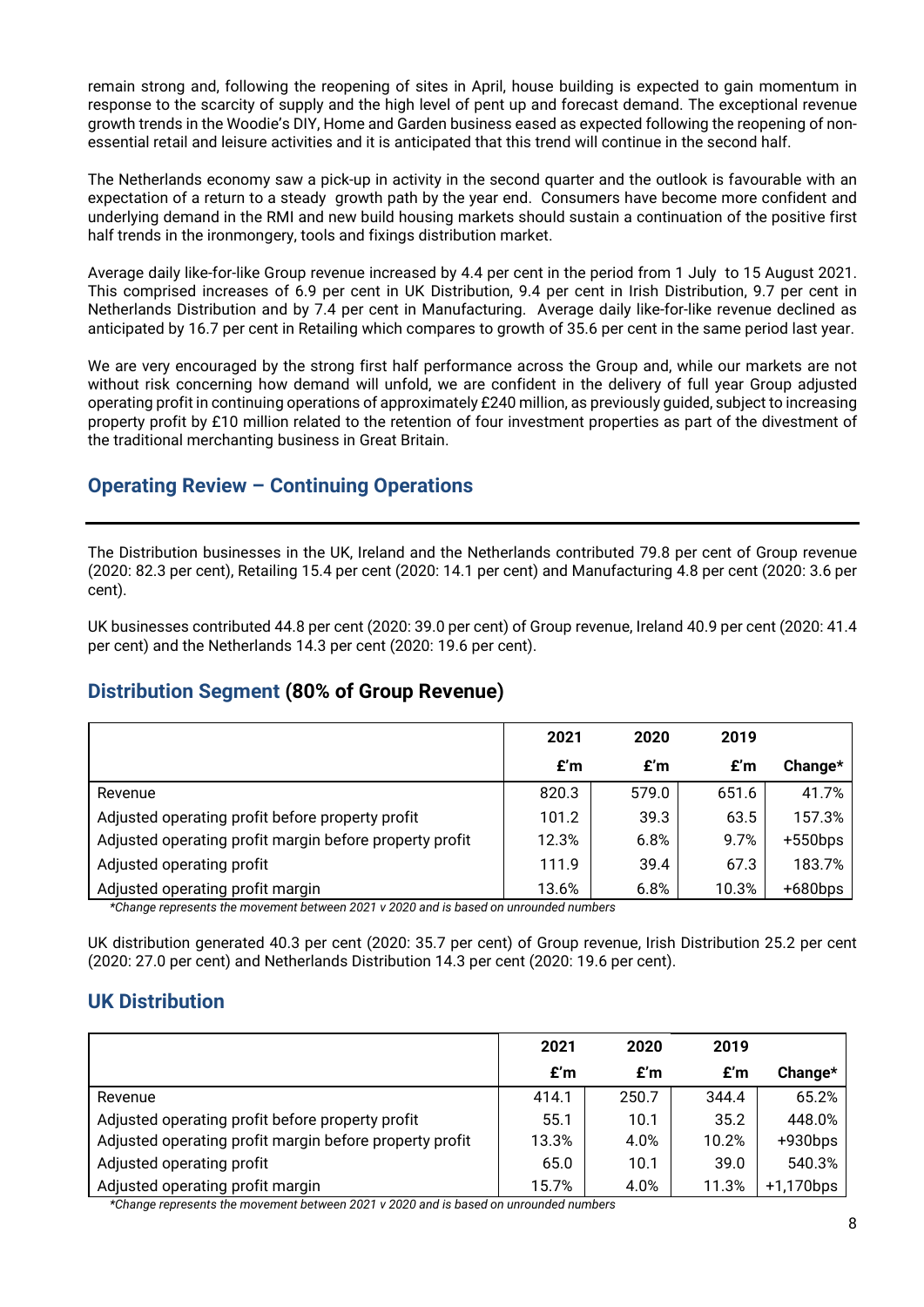The results of the UK distribution business for the half year and comparative results for 2020 do not include the Traditional Merchanting Business in Great Britain which is classified as discontinued operations.

Revenue growth of 65.2 per cent reflects strong underlying demand continuing the trends that developed in the second half of last year and a weaker performance in the comparative period in 2020 because of the measures adopted in the second quarter to contain the spread of Covid-19. These measures resulted in the closure of all branches, except for the Leyland SDM branches, on 24 March and the phased reopening in May and June.

Average daily like-for-like revenue was up by 63.5 per cent on the first half of 2020 and by 16.7 per cent on the first half of 2019. There was one less trading day in the first half of 2021.

The GDC Paints business acquired in July 2020 contributed revenue of £3.6 million in the half year and new Selco and Leyland SDM branches contributed revenue of £3.9 million.

The gross margin was up by 100 basis points on the level reported for the first half of 2019, when trading conditions were more comparable than 2020. This improvement was attributed to changes in product mix, improved procurement arrangements and stock gains realised from materials price inflation.

First half operating profit before property profit increased to £55.1 million (H1 2020: £10.1 million) at an operating profit margin of 13.3 per cent that represents a structural shift in the quality of the UK Distribution business following the agreement to divest the Traditional Merchanting Business in Britain.

There was no recognition of rates relief of £3.8 million received in the continuing UK distribution business in the period which is in the process of being repaid.

### **Selco Builders Warehouse**

Selco Builders Warehouse experienced a remarkable level of demand and a step up in revenue in the half year. This strong performance endorsed the benefits of a multi-year strategic investment programme in the branch network and digital infrastructure that made it possible to support more customers and deliver record breaking sales.

Selco management and colleagues accomplished a great deal in the half year in their response to a very dynamic trading and operational environment while at all times prioritising the health and safety of customers and each other.

Average daily like-for-like revenue increased by 74.4 per cent on the same period in 2020. This follows a decline in total revenue of 30.7 per cent in the first half of 2020 compared to the first half of 2019 as all branches were closed on 24 March 2020, because of the pandemic, and reopened on a phased basis between 6 May 2020 and 22 June 2020. Half year average daily-like-for-like revenue growth of 18.4 per cent over the two years to the end of June 2021 is more reflective of the excellent progress made by the business.

Revenue growth trends improved in the second half of last year and continued into the early weeks of this year. Trading began to show a further improvement in the second half of February and gained significant momentum in March that carried through to the end of the half year.

The improved performance was broadly based across the branch network with branches outside of the Greater London Area, that accounted for almost one-third of revenue, making the strongest advances.

Selco is primarily exposed to the residential RMI market which recovered quickly following the lifting of lockdown measures. The pandemic appears to have changed the relationship between households and their homes and the sharp rise in savings from reduced spending on leisure, travel and non-essential retail has provided the resources to invest in the home at a time of increased demand for more and better quality space both inside and outside the home. This has taken the form of multiple projects inside the home including extensions, loft works and garage conversions. Outdoor projects have typically involved paving, decking, fencing and construction of garden sheds.

There was significant pressure on the supply chain because of shortages of core materials at various stages during the half year including aggregates, cement, plasterboard, treated timber, sheet materials, landscaping, steel and plastics. The procurement team worked closely and successfully with supply chain partners to diminish the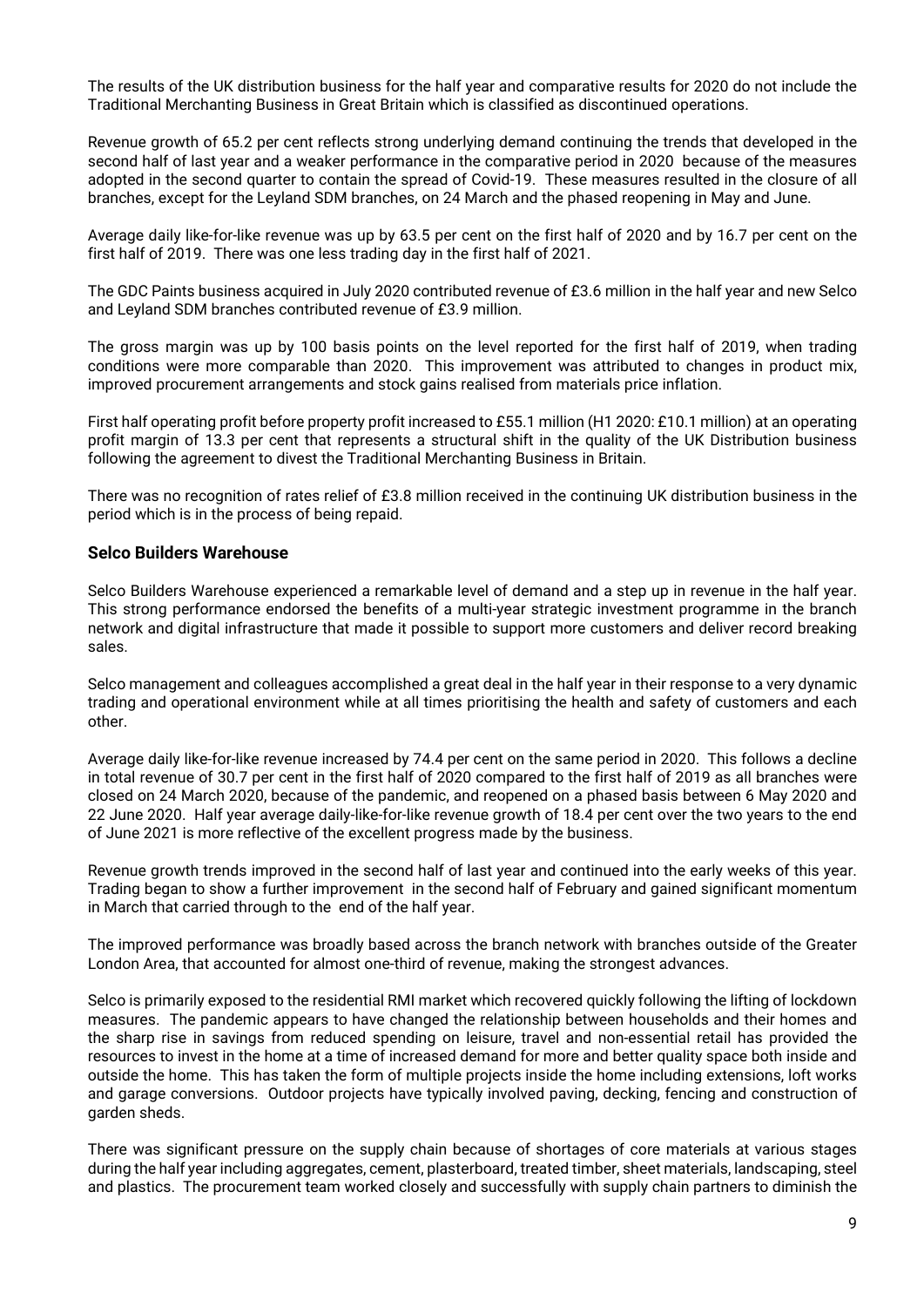impact on customers and optimise our in-stock positions. Supply chain pressures also contributed to significant price inflation, particularly in core products including timber, and we estimate that overall cost price inflation was circa 7.5 per cent compared to the first half of last year.

The new branches that were opened last year in Orpington and Salford, the Bristol branch that was relocated to an enlarged modern facility and the Chessington branch that was extended into an adjoining unit materially outperformed plan.

The operational leverage from the strong growth in revenue and an increase in the gross margin contributed to an improvement in the operating profit margin to 13.7 per cent.

Last year Selco completed a major upgrade to its website to incorporate several new features that make it easier for customers to transact online. This significantly improved on-line engagement and continues to be the focus of investment with the goal of further enhancing the customer experience. Digital sales accounted for 5.4 per cent of first half revenue and approximately 80 per cent of on-line orders were fulfilled through deliveries from branches and delivery hubs.

The branch estate increased to 70 with the opening of a new branch in Liverpool, where early trading indications are very encouraging, and new branches will open later this year in Canning Town and Rochester while a pipeline of branch openings over the coming years is being actively developed. Major upgrades were completed to the Catford and Ruislip branches as part of a rolling programme of investment in the branch estate and mini upgrades were also completed on a number of branches.

Following the success of the delivery hub in Edmonton, that centralised customer deliveries for six branches in North London, a second hub was recently opened that will centralise deliveries on a phased basis for the seven branches in the Birmingham Area. These hubs also provide a fulfilment service for heavyside products ordered on-line through the Click & Deliver facility.

The Selco Sustainability Pledge, a blueprint including targets and commitments for what can be achieved over the next decade, was recently launched. The business has already taken decisive action this year, as part of its responsibility to the environment, with the launch of 'Selco Forest', an initiative designed to accelerate the process of offsetting its carbon footprint. The trees planted this year will offset 8,000 tonnes of carbon during their life cycle which is equivalent to the amount of carbon used on customer deliveries over two years. Selco is also testing and trialling greener delivery vehicles utilising compressed natural gas technology.

### **Leyland SDM**

Leyland SDM, London's largest specialist decorators' merchant, was categorised as an essential business and continued to trade throughout 2020. Like-for-like revenue and operating profit were in line with the first half of last year. While the re-opening of non-essential retail on 12 April 2021 helped to increase footfall and the level of transactions conducted with retail customers, demand from trade customers was weak because the limited number of workers and international tourists in central London has significantly reduced investment particularly in offices, restaurants and the leisure sector. This backdrop was reflected in revenue in the like-for-like stores being down by 7.4 per cent on the first half of 2019. The stores located in the commuter belt continued to make gains from increased spending by households and trade customers on painting and decorating products.

The five store GDC Paints acquired in July 2020 completed a successful first year under Grafton ownership and performed ahead of expectation. The five branches were integrated into the Leyland SDM store network and ERP system and now benefit from the distinctive branding and corporate identity of Leyland SDM. The new store that opened in Kingston-Upon-Thames in November 2020 is developing a revenue stream and in June Leyland SDM opened its 30th store in Clapham Junction. The Shoreditch, Chelsea and Victoria stores were upgraded.

### **MacBlair**

The Northern Ireland distribution business traded very strongly in the second half of last year and this trend gathered pace leading to record revenue and operating profit for the first half while the operating profit margin of 12.0 per cent also established a new record for the business and compares to the full year outturn of 8.6 per cent for 2020. First half revenue was ahead of last year by 58.3 per cent and up by 26.7 per cent on 2019.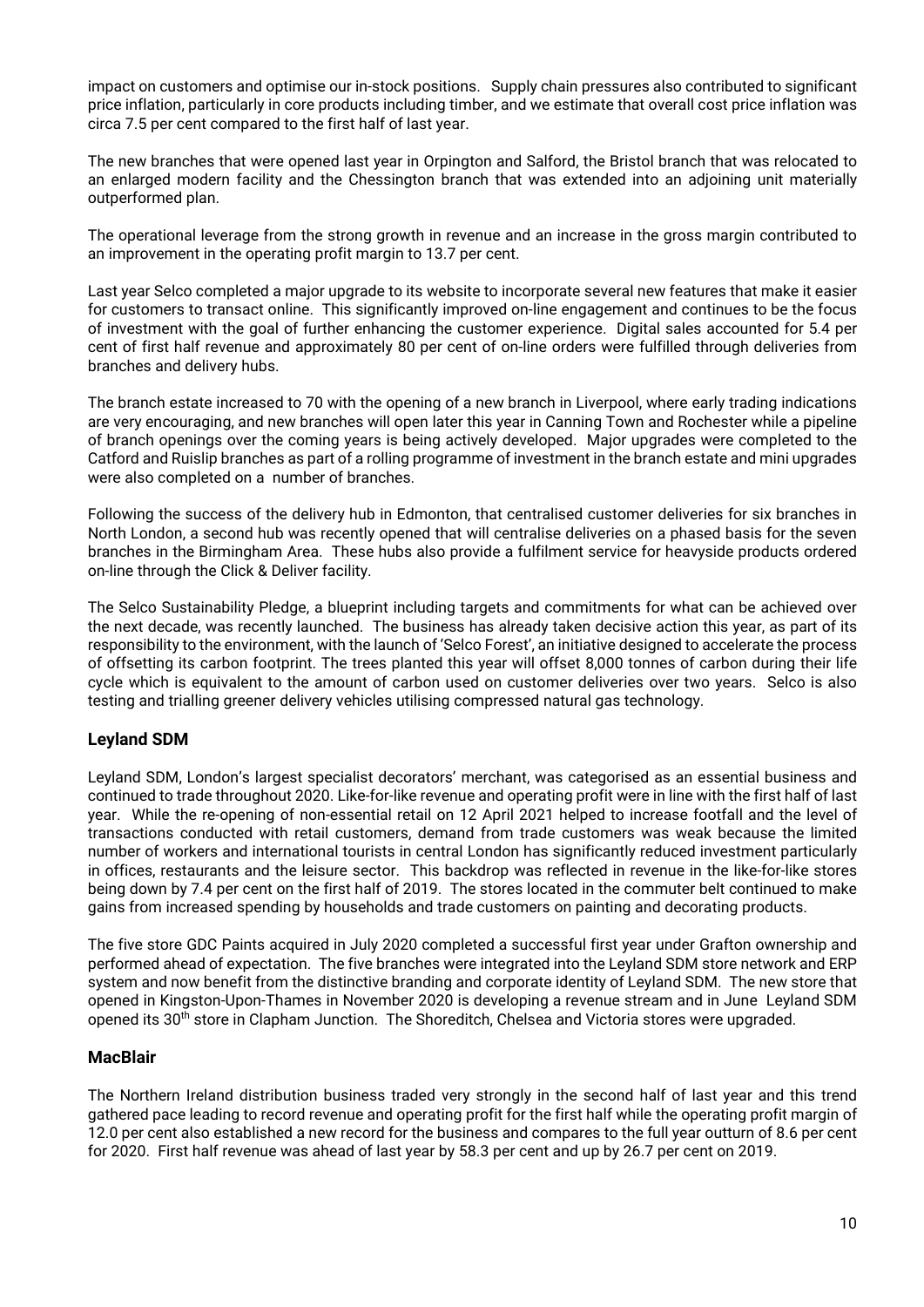MacBlair experienced exceptional demand in the attractive residential RMI market which was the strongest driver of revenue growth. There was notable growth in the volume of landscaping, fencing, decking and timber products supplied. The new housing sector returned to growth in March and traded strongly in the run up to the end of the half year with most of the increase in activity concentrated on self build customers and smaller house builders. Demand from the major house builders in the province involved in housing scheme developments was more subdued. Trading with customers operating in the commercial and industrial sectors was also very positive. The higher proportion of revenue from the residential RMI end-use market, product price inflation stock gains and changes in product mix contributed to a favourable gross margin outcome.

### **TG Lynes**

Revenue in TG Lynes, a leading distributor of commercial pipes and fittings in London, recovered to within four per cent of the level reported for the first half of 2019. In line with the trend that developed in the second half of last year, demand was strongest from subcontractors engaged in upgrades to existing properties, residential new build, public sector and RMI projects. Investment in the hotel, leisure, retail and office sub-sectors continued to be impacted by the pandemic although there were indications of improving order books at the end of the half year. Good pricing discipline was maintained in a competitive market and a strong operating profit performance was delivered with a high double digit operating profit margin for the half year coming in only marginally behind the level reported prior to the pandemic.

TG Lynes installed solar panels on the roof of its 55,000 sq. ft. freehold property in Enfield. Generating solar energy for use on this site will lower demand for energy from the national grid and reduce the company's carbon footprint. The business also demonstrated its commitment to sustainability by replacing traditional light fittings with LED lighting and supported colleagues switching to electric cars by installing electric vehicle charging points at its workplace. The ERP system was updated to a solution designed for distributors that provides greater visibility on the trading, operations and performance of the business.

|                                                            | 2021  | 2020  | 2019  |            | <b>Constant</b><br><b>Currency</b> |
|------------------------------------------------------------|-------|-------|-------|------------|------------------------------------|
|                                                            | £'m   | f'm   | £'n   | Change*    | Change*                            |
| Revenue                                                    | 258.7 | 190.2 | 226.2 | 36.1%      | 37.3%                              |
| Adjusted operating profit before property profit           | 30.1  | 15.2  | 19.3  | 97.6%      | 102.8%                             |
| Adjusted operating profit margin before property<br>profit | 11.6% | 8.0%  | 8.5%  | $+360bps$  |                                    |
| Adjusted operating profit                                  | 30.9  | 15.2  | 23.1  | 102.9%     | 107.5%                             |
| Adjusted operating profit margin                           | 11.9% | 8.0%  | 10.2% | $+390$ bps |                                    |

# **Irish Distribution**

*\*Change represents the movement between 2021 v 2020 and is based on unrounded numbers*

Trading in the half year fell into two distinct phases that were linked to the introduction of lockdown measures in Ireland to reduce a surge in Covid-19 cases at the turn of the year and the subsequent phasing out of these measures. The first phase covered the period from early January to mid-April when non-essential construction, with certain exceptions, was required to cease and sites were closed. During this period all Chadwicks branches remained open to support those elements of construction that were permitted to continue operating. Customer activity in our branches was down and average daily like-for-like revenue declined by 2.0 per cent on the same period in 2019.

There was a significant acceleration in trading in the second phase which started with the lifting of restrictions on house building from mid-April and the complete reopening of the construction sector from early May. Trading across the branch estate was very strong as households invested in a wide variety of home maintenance and improvement projects and house building restarted in Dublin and other provincial cities. Average daily like-forlike revenue in the period from mid-April to the end of June increased by circa 30 per cent compared to the same period in 2019 in response to exceptional levels of customer demand. Revenue growth incorporates materials price inflation estimated at circa 6.9 per cent which affected a number of core commodities including steel and timber categories.

In May and June Chadwicks performed at its highest level of activity since 2008 which contributed to overall growth in average daily like-for-like revenue of 11.7 per cent for the half year compared to the first half of 2019.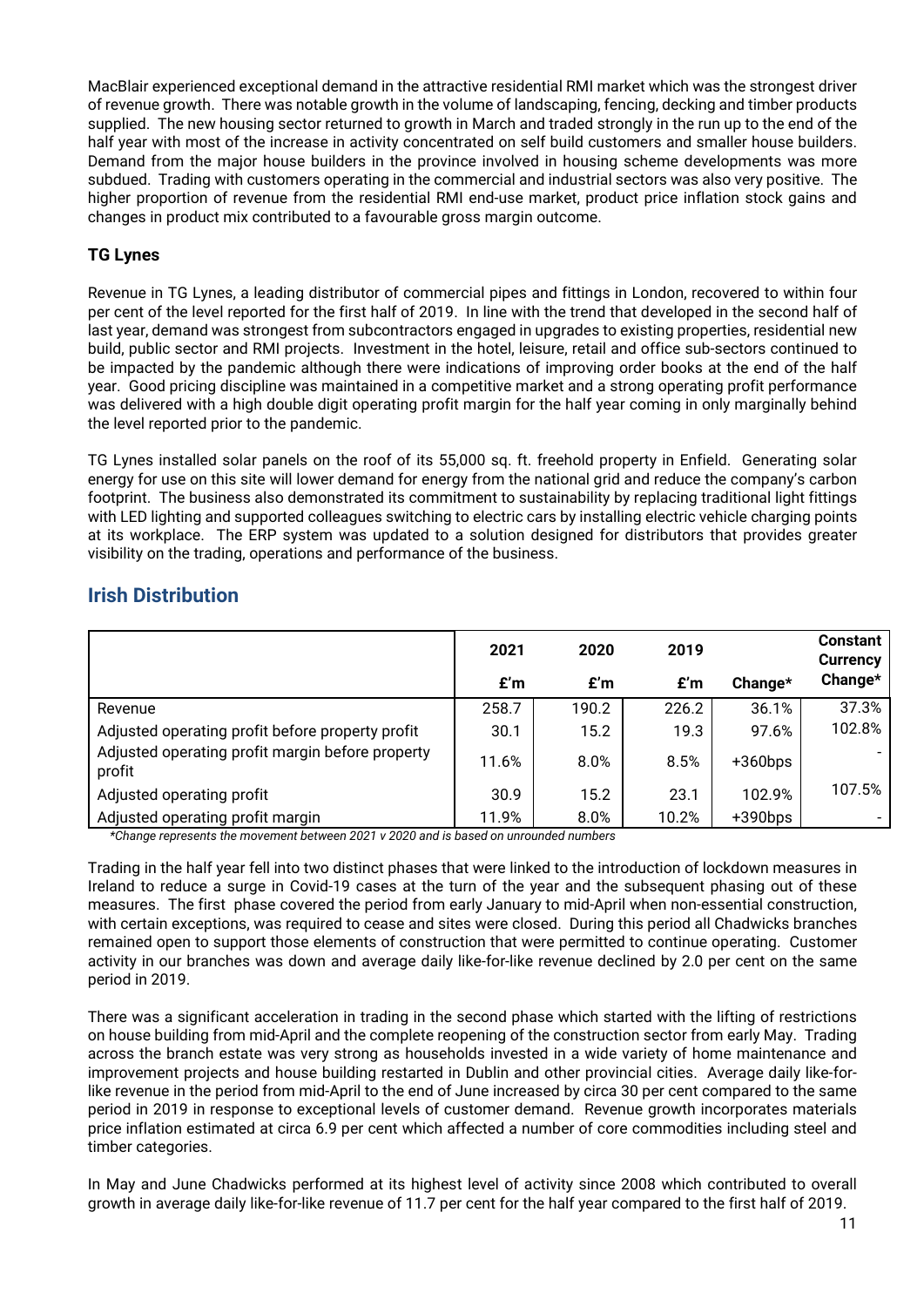The Steel division, a value-added segment of the business that differentiates Chadwicks from competitors and provides early-stage supply opportunities to support new build projects, performed strongly and made a significant contribution to profitability.

There was a shortage of certain building materials due to exceptional demand in May and June that was mainly resolved by working closely with supply chain partners to prioritise the stocking of core lines.

There was a marked recovery in housing starts following the lifting of restrictions in mid-April. There were 12,700 units started in the second quarter and 27,000 units in the year to end of June which remains well short of underlying annual demand which is estimated at 40,000 units. House completions quickly recovered in the second quarter and 9,000 units were completed in the half year partly driven by a doubling of the number of apartments completed, particularly in Dublin.

The sharp improvement in the operating margin reflected operating leverage from growth in revenue and an increase in the gross margin that benefitted from favourable changes to mix and inflation related stock gains realised in core categories.

Chadwicks opened its third Fixings Centre, a concept that provides builders, engineers and trades people with a wide range of fixings and tools, as part of the upgrade to the Galway branch.

The acquisition of Proline Architectural Hardware ("Proline") that completed on 11 February 2021 brought specialist expertise to Chadwicks in the distribution of architectural ironmongery products. Proline performed in line with plan in the period and generated an operating profit margin of 21.9 per cent. The Daly Brothers branch in Dundalk, County Louth acquired in July 2020 was integrated into the Chadwicks branch network and ERP system and performed ahead of plan.

Our multi-year programme of branch upgrades continued with an upgrade to the Galway branch that incorporates Chadwicks first dedicated ECO Centre to showcase sustainable products for energy efficient new build and retrofit projects. This development is part of a wider programme by Chadwicks, a member of the Irish Green Council, to take a leading role supporting customers and communities in Ireland through the distribution of building materials that improve the sustainability of buildings.

|                                  | 2021  | 2020  | 2019          |            | Constant  <br><b>Currency</b> |
|----------------------------------|-------|-------|---------------|------------|-------------------------------|
|                                  | £'m   | £'m   | £'n           | Change $*$ | Change*                       |
| Revenue                          | 147.5 | 138.1 | 80.9          | 6.8%       | 7.6%                          |
| Adjusted operating profit        | 16.0  | 14.1  | $9.0^{\circ}$ | 13.9%      | 15.1%                         |
| Adjusted operating profit margin | 10.8% | 10.2% | 11.1%         | $+60$ bps  |                               |

# **Netherlands Distribution**

*\*Change represents the movement between 2021 v 2020 and is based on unrounded numbers*

The specialist Isero and Polvo ironmongery, tools and fixings business in the Netherlands was categorised as an essential business and continued to trade throughout the pandemic. These very good results for the half year show a continuation of the strong performance reported for last year.

The business worked closely with supply chain partners during the period to reduce lead times and optimise the stock holding of ironmongery, tools and fixings products at a time of supply shortages.

Growth in operating profit and the operating margin progression were primarily driven by the drop-through from growth in average daily like-for-like revenue of 5.6 per cent and an increase in the gross margin from purchasing initiatives that more than offset the adverse mix effect of increased revenue from volume projects.

There was a pick-up in the rate of growth in like-for-like revenue in the second quarter as the Netherlands economy reopened and consumer sentiment recovered. There was also a rise in confidence in the housing market as a shortage of new builds combined with strong demand, a reduction in property transfer tax for first time buyers and a relaxation of certain mortgage lending conditions contributed to double digit year-on-year growth in house prices.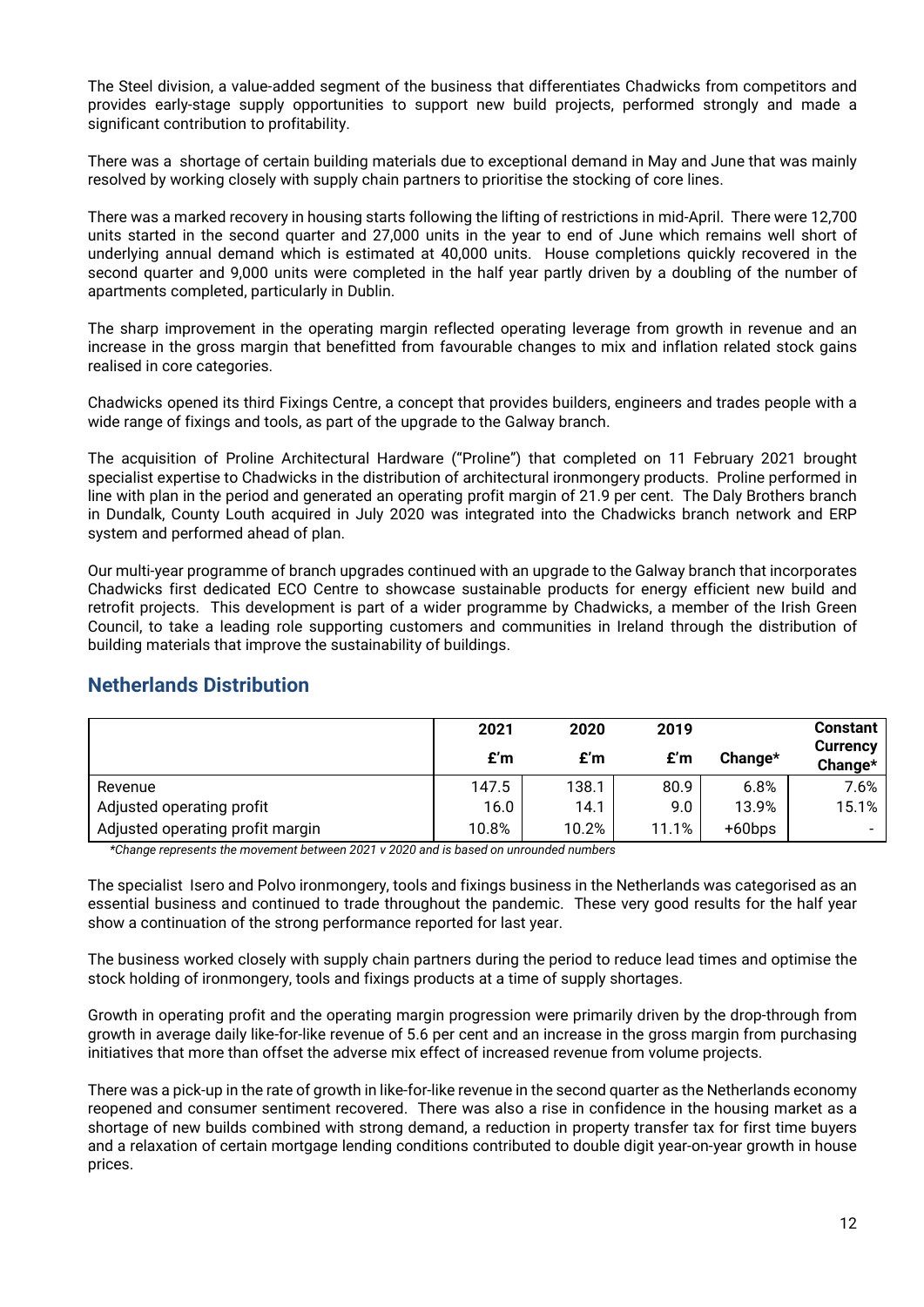Spending on residential RMI projects benefitted generally from a strong labour market and households channelling a proportion of savings set aside during the pandemic into home improvement projects. Demand was also strong from national key account customers engaged in house building, commercial construction and renovation projects.

The performance of the Polvo business, acquired in July 2019, was very positive and underpinned by broadly based growth across its markets including increased demand in the new housing and projects markets and outperformance by branches in the Southern region of the Netherlands.

Activity in the Amsterdam Area was most affected by the lockdown with the loss of revenue from retail customers for a period in a small number of end-consumer orientated ironmongery branches. Revenue from Housing Corporations involved in the maintenance and refurbishment of social housing in the City was lower and demand also continued to be weaker in the tourism, leisure and entertainment sectors due to the pandemic. Revenue in the Schiphol branch, that was acquired in late 2019 and integrated into the Polvo branch network last year, was impacted by reduced activity in the airport due to the pandemic.

The acquisition in April of Govers B.V, an ironmongery, tools and workwear business, expanded geographic coverage for the first time into the North West Netherlands region where Govers trades from four branches. In January, the acquisition of Van den Anker Ijzerhandel Katwijk B.V., a single branch distributor of ironmongery, tools and fasteners, strengthened the market position of Polvo in the Mid-Western region.

Organic developments in the period included the opening of a branch in Lelystad, a growth city in the centre of the Netherlands, and relocation of one of the Rotterdam branches in February to a higher profile location that has since then made good progress growing in-branch customer collection transactions.

The half year performance of the Netherlands business reflects the success of the strategic investments made over the last two years while there was also a focus in the half year on laying the foundations for the future growth and development of the business.

## **Retail Segment (15% of Group Revenue)**

|                         | 2021  | 2020 | 2019 |              | Constant  <br><b>Currency</b> |
|-------------------------|-------|------|------|--------------|-------------------------------|
|                         | £'n   | £'m  | £'m  | Change*      | Change*                       |
| Revenue                 | 158.4 | 99.3 | 99.9 | 59.4%        | 62.2%                         |
| Operating profit        | 34.2  | 9.7  | 9.5  | 252.4%       | 268.3%                        |
| Operating profit margin | 21.6% | 9.8% | 9.5% | $+1,180$ bps |                               |

*\*Change represents the movement between 2021 v 2020 and is based on unrounded numbers*

Woodie's outstanding performance in the second half of 2020 continued through the first half 2021 as the business delivered record half year revenue and operating profit while more than doubling the operating profit margin to 21.6 per cent.

Growth in demand was broadly based across all DIY, home and garden categories and reflected the benefits of a colleague and customer centred strategy so successfully pursued in recent years. The retail backdrop that saw Woodie's categorised as an essential retailer, and allowed to continue trading during the lockdown, was also supportive.

The rate of growth in revenue moderated, as anticipated, following the full re-opening in May of non-essential retail in Ireland that had been closed since the beginning of the year.

Woodie's flexible operating model and managements agile response to exceptional demand conditions in the half year provided customers with a great shopping experience in a safe environment. These results demonstrate the hard work and commitment of Woodie's colleagues to deliver an exceptional service to customers. Service levels were maintained with the appointment of 150 additional colleagues during the period.

Management ensured that Woodie's branches were well stocked for an early start to seasonal trading at the beginning of March and exceptional demand was experienced through to the end of the second quarter for outdoor products including garden furniture, barbeques, garden sheds, plants, shrubs and composts. Households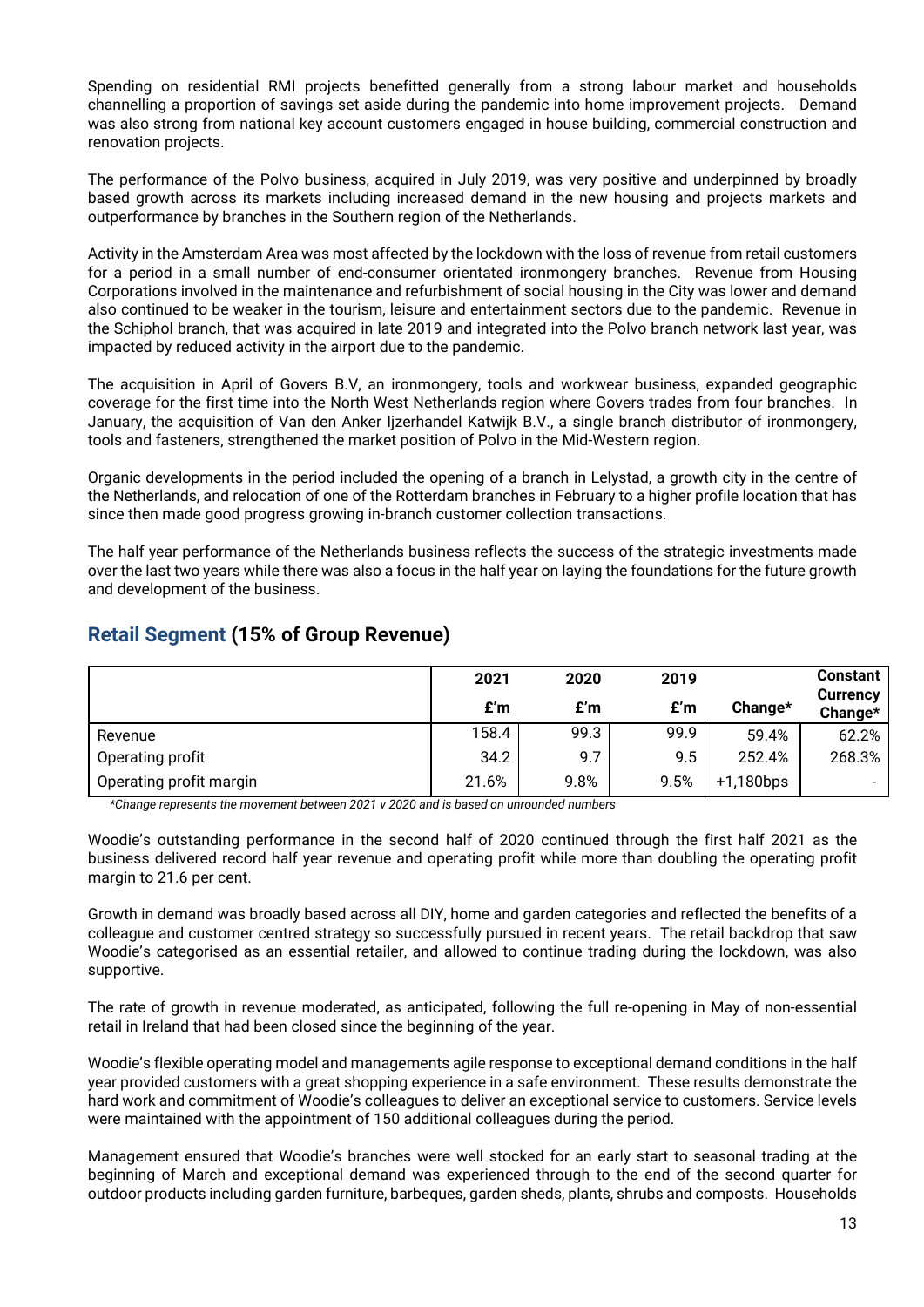also undertook a range of projects inside the home and we saw significant growth in the sale of decorative and DIY products.

Woodie's procurement colleagues worked closely with domestic and international supply chain partners to mitigate the impact of disruption to the supply of certain products at a time of unprecedented global demand. Record levels of stock were moved through branches during the half year with a particular focus on the supply of fast moving lines and seasonal categories.

The increase in revenue was broadly split between an increase in the number of shopping transactions and an increase in the average basket value related to the purchase of higher value seasonal products and an increase in the range of products purchased during a single store visit.

The gross margin expanded due to several factors including a more favourable sales mix and reduced promotional activity.

Woodie's branches have a "new look and feel" following the multi-year investment programme, including two branches upgraded in the half-year, that has created a unique DIY, Home and Garden retail proposition in the Irish market.

Upgrading the branch network was complemented with further investment in Woodie's digital platform to improve the on-line customer experience and strengthen Woodie's longer term competitive advantage. Working with partners, the on-line platform was upgraded to increase the speed and improve the user experience. The marketing content was made more relevant and customer on-line communications were streamlined onto a single platform.

The efficiency of the on-line order fulfilment and delivery service was also improved with the creation of a new 15,000 sq. ft. home delivery service that utilises spare capacity in the Drogheda branch. We also deployed the latest electronic labelling, track and trace and proof of delivery technology. These strategic investments are essential elements of Woodie's ongoing response to evolving customer preferences as the proportion of on-line transactions increase. On-line transactions represented 3.1 per cent of revenue in the first half.

Woodie's was recently recognised with a national award in Ireland for the connection it created between its learning and development programmes and colleague engagement and business performance. All people managers completed "conscious inclusion" training over the past 18 months as part of Woodie's diversity programme which also benefitted from the use of artificial intelligence tools to substantially remove unconscious bias in recruitment.

# **Manufacturing Segment (5% of Group Revenue)**

|                         | 2021  | 2020  | 2019  |              | <b>Constant</b>            |
|-------------------------|-------|-------|-------|--------------|----------------------------|
|                         | £'m   | £'m   | £'m   | Change*      | <b>Currency</b><br>Change* |
| Revenue                 | 49.1  | 25.4  | 40.7  | 93.5%        | 93.6%                      |
| Operating profit        | 12.7  | 3.6   | 9.2   | 256.4%       | 254.0%                     |
| Operating profit margin | 25.9% | 14.1% | 22.5% | $+1,180$ bps | $\blacksquare$             |

*\*Change represents the movement between 2021 v 2020 and is based on unrounded numbers*

CPI EuroMix, which pioneered the use of dry mortar technology in Great Britain, supplies national, regional and local house builders and plastering contractors with high quality mortars from ten plants that provide almost national coverage of the market.

Mortar demand was soft in January and February due to the disruption to house building caused by the pandemic before starting to gradually recover in March. This recovery continued in the second quarter although volumes remained below the same period in 2019. Trading towards the end of the second quarter was impacted by a shortage of cement and tight delivery capacity. The operating profit margin recovered to 21.7 per cent in the half year from 14.0% in the first half of 2020.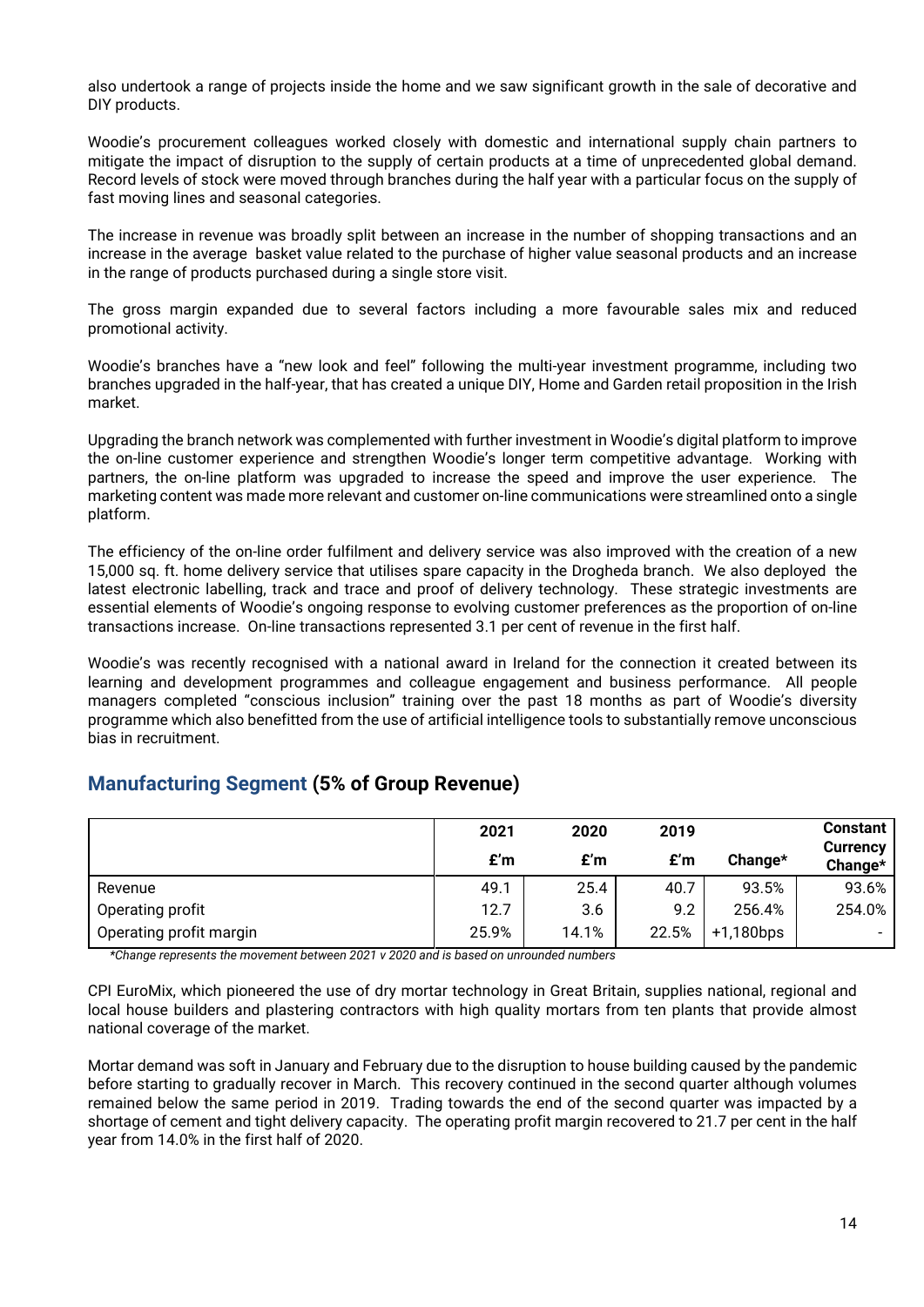Government support for first time buyers, improving levels of mortgage availability and long term under supply continued to provide favourable demand conditions for new housing, the primary end-market for CPI EuroMix products.

CPI EuroMix ended the half year with a healthy order book and a record number of mortar silos on customers sites providing a competitive advantage and further enhancing its market leading reputation for quality and service.

The manufacturing segment now incorporates the results of StairBox, the staircase manufacturer, that was acquired on 30 November 2020 for a total consideration of £44.0 million. Stairbox uses technology to design and manufacture an extensive range of high-quality customised staircases from its facility in Stoke-on-Trent.

Revenue, operating profit and cashflow outperformed plan and StairBox had a very successful half year under Grafton ownership. Revenue in the period was £12.8 million and operating profit was £4.7 million, an operating margin of 36.7 per cent.

The StairBuilder on-line stairs designer software, the first of its kind in the UK, was updated in June to provide a new version of this interactive software with additional features and improved functionality making it easier for customers to design, price and buy a staircase on-line. The new features include a live 3D model that updates with each click as customers create their own unique staircase designs virtually.

# **Operating Review – Discontinued Operations**

### **Discontinued Operations**

|                                                                   | 2021   | 2020           | 2019  |            |
|-------------------------------------------------------------------|--------|----------------|-------|------------|
|                                                                   | $f2$ m | f <sub>m</sub> | £'n   | Change*    |
| Revenue                                                           | 522.9  | 354.7          | 521.4 | 47.4%      |
| Adjusted operating profit/(loss) before property profit           | 30.4   | (7.8)          | 20.2  |            |
| Adjusted operating profit/(loss) margin before property<br>profit | 5.8%   | (2.2%)         | 3.9%  | $+800$ bps |
|                                                                   |        |                |       |            |

*\*Change represents the movement between 2021 v 2020 and is based on unrounded numbers*

The Group entered an agreement on 30 June 2021 to divest the Traditional Merchanting Business in Great Britain which comprises the Buildbase, Civils & Lintels, PDM Buildbase, The Timber Group, Frontline, Bathroom Distribution Group and NDI brands for an enterprise value of £520 million. The Group will also retain freehold properties with development potential that have a market value of circa £25 million and will retain responsibility for the UK defined benefit pension scheme which was closed to future accrual at the end of 2020 when alternative arrangements were put in place.

The Share Purchase Agreement was signed on 30 June 2021 and from that date Grafton ceased to have rights to variable returns from its shareholdings in the entities being divested and will instead receive an agreed daily amount up to the date of completion. International Financial Reporting Standards requires the business being divested to be treated as discontinued operations for the half year and as a deemed disposal at 30 June 2021.

A net gain on the deemed disposal of £95.3 million, net of the costs of disposal, has been recognised and more details are set out in Note 14.

The Group balance sheet reflects a debtor of £465.7 million relating to proceeds receivable on completion. In addition, the Group will receive £116.0 million on settlement of inter-Group amounts that are outstanding. The net debt position of £209.9m at 30 June 2021 includes net debt of £36.7 million (cash and the lease liability) which form part of the deemed disposal.

Revenue increased by 47.4 per cent to £522.9 million from £354.7 million in the first half of 2020 and by 0.3 per cent from £521.4 million in the first half of 2019. Average daily like-for-like revenue was up 53.3 per cent on the first half of 2020 and by 5.3 per cent on the first half 2019. There was one less trading day in the first half of 2021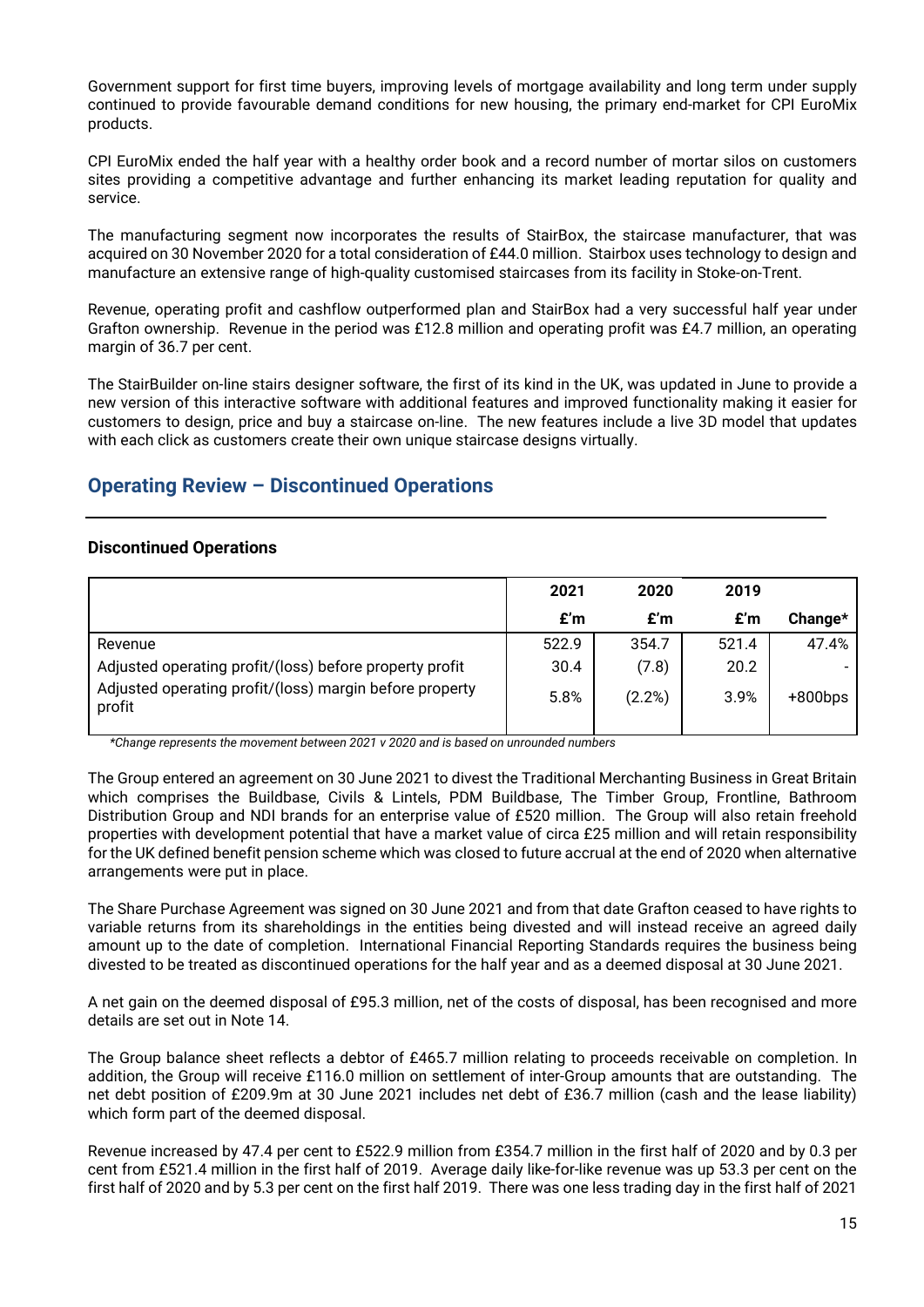and the consolidation and closure of branches reduced revenue by £11.8 million. The Timber Group opened a new branch in Poole that contributed revenue of £1.3 million.

Like-for-like revenue was down by £161.8 million during the first half of 2020 as a result of the closure of branches on 24 March, except for a limited service to provide emergency supplies, and their phased reopening between early May and mid-June.

Good revenue and operating profit growth was achieved by all brands in the period supported by a strong recovery in the residential RMI and new build markets.

# **Financial Review**

### **Revenue**

Group revenue from continuing operations, which excludes the Traditional Merchanting Business in Britain that is classified as discontinued, increased by 46.1 per cent to £1.03 billion from £703.7 million in the first half of 2020 and was up by 29.7 per cent from £792.2 million in the first half of 2019. First half revenue in the continuing like-for-like business increased by 42.3 per cent (£297.9 million) on the prior year and by 17.8 per cent on the first half of 2019. Acquisitions contributed revenue of £27.0 million and new branches £3.9 million. A currency translation loss reduced revenue by £4.7 million.

### **Adjusted Operating Profit**

Adjusted operating profit from continuing operations of £157.8 million (2020: £46.9 million) was up by 236.2 per cent due to the decline in profitability last year in the distribution and manufacturing businesses in the UK and the distribution business in Ireland as a result of the temporary closure of branches and plants.

Adjusted operating profit before property profit of £142.4 million (2020: £46.9 million) grew by 203.9 per cent and the adjusted operating profit margin increased by 7.2 per cent to 13.9 per cent before property profit.

### **Property**

The Group recognised property profits of £15.4 million in the half year in continuing operations.

The disposal of properties in Belgium that were retained following divestment of the distribution business in 2019, together with small number of properties in Ireland and the UK that were held for sale, generated proceeds of £17.0 million (2020: £1.1 million) and a profit on disposal of £5.3 million (2020: £0.3 million).

In addition, a fair value gain £10.1 million was recognised on five properties which were transferred to investment properties during the period. Four of these were properties which were retained by the Group following the agreement to divest the Traditional Merchanting business in Great Britain. These four properties have a fair value of £15.75 million and a market value of circa £25 million.

### **Net Finance Income and Expense**

The net finance expense decreased by £3.9 million to £9.2 million (2020: £13.2 million). This charge includes £7.2 million (2020: £7.8 million) of an interest charge on lease liabilities recognised under IFRS 16.

Interest payable on bank borrowings and US Private Placement Senior Unsecured Notes, net of bank interest received on deposits, decreased by £0.9 million to £3.1 million (2020: £4.0 million). The decline was mainly due to the repayment of cash drawndown during the first half of 2020 as a precautionary measure to increase liquidity in response to the Covid-19 crisis. The rate of interest receivable on bank deposits declined in the first half of 2021 because of excess liquidity in the banking system which led to lower interest rates on sterling deposits and an increase in negative interest rates on euro deposits.

The net finance expense included a foreign exchange translation gain of £1.4 million which compares to a loss of £1.1 million in the same period last year.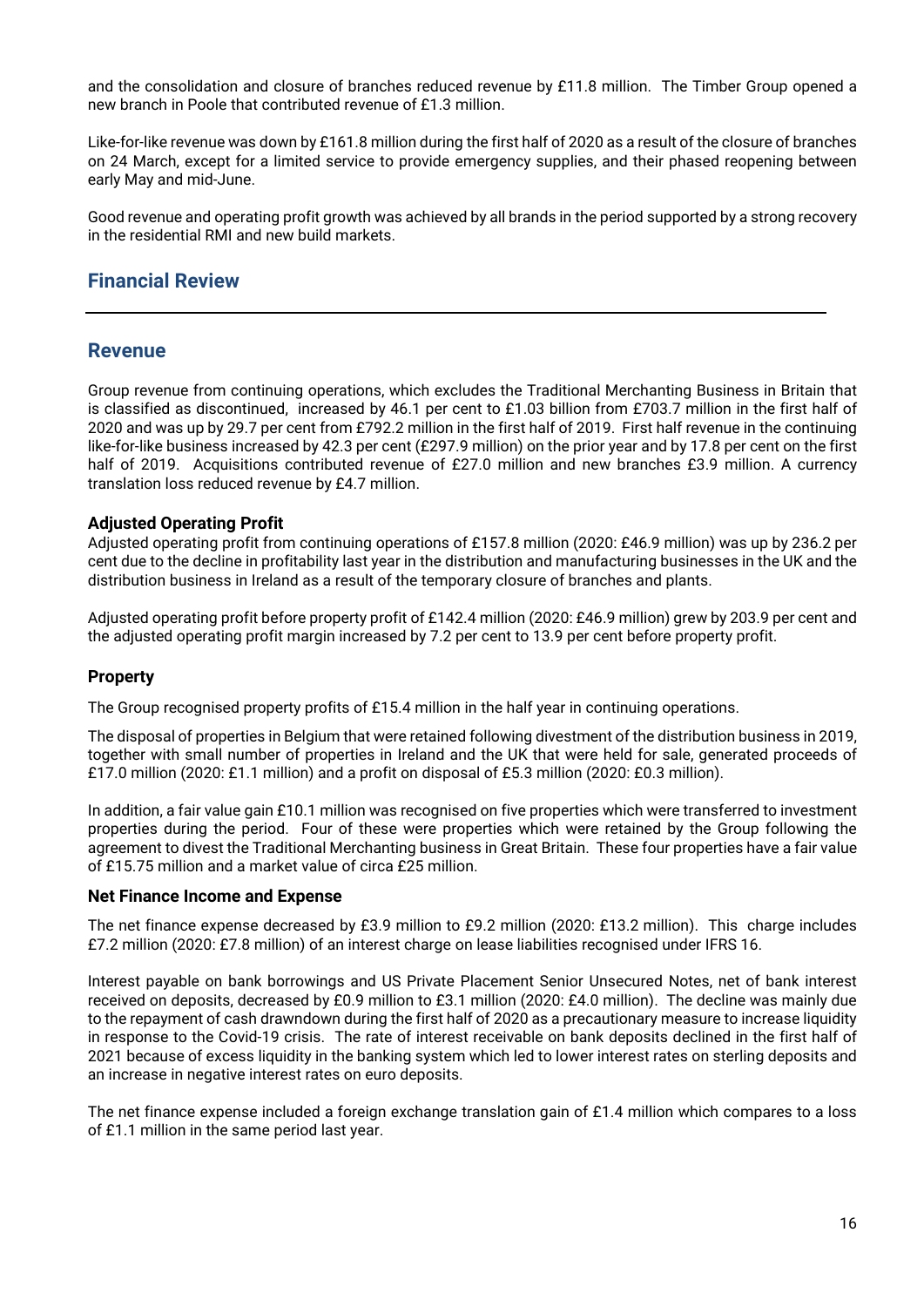### **Taxation**

The income tax expense of £26.9 million (2020: £6.5 million) is equivalent to an effective tax rate of 18.8 per cent on profit from continuing operations (2020: 22.1 per cent) and is based on the current forecast rate for the year. This is a blended rate of corporation tax on profits in the three jurisdictions where the Group operates. The forecast charge includes a once-off increase in deferred tax arising from the UK tax rate increasing to 25 per cent from 19 per cent which is effective from 1 April 2023. This change was enacted in UK legislation in May 2021 and adds 0.7 per cent to the tax rate on profits in the Group's continuing operations.

Certain items of expenditure charged in arriving at profit before tax, including depreciation on buildings, are not eligible for a tax deduction. This factor increased the rate of tax payable on profits above the headline rates that apply in the UK, Ireland and the Netherlands.

### **Cashflow**

Cash generated from total operations increased to £255.3 million (2020: £121.5 million) including the release of £37.7 million from working capital (2020: £25.1 million).

The reduction in working capital in the first half was a reflection of the strong trading in the Group's cash based businesses, notably Selco and Woodie's, and we would expect this position to reverse in the second half of the year.

Expenditure on acquisitions and capital expenditure amounted to £30.0 million (2020: £13.6 million).

### **Capital Expenditure and Investment in Intangible Assets**

We maintained disciplined control over the allocation of capital and capital expenditure for the period was £17.1 million (2020: £13.2 million). There was also expenditure of £0.5 million (2020: £0.3 million) on software costs that is classified as intangible assets.

Proceeds of £17.0 million (2020: £1.4 million) were received on disposal of fixed assets generating a net outflow of £0.6 million from assets sold and purchased (2020: £12.2 million net outflow).

The Group incurred capital expenditure of £5.1 million (2020: £6.5 million) on a range of development initiatives including new branches in Selco, Leyland SDM and the Netherlands, upgrades to Woodie's, Chadwicks, Selco and Leyland SDM branches and the creation of additional manufacturing capacity in StairBox.

Asset replacement capital expenditure of £12.0 million (2020: £6.7 million) compares to the depreciation charge on property, plant and equipment of £22.5 million and related principally to replacement of the distribution fleet that supports customer deliveries, replacement of fixtures and fittings, plant and machinery, forklifts, plant and tools for hire by customers and other assets required to operate the Group's branch network.

### **Pensions**

The IAS 19 deficit on defined benefit pension schemes was £33.3 million at 30 June 2021, a decrease of £17.3 million from £50.6 million at 31 December 2020. Changes to financial assumptions decreased scheme liabilities by £11.1 million. Experience gains reduced the deficit by £3.0 million and changes in demographics by £1.6 million.

There was an increase in discount rates used to discount scheme liabilities in line with increases in corporate bond rates. The rate used to discount UK liabilities increased by 50 basis points to 1.9 per cent and the rate used to discount Irish liabilities increased by 45 basis points to 1.15 per cent.

There was an actuarial gain of £0.9 million on plan assets due to the investment performance in the period exceeding the assumed interest income on assets.

A payment of £20.0 million was made in July 2021 as part of a funding arrangement with Trustees to reduce the deficit on the UK defined benefit scheme.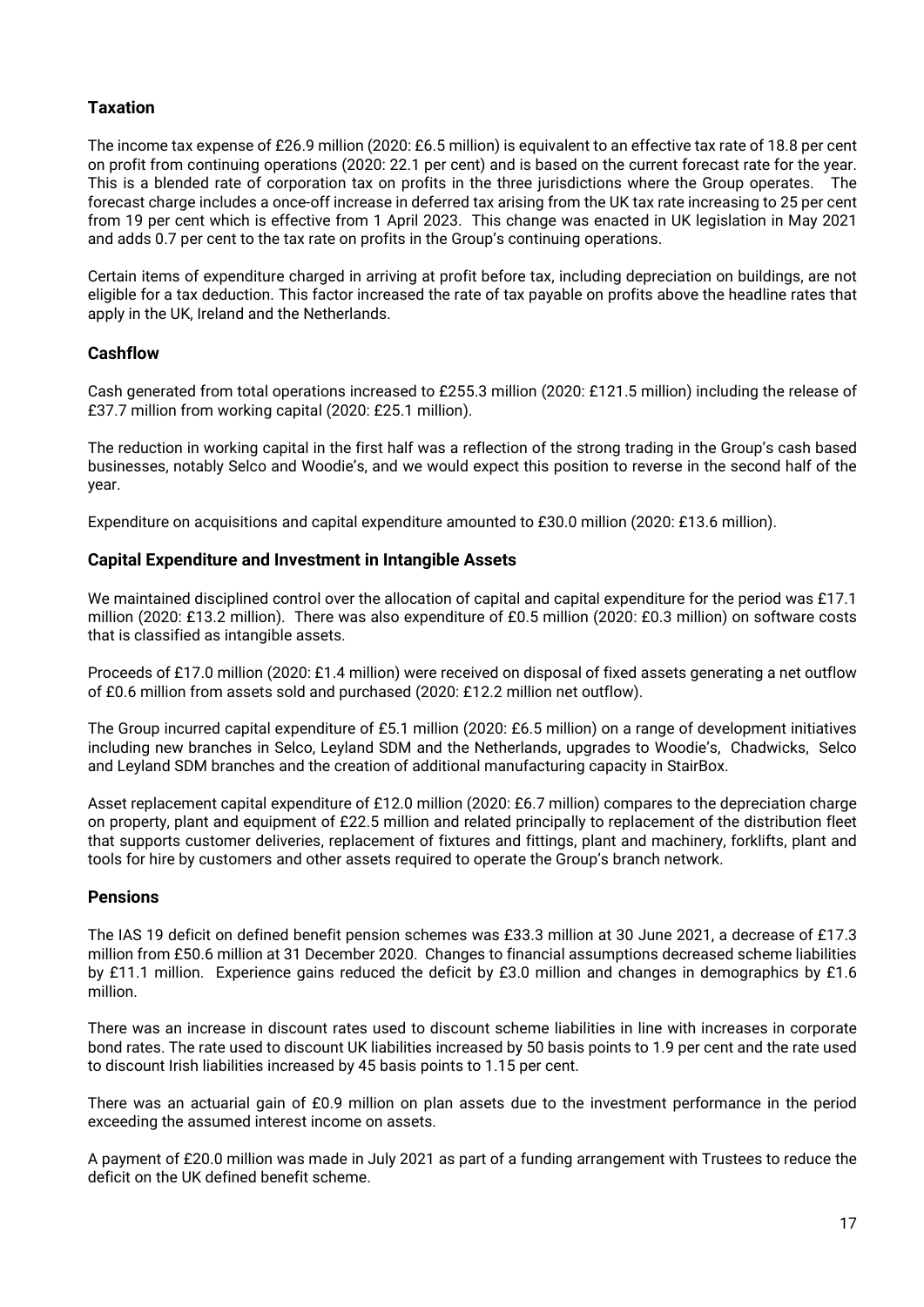Grafton will retain responsibility for the UK defined benefit pension scheme which was closed to future accrual at the end of 2020 when alternative arrangements were put in place.

### **Net Cash/Debt**

The Group's net cash position, before recognising lease liabilities, increased to £302.5 million at 30 June 2021, up from £181.9 million at 31 December 2020. This includes cash of £103.8 million that are in discontinued operations.

On 1 July 2021 the Group completed the IKH acquisition at a cost of €199.3 million.

The Group remains in a very strong financial position with pre-IFRS 16 EBITDA interest cover of 53.1 times (Year ended 31 December 2020: 30.7 times).

Net debt including lease obligations declined by £145.1 million to £209.9 million at 30 June 2021 from £355.0 million at 31 December 2020. This includes £67.1 million of lease obligations that are in the discontinued operations.

The Group's policy is to maintain its investment grade credit rating while investing in organic developments and acquisition opportunities that are expected to generate attractive returns and maintain a progressive dividend policy.

### **Liquidity**

Grafton started the year in a very strong financial position with excellent liquidity, net cash before IFRS 16 lease liabilities and a robust balance sheet.

The Group had liquidity of £913.5 million at 30 June 2021 (30 June 2020: £693.4 million) of which £560.2 million (30 June 2020: £419.0 million) was held in accessible cash and £353.3 million (30 June 2020: £274.4 million) in undrawn revolving bank facilities.

At 30 June 2021, the Group had bilateral loan facilities of £478.8 million with six relationship banks and debt obligations of £137.3 million (31 December 2020: £143.8 million) from the issue of unsecured senior notes in the US Private Placement market.

The average maturity of the committed bank facilities and unsecured senior notes at 30 June 2021 was 3.1 years.

The Group's key financing objective continues to be to ensure that it has the necessary liquidity and resources to support the short, medium and long-term funding requirements of the business. These resources together with strong cash flow from operations provide good liquidity and the capacity to fund investment in working capital, routine capital expenditure and development activity including acquisitions.

The Group's gross debt is drawn in euros and provides a hedge against exchange rate risk on euro assets in the businesses in Ireland, the Netherlands and Finland following the acquisition of IKH on 1 July 2021.

### **IFRS 16 Leases**

Leases that are recorded on the balance sheet principally relate to properties, cars and distribution vehicles.

IFRS 16 increased operating profit by £6.3 million and the finance (interest) expense by £7.2 million in the half year. Profit before tax was reduced by £0.9 million and profit after tax by £0.8 million as a result of IFRS 16.

The right-of-use asset in the balance sheet at 30 June 2021 in total operations was £480.5 million (31 December 2020: £505.9 million). The right of use asset includes £60.8 million in respect of the Traditional Merchanting Business in Great Britain which was deemed to have been disposed.

IFRS 16 does not alter the overall cashflows or the economic effect of the leases to which the Group is a party. Similarly, there is no effect on Grafton's banking covenants as a result of the adoption of IFRS 16 in 2019.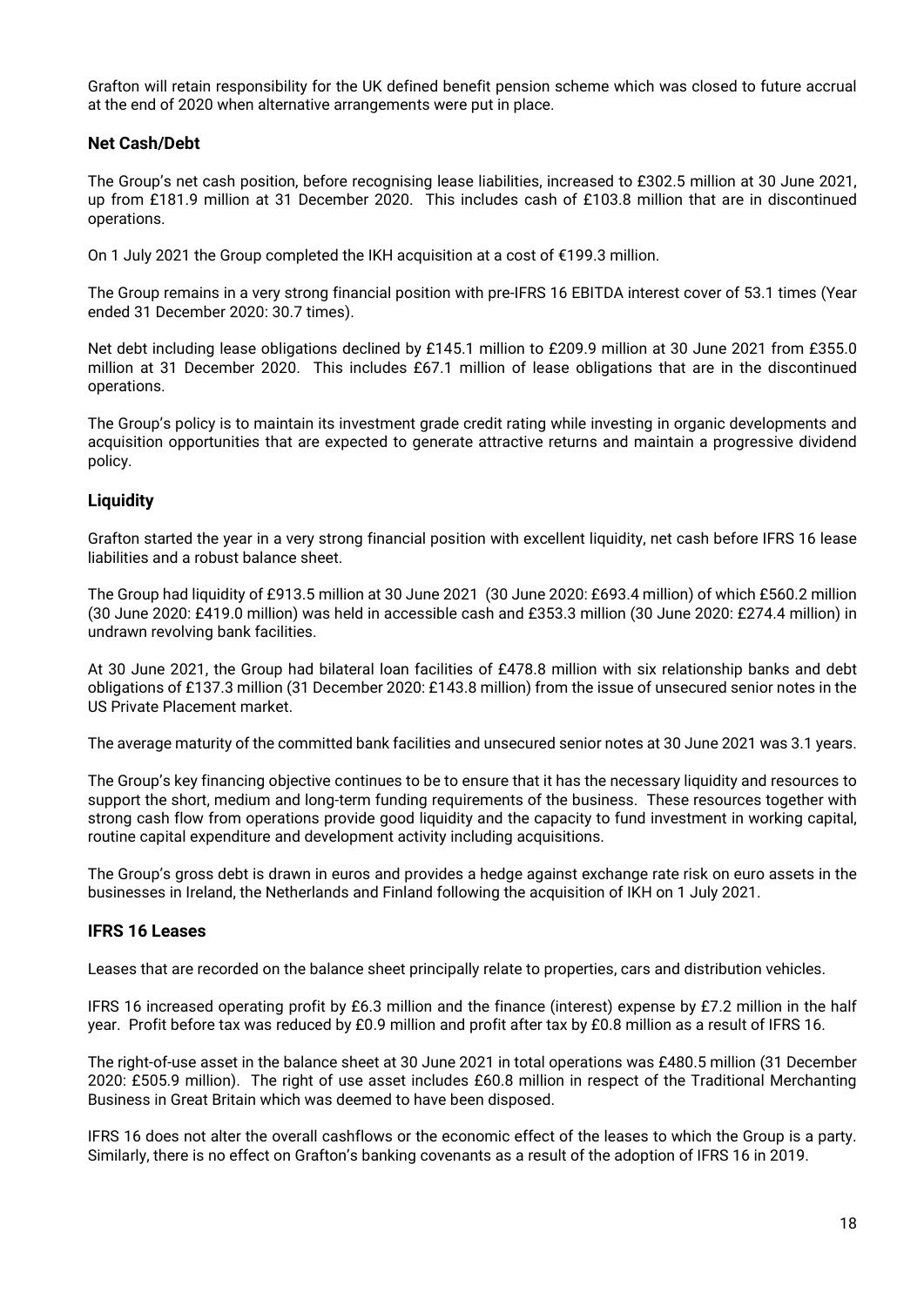### **Shareholders' Equity**

The Group's balance sheet strengthened further with shareholders' equity up by £170.1 million to £1.64 billion. Profit after tax increased shareholders' equity by £231.4 million and there was a loss of £14.4 million on translation of euro denominated net assets to sterling. Shareholders' equity was increased by £13.5 million for a remeasurement loss on pension schemes and reduced for dividends paid of £64.6 million. Other changes increased equity by £4.2 million.

### **Return on Capital Employed**

Return on Capital Employed in continuing operations before recognising IFRS 16 leased assets improved by 1,580 basis points to 29.3 per cent (30 June 2020: 13.5 per cent) and by 1,080 basis points to 20.5 per cent (30 June 2020: 9.7 per cent) including leased assets.

# **Principal Risks and Uncertainties**

The primary risks and uncertainties affecting the Group are set out on pages 59 to 65 of the 2020 Annual Report and will be updated in the 2021 Annual Report. These risks refer to Macro Economic Conditions in the UK, Ireland, the Netherlands and Finland including the Impact of Brexit; Colleagues; Pandemic Risk – Covid-19 Virus; Competition in Distribution, Retailing and Manufacturing Markets; Sustainability and Climate Change; Information Technology Systems and Infrastructure; Cyber Security and Data Protection; Health and Safety; Acquisition and Integration of New Businesses; Supplier Management and Rebates; and Internal Controls and Fraud.

As noted above, the Group experienced supply chain disruption and significant building materials price inflation in the first half which is expected to continue in the second half with the risk that the Group is unable to fulfill customer demand because of volume shortages or because customer demand reduces due to increased prices.

The Covid-19 pandemic has increased the potential impact of certain of these risks and the longer term impacts will depend on a range of factors including the duration and scope of the pandemic, the impact of the pandemic on economic activity in the UK, Ireland, the Netherlands and Finland and the nature and severity of measures adopted by governments in these countries, including restrictions on or temporarily requiring the closure of the Group's businesses including, distribution branches, DIY, Home and Garden stores and manufacturing plants, travel, regulations that require avoiding large gatherings and orders to self-quarantine or self-isolate. The Covid-19 pandemic may have significant negative impacts in the medium and long term on the Group's businesses. Changes in consumer behaviour as a result of government imposed lock downs and the need for people to selfquarantine or self-isolate or observe social distancing for an indeterminate period of time may lead to the closure of distribution branches, DIY, Home and Garden stores and manufacturing plants. The severity of governmentimposed lock downs and the period for which they continue in the UK, Ireland, the Netherlands and Finland will have an impact on customer demand in those countries. A deterioration in the financial position of customers and consumers as a result of Covid-19 pandemic may also impact demand for the Group's distribution, DIY and mortar products. In addition, disruptions as a result of Covid-19 in manufacturing, supply and distribution arrangements may also adversely impact the performance of the overall Group.

# **Period End Financial Information**

The consolidated period-end financial statements presented on pages 20 to 42 comprise:

- the Group condensed balance sheet as at 30 June 2021;
- the Group condensed income statement and Group condensed statement of comprehensive income for the six months to 30 June 2021;
- the Group condensed statement of cash flows for the six months to 30 June 2021;
- the Group condensed statement of changes in equity; and
- the explanatory notes to the condensed consolidated half year financial statements on pages 26 to 42.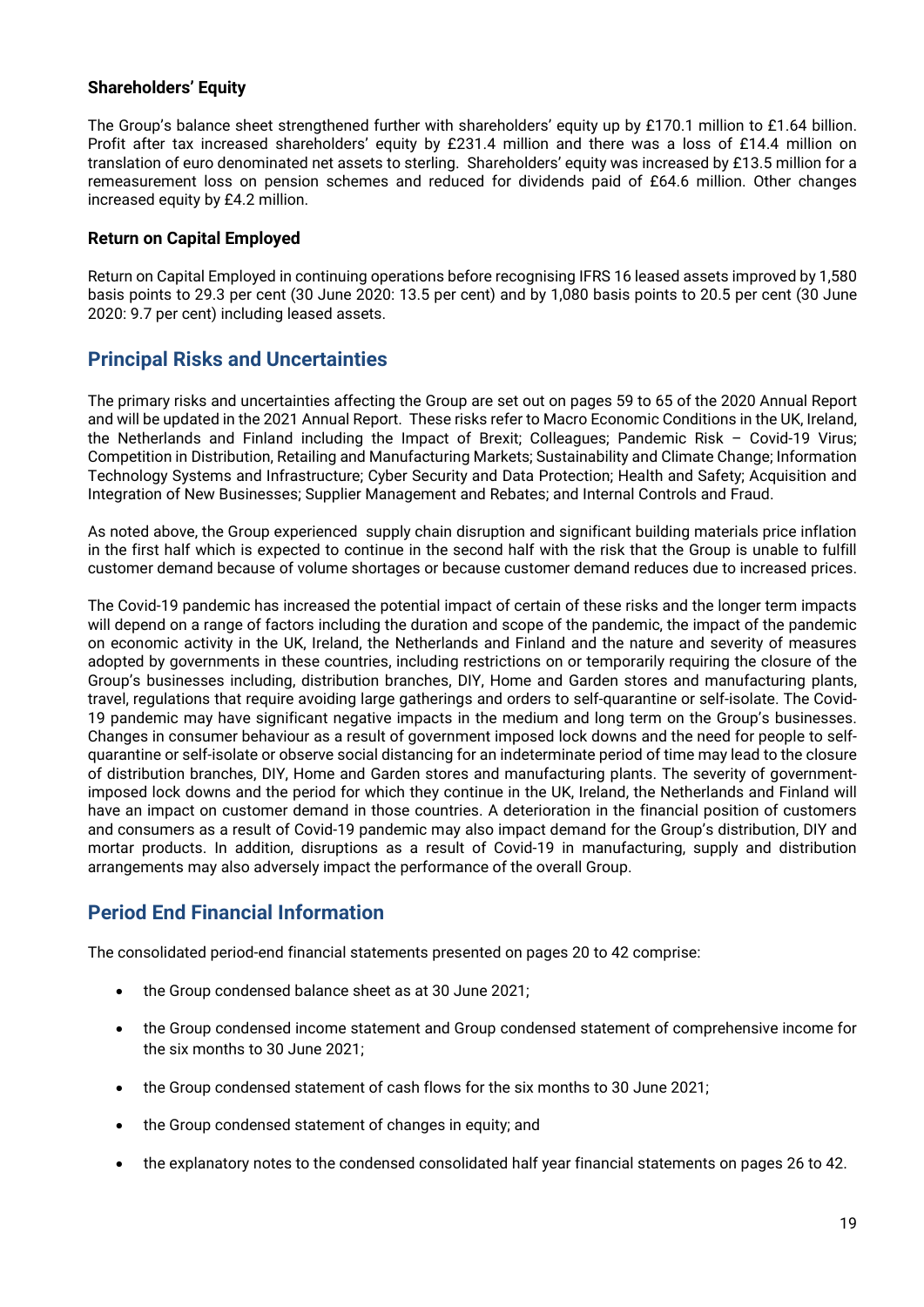# **Grafton Group plc**

# **Group Condensed Income Statement**

For the six months ended 30 June 2021

|                                                                         | <b>Notes</b> | <b>Six months</b><br>to 30 June<br>2021<br>(unaudited)<br>£'000 | Six months<br>to 30 June<br>2020<br>(unaudited)<br>Restated<br>£'000 |
|-------------------------------------------------------------------------|--------------|-----------------------------------------------------------------|----------------------------------------------------------------------|
| <b>Revenue</b>                                                          | $\mathbf 2$  | 1,027,787                                                       | 703,675                                                              |
| Operating costs                                                         |              | (891,081)                                                       | (661, 101)                                                           |
| Property profits                                                        | 3            | 15,418                                                          | 83                                                                   |
| <b>Operating profit</b>                                                 |              | 152,124                                                         | 42,657                                                               |
| Finance expense                                                         | 4            | (10, 730)                                                       | (13,700)                                                             |
| Finance income                                                          | 4            | 1,490                                                           | 515                                                                  |
| <b>Profit before tax</b>                                                |              | 142,884                                                         | 29,472                                                               |
| Income tax expense                                                      | 17           | (26, 855)                                                       | (6, 512)                                                             |
| Profit after tax for the financial period from<br>continuing operations |              | 116,029                                                         | 22,960                                                               |
| Profit/(loss) after tax from discontinued operations                    | 14           | 115,387                                                         | (7,006)                                                              |
| Profit after tax for the financial period                               |              | 231,416                                                         | 15,954                                                               |
| <b>Profit attributable to:</b>                                          |              |                                                                 |                                                                      |
| Owners of the Company                                                   |              | 231,416                                                         | 15,954                                                               |
| <b>Profit attributable to:</b>                                          |              |                                                                 |                                                                      |
| <b>Continuing operations</b>                                            |              | 116,029                                                         | 22,960                                                               |
| Discontinued operations                                                 |              | 115,387                                                         | (7,006)                                                              |
|                                                                         |              |                                                                 |                                                                      |
| Earnings per ordinary share (continuing operations) - basic             | 5            | 48.5p                                                           | 9.6p                                                                 |
| Earnings per ordinary share (continuing operations) - diluted           | 5            | 48.4p                                                           | 9.6p                                                                 |
| Earnings per ordinary share (discontinued operations) - basic           | 5            | 48.2p                                                           | (2.9p)                                                               |
| Earnings per ordinary share (discontinued operations) - diluted         | 5            | 48.2p                                                           | (2.9p)                                                               |
| Earnings per ordinary share (total) - basic                             | 5            | 96.7p                                                           | 6.7p                                                                 |
| Earnings per ordinary share (total) - diluted                           | 5            | 96.6p                                                           | 6.7p                                                                 |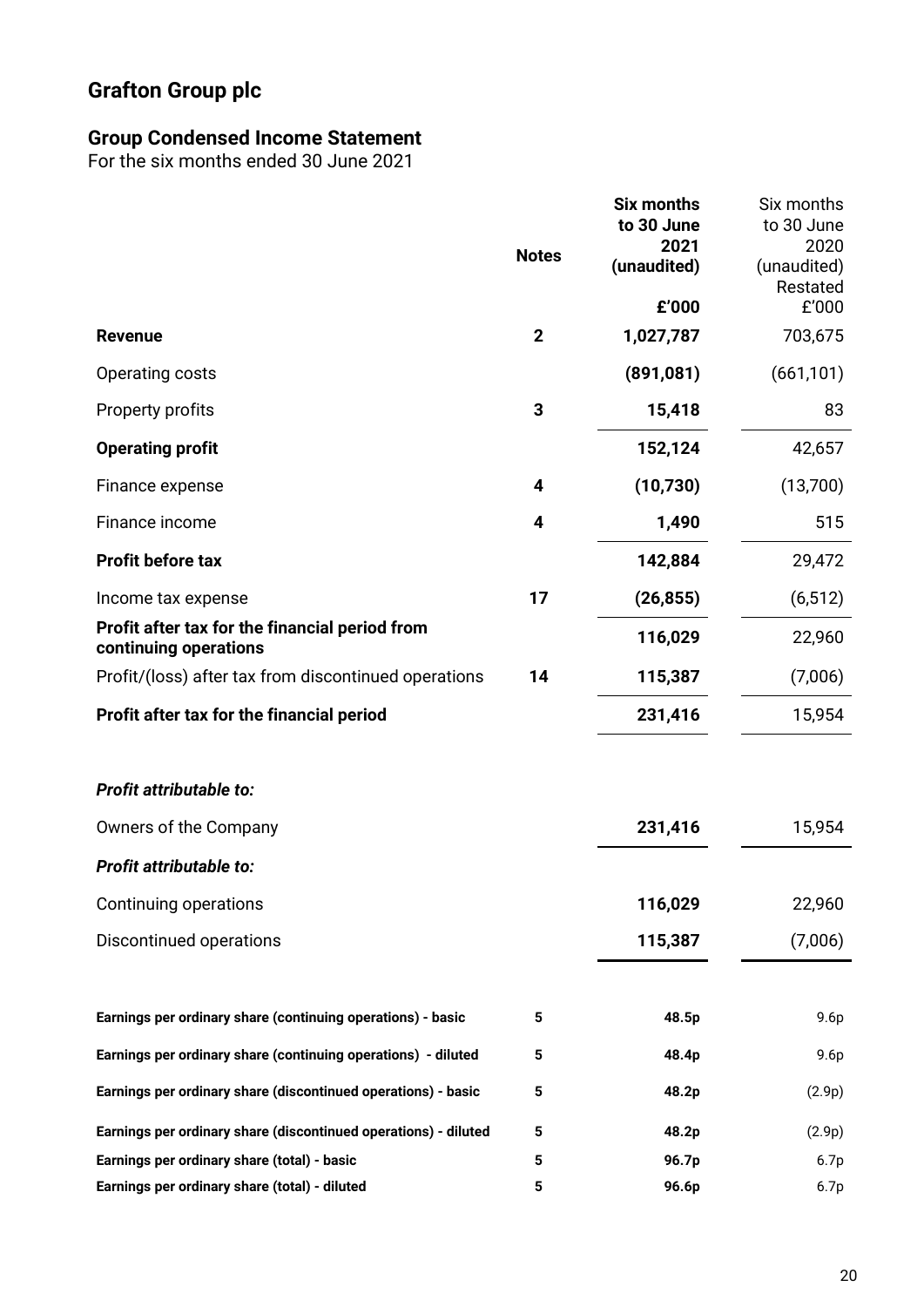# **Grafton Group plc**

# **Group Condensed Statement of Comprehensive Income**

For the six months ended 30 June 2021

|                                                                                                                                                  | <b>Notes</b> | <b>Six months</b><br>to 30 June<br>2021<br>(Unaudited)<br>£'000 | Six months<br>to 30 June<br>2020<br>(Unaudited)<br>£'000 |
|--------------------------------------------------------------------------------------------------------------------------------------------------|--------------|-----------------------------------------------------------------|----------------------------------------------------------|
| Profit after tax for the financial period                                                                                                        |              | 231,416                                                         | 15,954                                                   |
| Other comprehensive income                                                                                                                       |              |                                                                 |                                                          |
| Items that are or may be reclassified<br>subsequently to the income statement                                                                    |              |                                                                 |                                                          |
| <b>Currency translation effects:</b>                                                                                                             |              |                                                                 |                                                          |
| - on foreign currency net investments                                                                                                            |              | (14, 397)                                                       | 16,034                                                   |
| Fair value movement on cash flow hedges:                                                                                                         |              |                                                                 |                                                          |
| - effective portion of changes in fair value of cash<br>flow hedges<br>- net change in fair value of cash flow hedges<br>transferred from equity |              | 194                                                             | (68)                                                     |
| Deferred tax on cash flow hedges                                                                                                                 |              |                                                                 |                                                          |
|                                                                                                                                                  |              | (14, 203)                                                       | 15,966                                                   |
| Items that will not be reclassified to the income<br>statement                                                                                   |              |                                                                 |                                                          |
| Remeasurement gain/(loss) on Group defined<br>benefit pension schemes                                                                            | 13           | 16,602                                                          | (22,998)                                                 |
| Deferred tax on Group defined benefit pension<br>schemes                                                                                         |              | (3, 148)                                                        | 4,089                                                    |
|                                                                                                                                                  |              | 13,454                                                          | (18,909)                                                 |
| Total other comprehensive expense                                                                                                                |              | (749)                                                           | (2,943)                                                  |
| Total comprehensive income for the financial<br>period                                                                                           |              | 230,667                                                         | 13,011                                                   |
| Total comprehensive income attributable to:                                                                                                      |              |                                                                 |                                                          |
| Owners of the Company                                                                                                                            |              | 230,667                                                         | 13,011                                                   |
| Total comprehensive income for the financial<br>period                                                                                           |              | 230,667                                                         | 13,011                                                   |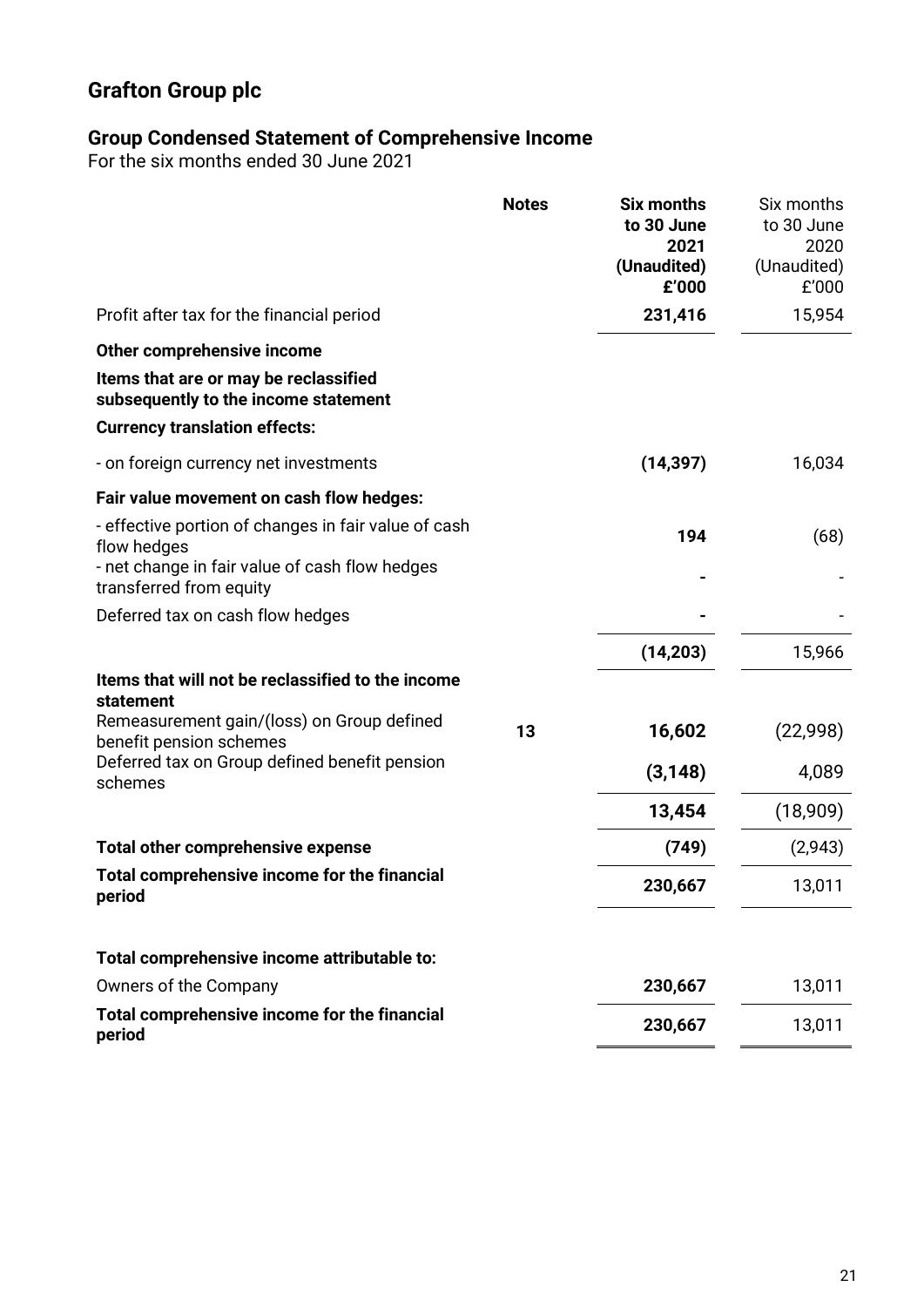# **Grafton Group plc - Group Condensed Balance Sheet as at 30 June 2021**

|                                                            | <b>Notes</b> | 30 June 2021       | 30 June 2020       | 31 Dec 2020        |
|------------------------------------------------------------|--------------|--------------------|--------------------|--------------------|
|                                                            |              | (Unaudited)        | (Unaudited)        | (Audited)          |
| <b>ASSETS</b>                                              |              | £'000              | £'000              | £'000              |
| <b>Non-current assets</b><br>Goodwill                      | 15           | 570,132            | 676,450            | 704,064            |
| Intangible assets                                          | 16           | 81,506             | 99,764             | 115,905            |
| Property, plant and equipment                              | 9            | 298,322            | 498,208            | 493,539            |
| Right-of-use asset                                         | 8            | 419,685            | 504,012            | 505,922            |
| Investment properties                                      | 9            | 27,491             | 12,752             | 12,328             |
| Deferred tax assets                                        |              | 10,441             | 12,143             | 13,386             |
| Lease receivable                                           |              | 259                | 2,266              | 2,015              |
| Retirement benefit assets                                  | 13           | 3,843              | 890                | 2,099              |
| Other financial assets                                     |              | 127                | 128                | 128                |
| <b>Total non-current assets</b>                            |              | 1,411,806          | 1,806,613          | 1,849,386          |
|                                                            |              |                    |                    |                    |
| <b>Current assets</b>                                      |              |                    |                    |                    |
| Properties held for sale                                   | 9            | 6,984              | 19,936             | 18,058             |
| Inventories                                                | 10           | 245,491            | 303,163            | 321,558            |
| Trade and other receivables                                | 10           | 804,081            | 294,462            | 336,944            |
| Lease receivable                                           |              | 26                 | 151                | 301                |
| Derivative financial instruments                           | 11           | 113                |                    |                    |
| Cash and cash equivalents                                  | 11           | 460,428            | 422,988            | 456,028            |
| <b>Total current assets</b>                                |              | 1,517,123          | 1,040,700          | 1,132,889          |
| <b>Total assets</b>                                        |              | 2,928,929          | 2,847,313          | 2,982,275          |
| <b>EQUITY</b>                                              |              |                    |                    |                    |
| Equity share capital                                       |              | 8,583              | 8,552              | 8,569              |
| Share premium account                                      |              | 217,902            | 213,785            | 216,496            |
| Capital redemption reserve                                 |              | 621                | 621                | 621                |
| <b>Revaluation reserve</b>                                 |              | 12,631             | 12,864             | 12,733             |
| Shares to be issued reserve                                |              | 8,749              | 8,745              | 6,714              |
| Cash flow hedge reserve                                    |              | 129                | (59)               | (65)               |
| Foreign currency translation reserve                       |              | 67,522             | 86,176             | 81,919             |
| Retained earnings                                          |              | 1,324,927          | 1,049,926          | 1,143,933          |
| Treasury shares held                                       |              | (3,897)            | (3,897)            | (3,897)            |
| Equity attributable to owners of the Parent                |              | 1,637,167          | 1,376,713          | 1,467,023          |
| <b>Total equity</b>                                        |              | 1,637,167          | 1,376,713          | 1,467,023          |
|                                                            |              |                    |                    |                    |
| <b>LIABILITIES</b>                                         |              |                    |                    |                    |
| <b>Non-current liabilities</b>                             |              |                    |                    |                    |
| Interest-bearing loans and borrowings<br>Lease liabilities | 11<br>11     | 261,821<br>395,538 | 364,308<br>480,656 | 274,030<br>479,019 |
| Provisions                                                 |              | 15,663             | 17,742             | 20,620             |
| Retirement benefit obligations                             | 13           | 37,146             | 45,572             | 52,683             |
| Deferred tax liabilities                                   | 17           | 42,301             | 49,342             | 54,399             |
| <b>Total non-current liabilities</b>                       |              | 752,469            | 957,620            | 880,751            |
|                                                            |              |                    |                    |                    |
| <b>Current liabilities</b>                                 |              |                    |                    |                    |
| Lease liabilities                                          | 11           | 49,759             | 57,144             | 57,915             |
| Trade and other payables                                   | 10           | 461,812            | 424,154            | 545,949            |
| Current income tax liabilities                             | 17           | 20,593             | 22,824             | 21,116             |
| Derivative financial instruments                           | 11           |                    | 62                 | 65                 |
| Provisions                                                 |              | 7,129              | 8,796              | 9,456              |
| <b>Total current liabilities</b>                           |              | 539,293            | 512,980            | 634,501            |
| <b>Total liabilities</b>                                   |              | 1,291,762          | 1,470,600          | 1,515,252          |
| <b>Total equity and liabilities</b>                        |              | 2,928,929          | 2,847,313          | 2,982,275          |
|                                                            |              |                    |                    |                    |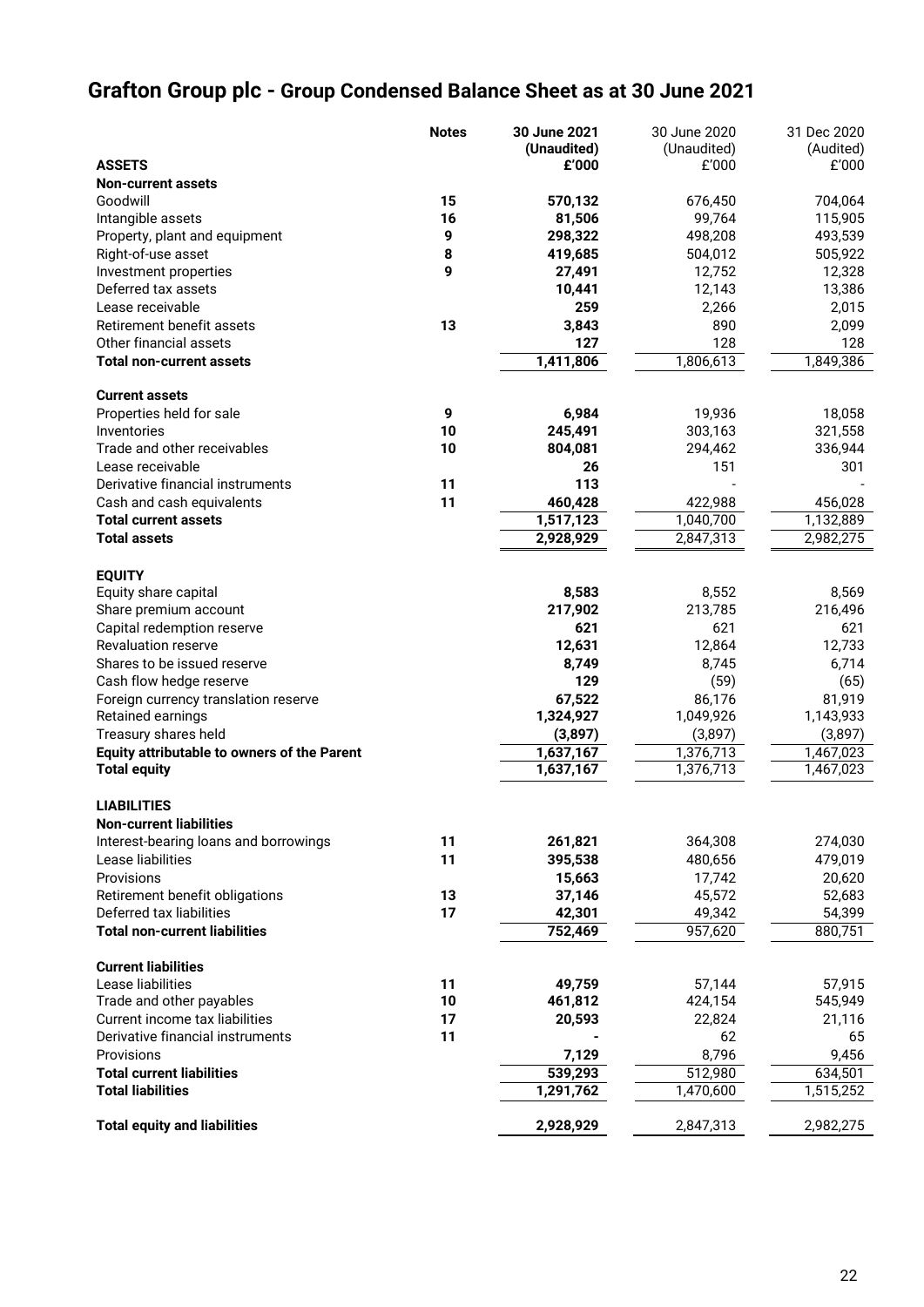# **Grafton Group plc - Group Condensed Cash Flow Statement**

| For the six months ended 30 June 2021                                                                | <b>Notes</b> | Six months to 30 | Six months to 30 |
|------------------------------------------------------------------------------------------------------|--------------|------------------|------------------|
|                                                                                                      |              | <b>June 2021</b> | June 2020        |
|                                                                                                      |              | (Unaudited)      | Restated         |
|                                                                                                      |              |                  | (Unaudited)      |
|                                                                                                      |              | £'000            | £'000            |
| Profit before taxation from continuing operations                                                    |              | 142,884          | 29,472           |
| Profit/(loss) before taxation from discontinued operations                                           | 14           | 124,811          | (8,994)          |
| <b>Profit before taxation</b>                                                                        |              | 267,695          | 20,478           |
| Finance income                                                                                       |              | (1, 490)         | (515)            |
| Finance expense                                                                                      | 4,14         | 11,973           | 15,161           |
| <b>Operating profit</b>                                                                              |              | 278,178          | 35,124           |
| Depreciation                                                                                         | 8,9          | 53,872           | 53,270           |
| Amortisation of intangible assets                                                                    | 16           | 7,810            | 6,829            |
| Share-based payments charge                                                                          |              | 2,599            | 949              |
| Movement in provisions                                                                               |              | (1,027)          | 248              |
| Loss on sale of property, plant and equipment                                                        |              | 106              | 293              |
| Property profits - continuing operations                                                             |              | (5, 258)         | (83)             |
| Property profits - discontinued operations                                                           |              | (396)            | (225)            |
| Fair value gains recognised as property profits                                                      |              | (10, 160)        |                  |
| Profit on deemed disposal of Group businesses                                                        | 14           | (107, 240)       |                  |
| Asset impairment adjustments                                                                         |              |                  | 506              |
| Gain on derecognition of leases                                                                      |              | (576)            |                  |
| Contributions to pension schemes in excess of IAS 19 charge                                          |              | (298)            | (592)            |
| Decrease in working capital                                                                          | 10           | 37,691           | 25,137           |
| <b>Cash generated from operations</b>                                                                |              | 255,301          | 121,456          |
| Interest paid                                                                                        |              | (10, 402)        | (14, 791)        |
| Income taxes paid                                                                                    |              | (24, 715)        | (10, 251)        |
| <b>Cash flows from operating activities</b>                                                          |              | 220,184          | 96,414           |
| <b>Investing activities</b><br><b>Inflows</b><br>Proceeds from sale of property, plant and equipment | 9            | 95               | 304              |
| Proceeds from sale of properties held for sale                                                       | 9            | 16,945           | 1,078            |
| Interest received                                                                                    |              | 106              | 515              |
|                                                                                                      |              | 17,146           | 1,897            |
| <b>Outflows</b>                                                                                      |              |                  |                  |
| Acquisition of subsidiary undertakings (net of cash acquired)                                        | 14           | (12, 323)        |                  |
| Net cash deemed disposed with Group businesses                                                       | 14           | (103,778)        |                  |
| Investment in intangible asset - computer software                                                   | 16           | (504)            | (336)            |
| Purchase of property, plant and equipment                                                            | 9            | (17, 137)        | (13, 232)        |
|                                                                                                      |              | (133, 742)       | (13, 568)        |
| Cash flows from investing activities                                                                 |              | (116, 596)       | (11, 671)        |
|                                                                                                      |              |                  |                  |
| <b>Financing activities</b><br><b>Inflows</b>                                                        |              |                  |                  |
| Proceeds from the issue of share capital                                                             |              | 1,455            | 102              |
| Proceeds from borrowings                                                                             |              | 316              | 261,099          |
|                                                                                                      |              | 1,771            | 261,201          |
| <b>Outflows</b>                                                                                      |              |                  |                  |
| Repayment of borrowings                                                                              |              |                  | (262, 640)       |
| Dividends paid                                                                                       | 6            | (64, 577)        |                  |
| Payment on lease liabilities                                                                         |              | (29, 686)        | (19, 164)        |
|                                                                                                      |              | (94, 263)        | (281,804)        |
| <b>Cash flows from financing activities</b>                                                          |              | (92,492)         | (20, 603)        |
|                                                                                                      |              |                  |                  |
| Net increase in cash and cash equivalents                                                            |              | 11,096           | 64,140           |
| Cash and cash equivalents at 1 January                                                               |              | 456,028          | 348,787          |
| Effect of exchange rate fluctuations on cash held                                                    |              | (6,696)          | 10,061           |
| Cash and cash equivalents at the end of the period                                                   |              | 460,428          | 422,988          |
| Cash and cash equivalents are broken down as follows:                                                |              |                  |                  |
| Cash at bank and short-term deposits                                                                 |              | 460,428          | 422,988          |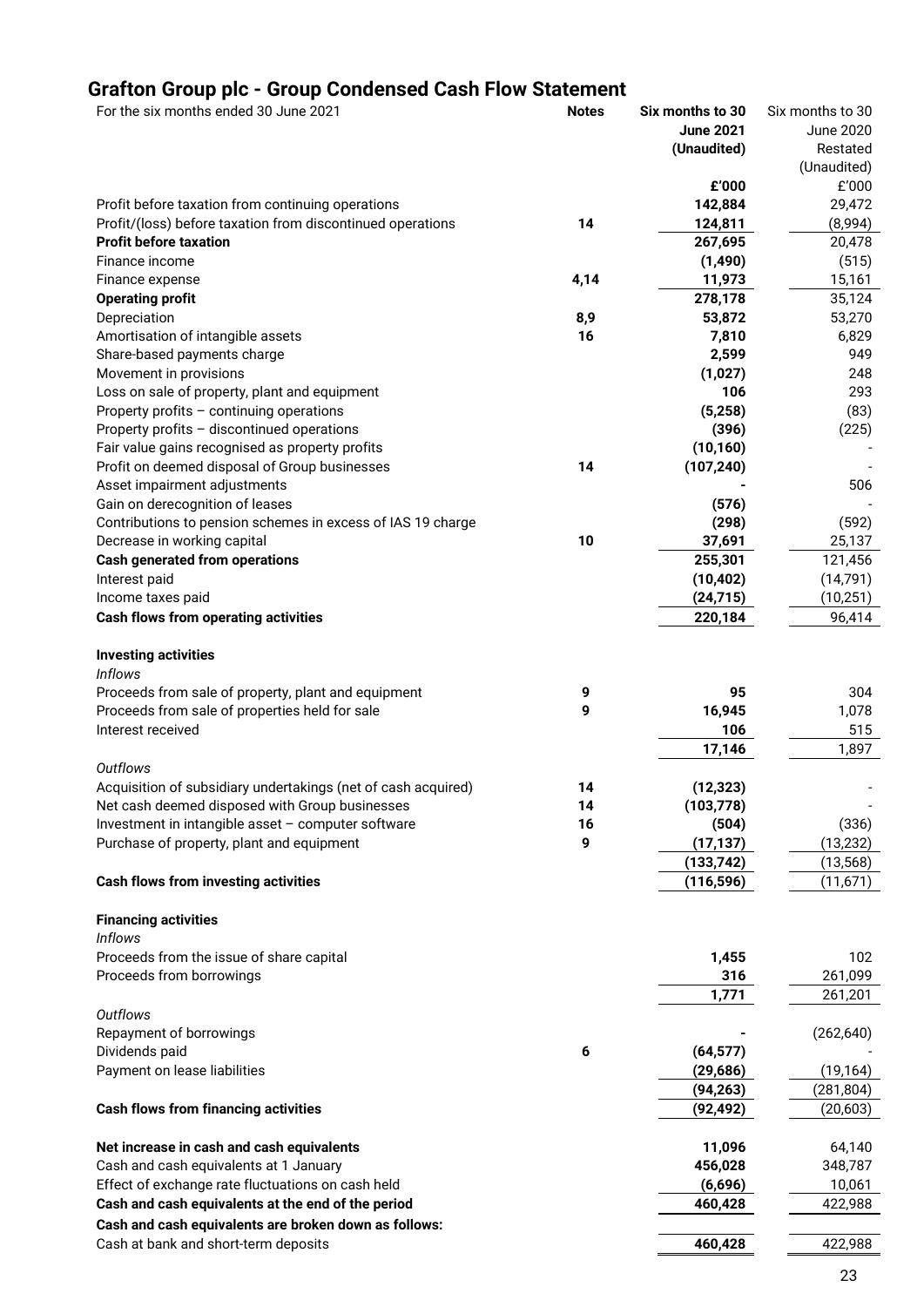# **Grafton Group plc Group Condensed Statement of Changes in Equity**

|                                                                                           | <b>Equity</b><br>share<br>capital<br>£'000 | <b>Share</b><br>premium<br>account<br>£'000 | Capital<br>redemption<br>reserve<br>£'000 | <b>Revaluation</b><br>reserve<br>£'000 | <b>Shares to</b><br>be issued<br>reserve<br>£'000 | Cash<br>flow<br>hedge<br>reserve<br>£'000 | Foreign<br>currency<br>translation<br>reserve<br>£'000 | <b>Retained</b><br>earnings<br>£'000 | <b>Treasury</b><br>£'000 | shares Total equity<br>£'000 |
|-------------------------------------------------------------------------------------------|--------------------------------------------|---------------------------------------------|-------------------------------------------|----------------------------------------|---------------------------------------------------|-------------------------------------------|--------------------------------------------------------|--------------------------------------|--------------------------|------------------------------|
| Six months to 30 June 2021 (Unaudited)                                                    |                                            |                                             |                                           |                                        |                                                   |                                           |                                                        |                                      |                          |                              |
| At 1 January 2021                                                                         | 8,569                                      | 216,496                                     | 621                                       | 12,733                                 | 6,714                                             | (65)                                      | 81,919                                                 | 1,143,933                            | (3,897)                  | 1,467,023                    |
| Profit after tax for the financial period                                                 | $\overline{\phantom{a}}$                   |                                             | $\blacksquare$                            |                                        |                                                   | $\blacksquare$                            |                                                        | 231,416                              |                          | 231,416                      |
| <b>Total other comprehensive income</b><br>Remeasurement loss on pensions (net of<br>tax) |                                            |                                             |                                           |                                        |                                                   |                                           |                                                        | 13,454                               |                          | 13,454                       |
| Movement in cash flow hedge reserve<br>(net of tax)                                       |                                            |                                             |                                           |                                        |                                                   | 194                                       |                                                        |                                      |                          | 194                          |
| Currency translation effect on foreign<br>currency net investments                        |                                            |                                             |                                           |                                        |                                                   |                                           | (14, 397)                                              |                                      |                          | (14, 397)                    |
| Total other comprehensive expense                                                         |                                            |                                             | ÷                                         | ÷.                                     | ä,                                                | 194                                       | (14, 397)                                              | 13,454                               |                          | (749)                        |
| <b>Total comprehensive income</b>                                                         | $\overline{a}$                             | ä,                                          | $\blacksquare$                            | $\overline{a}$                         | $\blacksquare$                                    | 194                                       | (14, 397)                                              | 244,870                              | ä,                       | 230,667                      |
| <b>Transactions with owners of the</b><br>Company recognised directly in equity           |                                            |                                             |                                           |                                        |                                                   |                                           |                                                        |                                      |                          |                              |
| Dividends paid                                                                            |                                            |                                             |                                           |                                        |                                                   |                                           |                                                        | (64, 577)                            |                          | (64, 577)                    |
| <b>Issue of Grafton Units</b>                                                             | 49                                         | 1,406                                       |                                           |                                        |                                                   |                                           |                                                        |                                      |                          | 1,455                        |
| Cancellation of A Shares                                                                  | (35)                                       |                                             |                                           |                                        |                                                   |                                           |                                                        | 35                                   |                          |                              |
| Share based payments charge                                                               |                                            |                                             |                                           |                                        | 2,599                                             |                                           |                                                        |                                      |                          | 2,599                        |
| Transfer from shares to be issued reserve                                                 |                                            |                                             |                                           |                                        | (564)                                             |                                           |                                                        | 564                                  |                          |                              |
| Transfer from revaluation reserve                                                         | $\blacksquare$                             | $\blacksquare$                              | ٠                                         | (102)                                  |                                                   | $\blacksquare$                            | $\blacksquare$                                         | 102                                  |                          |                              |
|                                                                                           | 14                                         | 1,406                                       | $\tilde{\phantom{a}}$                     | (102)                                  | 2,035                                             | $\sim$                                    | $\overline{a}$                                         | (63, 876)                            | ä,                       | (60, 523)                    |
| At 30 June 2021                                                                           | 8,583                                      | 217,902                                     | 621                                       | 12,631                                 | 8,749                                             | 129                                       | 67,522                                                 | 1,324,927                            | (3, 897)                 | 1,637,167                    |
| Six months to 30 June 2020 (Unaudited)                                                    |                                            |                                             |                                           |                                        |                                                   |                                           |                                                        |                                      |                          |                              |
| At 1 January 2020                                                                         | 8,516                                      | 213,719                                     | 621                                       | 12,954                                 | 12,889                                            | 9                                         | 70,142                                                 | 1,047,698                            | (3,897)                  | 1,362,651                    |
| Profit after tax for the financial period                                                 | $\overline{a}$                             |                                             | $\overline{a}$                            |                                        | $\overline{a}$                                    | $\overline{a}$                            |                                                        | 15,954                               |                          | 15,954                       |
| Total other comprehensive income<br>Remeasurement loss on pensions (net of<br>tax)        |                                            |                                             |                                           |                                        |                                                   |                                           |                                                        | (18,909)                             |                          | (18,909)                     |
| Movement in cash flow hedge reserve<br>(net of tax)                                       |                                            |                                             |                                           |                                        |                                                   | (68)                                      |                                                        |                                      |                          | (68)                         |
| Currency translation effect on foreign<br>currency net investments                        |                                            |                                             |                                           |                                        |                                                   | L,                                        | 16,034                                                 |                                      |                          | 16,034                       |
| Total other comprehensive expense                                                         | $\overline{a}$                             | $\overline{a}$                              | $\overline{a}$                            | $\overline{a}$                         | $\overline{a}$                                    | (68)                                      | 16,034                                                 | (18,909)                             |                          | (2, 943)                     |
| <b>Total comprehensive income</b>                                                         | $\sim$                                     | $\overline{\phantom{a}}$                    | $\sim$                                    | $\sim$                                 | $\sim$                                            | (68)                                      | 16,034                                                 | (2,955)                              | $\blacksquare$           | 13,011                       |
| Transactions with owners of the<br>Company recognised directly in equity                  |                                            |                                             |                                           |                                        |                                                   |                                           |                                                        |                                      |                          |                              |
| Dividends paid                                                                            |                                            |                                             |                                           |                                        |                                                   |                                           |                                                        |                                      |                          |                              |
| <b>Issue of Grafton Units</b>                                                             | 36                                         | 66                                          |                                           |                                        |                                                   |                                           |                                                        |                                      |                          | 102                          |
| Share based payments charge                                                               |                                            |                                             |                                           |                                        | 949                                               |                                           |                                                        |                                      |                          | 949                          |
| Transfer from shares to be issued reserve                                                 |                                            |                                             |                                           | L,                                     | (5,093)                                           |                                           |                                                        | 5,093                                |                          |                              |
| Transfer from revaluation reserve                                                         |                                            |                                             |                                           | (90)                                   |                                                   |                                           |                                                        | 90                                   |                          |                              |
|                                                                                           | 36                                         | 66                                          | $\overline{a}$                            | (90)                                   | (4, 144)                                          | $\overline{a}$                            | $\overline{a}$                                         | 5,183                                | $\overline{\phantom{a}}$ | 1,051                        |
| At 30 June 2020                                                                           | 8,552                                      | 213,785                                     | 621                                       | 12,864                                 | 8,745                                             | (59)                                      | 86,176                                                 | 1,049,926                            | (3,897)                  | 1,376,713                    |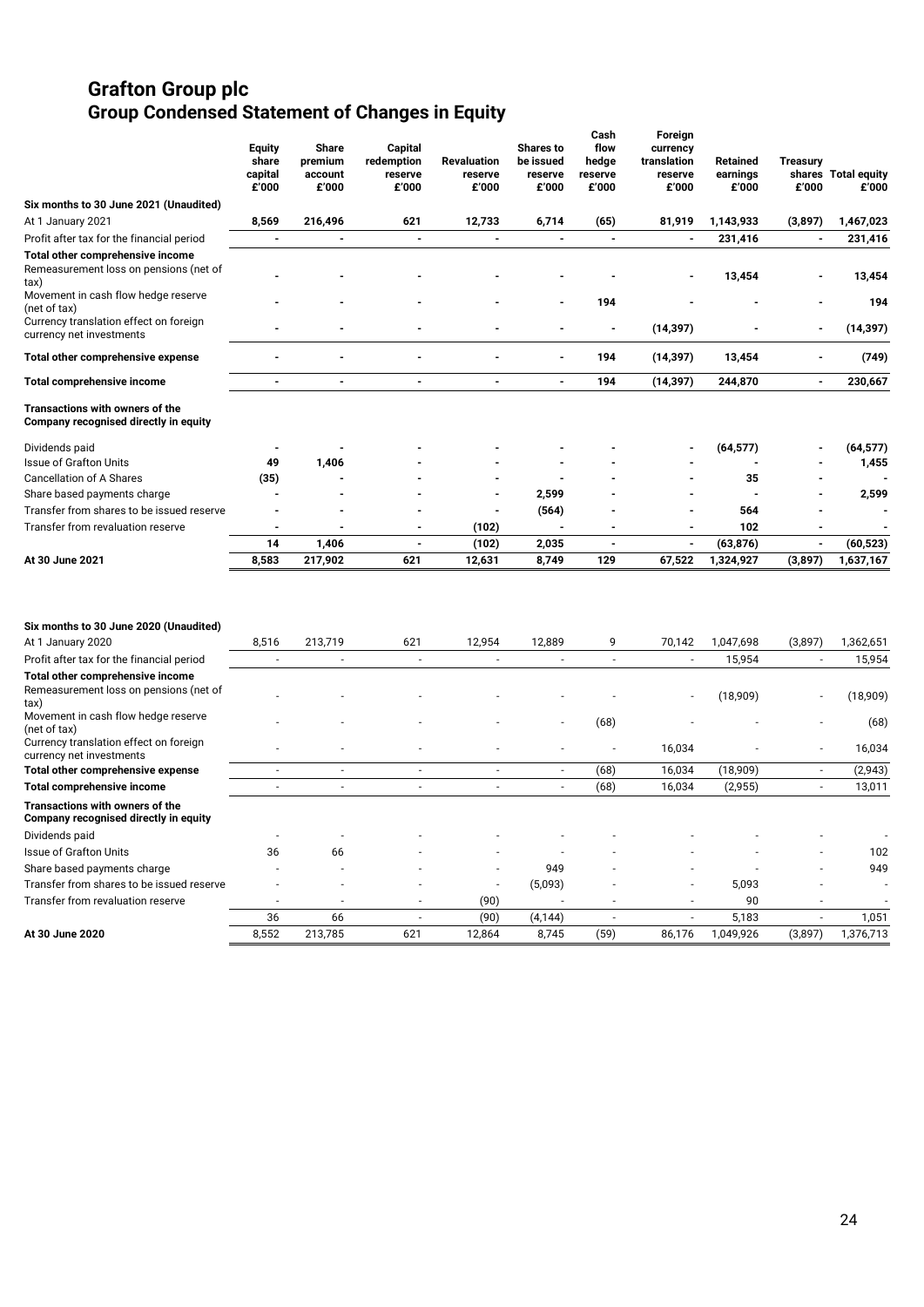# **Grafton Group plc Group Condensed Statement of Changes in Equity (continued)**

|                                                                                    | <b>Equity</b><br>share<br>capital<br>£'000 | <b>Share</b><br>premium<br>account<br>£'000 | <b>Capital</b><br>redemption<br>reserve<br>£'000 | <b>Revaluation</b><br>reserve<br>£'000 | <b>Shares to</b><br>be issued<br>reserve<br>£'000 | Cash<br>flow<br>hedge<br>reserve<br>£'000 | Foreign<br>currency<br>translation<br>reserve<br>£'000 | <b>Retained</b><br>earnings<br>£'000 | <b>Treasury</b><br>shares<br>£'000 | <b>Total equity</b><br>£'000 |
|------------------------------------------------------------------------------------|--------------------------------------------|---------------------------------------------|--------------------------------------------------|----------------------------------------|---------------------------------------------------|-------------------------------------------|--------------------------------------------------------|--------------------------------------|------------------------------------|------------------------------|
| Year to 31 December 2020 (Audited)                                                 |                                            |                                             |                                                  |                                        |                                                   |                                           |                                                        |                                      |                                    |                              |
| At 1 January 2020                                                                  | 8,516                                      | 213,719                                     | 621                                              | 12,954                                 | 12,889                                            | 9                                         | 70,142                                                 | 1,047,698                            | (3,897)                            | 1,362,651                    |
| Profit after tax for the financial year                                            | $\blacksquare$                             | $\overline{\phantom{a}}$                    | $\overline{\phantom{a}}$                         | $\overline{\phantom{a}}$               | $\overline{\phantom{a}}$                          | $\overline{\phantom{a}}$                  |                                                        | 107,542                              |                                    | 107,542                      |
| Total other comprehensive income<br>Remeasurement loss on pensions (net of<br>tax) |                                            |                                             |                                                  |                                        |                                                   |                                           |                                                        | (18,070)                             |                                    | (18,070)                     |
| Movement in cash flow hedge reserve (net<br>of tax)                                |                                            |                                             |                                                  |                                        | $\overline{\phantom{a}}$                          | (74)                                      |                                                        |                                      |                                    | (74)                         |
| Currency translation effect on foreign<br>currency net investments                 |                                            |                                             |                                                  |                                        |                                                   |                                           | 11,777                                                 |                                      |                                    | 11,777                       |
| Total other comprehensive expense                                                  |                                            |                                             |                                                  |                                        | $\overline{a}$                                    | (74)                                      | 11,777                                                 | (18,070)                             |                                    | (6, 367)                     |
| <b>Total comprehensive income</b>                                                  |                                            | $\overline{\phantom{a}}$                    | $\overline{a}$                                   | $\overline{\phantom{a}}$               | $\overline{\phantom{a}}$                          | (74)                                      | 11,777                                                 | 89.472                               |                                    | 101,175                      |
| Transactions with owners of the<br>Company recognised directly in equity           |                                            |                                             |                                                  |                                        |                                                   |                                           |                                                        |                                      |                                    |                              |
| Dividends paid                                                                     |                                            |                                             |                                                  |                                        |                                                   |                                           |                                                        |                                      |                                    |                              |
| <b>Issue of Grafton Units</b>                                                      | 53                                         | 2,777                                       |                                                  |                                        |                                                   |                                           |                                                        |                                      |                                    | 2,830                        |
| Share based payments charge                                                        |                                            |                                             |                                                  |                                        | 719                                               |                                           |                                                        |                                      |                                    | 719                          |
| Tax on share based payments                                                        |                                            |                                             |                                                  | $\overline{\phantom{a}}$               | (352)                                             |                                           |                                                        |                                      |                                    | (352)                        |
| Transfer from shares to be issued reserve                                          |                                            |                                             |                                                  |                                        | (6, 542)                                          |                                           |                                                        | 6,542                                |                                    |                              |
| Transfer from revaluation reserve                                                  |                                            |                                             | $\overline{\phantom{a}}$                         | (221)                                  |                                                   |                                           |                                                        | 221                                  |                                    |                              |
|                                                                                    | 53                                         | 2,777                                       | $\overline{\phantom{a}}$                         | (221)                                  | (6, 175)                                          |                                           |                                                        | 6,763                                |                                    | 3,197                        |
| At 31 December 2020                                                                | 8,569                                      | 216,496                                     | 621                                              | 12,733                                 | 6,714                                             | (65)                                      | 81,919                                                 | 1,143,933                            | (3,897)                            | 1,467,023                    |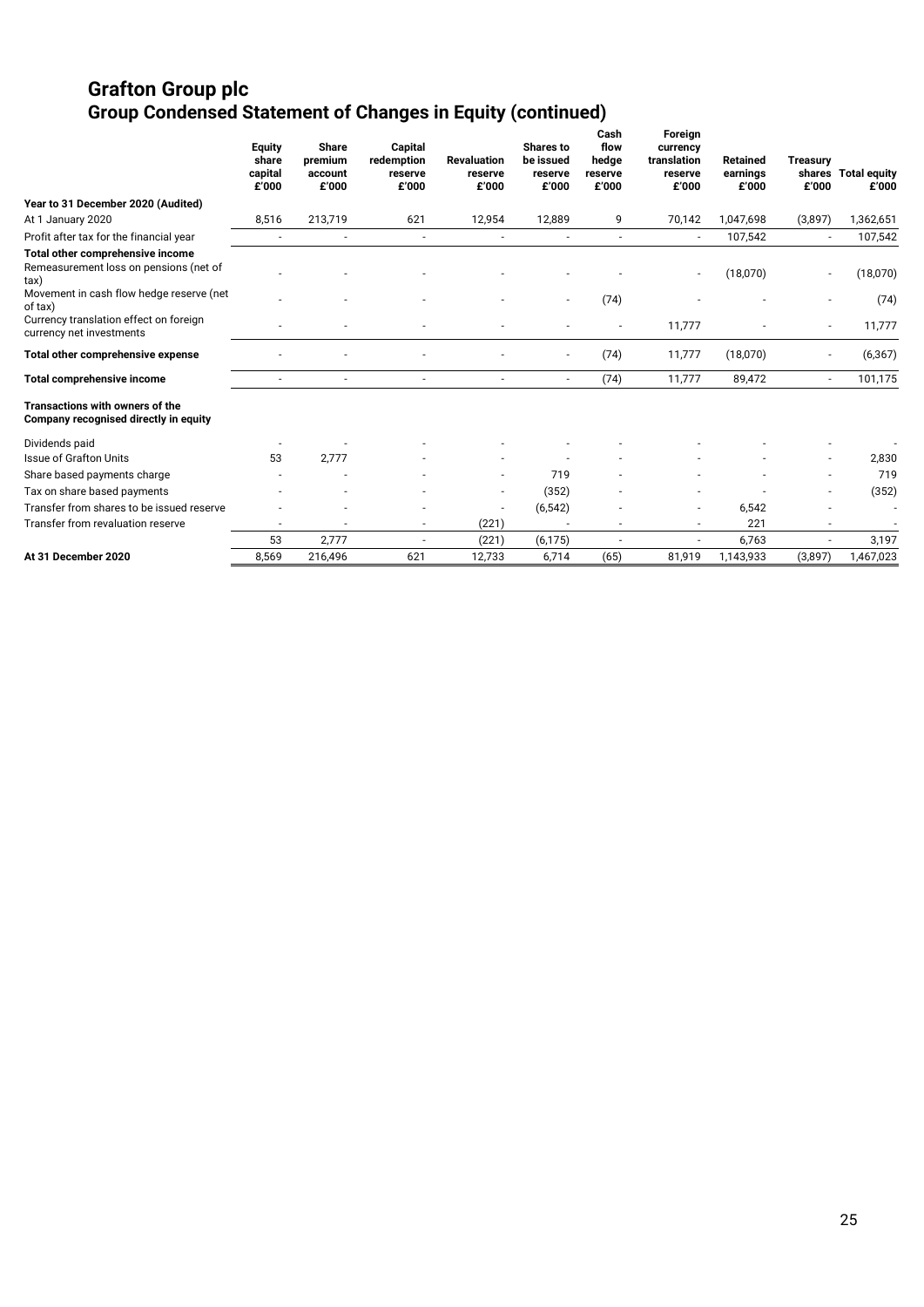## **Grafton Group plc Notes to Condensed Consolidated Half Year Financial Statements for the six months ended 30 June 2021**

### **1. General Information**

Grafton Group plc ("Grafton" or "the Group") is an international distributor of building materials to trade customers who are primarily engaged in residential repair, maintenance and improvement projects and house building.

The Group has leading regional or national market positions in the distribution markets in the UK, Ireland and the Netherlands. Grafton is also the market leader in the DIY retailing market in Ireland and is the largest manufacturer of dry mortar in Great Britain where it also operates a staircase manufacturing buisenss.

The Group's origins are in Ireland where it is headquartered, managed and controlled. It has been a publicly quoted company since 1965 and its Units (shares) are quoted on the London Stock Exchange where it is a constituent of the FTSE 250 Index and the FTSE All-Share Index.

The condensed consolidated half year financial statements for the six months ended 30 June 2021 are unaudited but have been reviewed by the auditor whose report is set out on pages 50 and 51.

The 2020 income statement has been restated as a result of the divestment of the GB Traditional Merchanting Business which is treated as discontinued operations.

The financial information presented in this report has been prepared in accordance with *IAS 34 Interim Financial Reporting* as adopted by the European Union. These condensed consolidated half year financial statements do not include all the information and disclosures required in the Group annual financial statements and should be read in conjunction with the Group's annual financial statements in respect of the year ended 31 December 2020 that are available on the Company's website [www.graftonplc.com.](http://www.graftonplc.com/)

The condensed consolidated half year financial statements presented do not constitute financial statements prepared in accordance with IFRS. The financial information included in this report in relation to the year ended 31 December 2020 does not comprise statutory annual financial statements within the meaning of section 295 of the Companies Act 2014. The 2020 annual financial statements have been filed with the Registrar of Companies and the audit report thereon was unqualified and did not contain any matters to which attention was drawn by way of emphasis.

### **Basis of Preparation, Accounting Policies and Estimates**

### *(a) Basis of Preparation and Accounting Policies*

The condensed consolidated half year financial statements have been prepared in accordance with the Transparency Rules of the Financial Conduct Authority ('FCA') and International Accounting Standard ("IAS") 34 Interim Financial Reporting". They do not include all the information and disclosures necessary for a complete set of financial statements prepared in accordance with IFRS. However, selected explanatory notes are included to explain events and transactions that are significant to an understanding of the changes to the Group's financial position and performance since the last annual financial statements as at and for the year ended 31 December 2020.

The accounting policies applied by the Group in the condensed consolidated half year financial statements are the same as those applied by the Group in its annual financial statements as at and for the year ended 31 December 2020.

Having made enquiries, the Directors have a reasonable expectation that Grafton Group plc, and the Group as a whole, have adequate resources to continue in operational existence for the foreseeable future, being at least 12 months from the date of approval of the financial statements. Having reassessed the principal risks, the directors considered it appropriate to adopt the going concern basis of accounting in preparing its condensed interim financial statements.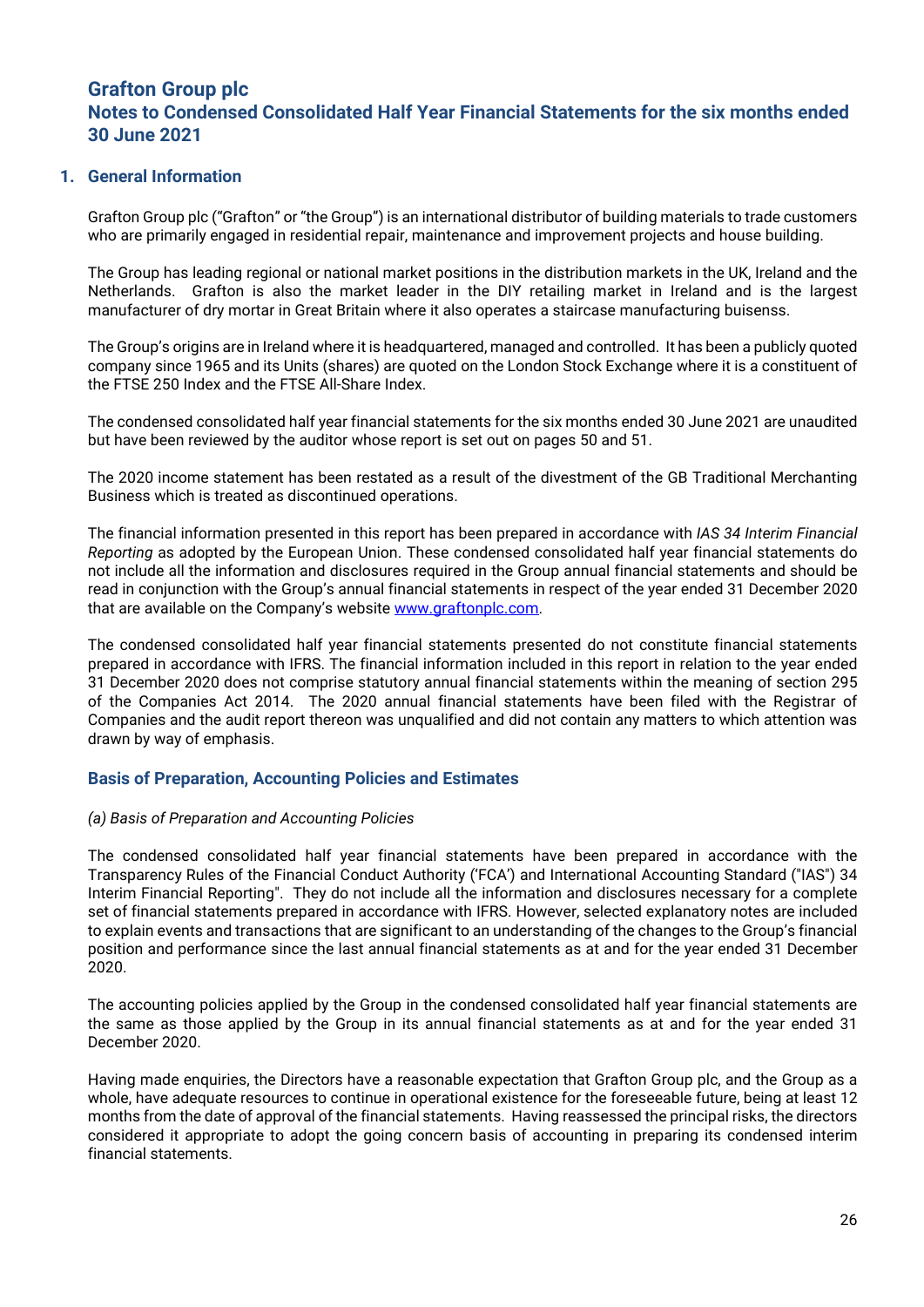### **1. General Information (continued)**

### **Basis of Preparation, Accounting Policies and Estimates (continued)**

The financial statements are prepared in GBP (Sterling) which is the functional currency of the majority of the Group's business.

### *(a) Basis of Preparation and Accounting Policies (continued)*

The financial information includes all adjustments that management considers necessary for a fair presentation of such financial information. All such adjustments are of a normal recurring nature.

### *(b) Estimates*

The preparation of half-yearly financial statements requires management to make judgements, estimates and assumptions that affect the application of accounting policies and the reported amounts of assets and liabilities, income and expense. Actual results may differ from these estimates.

In preparing these condensed consolidated half year financial statements, the significant judgements made by management in applying the Group's accounting policies and the key sources of estimation uncertainty were the same as those that applied to the Group's annual financial statements as at and for the year ended 31 December 2020.

### **Impacts of standards and interpretations in issue but not yet effective**

Certain new accounting standards and interpretations have been published that are not mandatory for the current reporting period and have not been early adopted by the Group. These standards are not expected to have a material impact on the Group in the current or future reporting periods and on foreseeable future transactions.

### **Impacts of standards effective from 1 January 2021**

Certain new accounting standards and interpretations have been published that are effective from 1 January 2021. These standards did not have a material impact on the Group in the current reporting period and are not expected to have a material impact on future reporting periods and on foreseeable future transactions.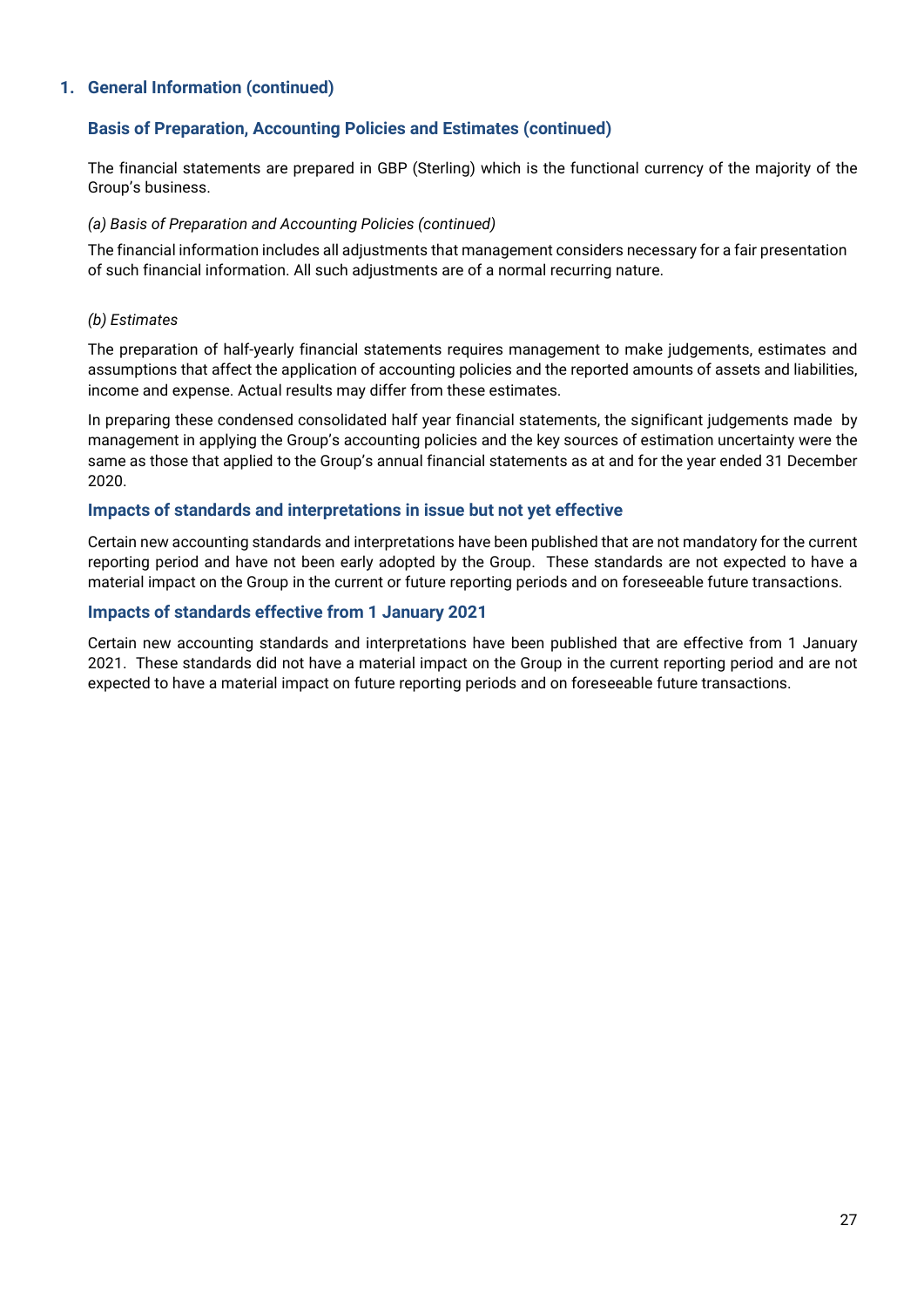### **2. Segmental Analysis**

The amount of revenue and operating profit under the Group's reportable segments of Distribution, Retailing and Manufacturing is shown below. Segment profit measure is operating profit before exceptional items and amortisation of intangible assets arising on acquisitions. The UK distribution, United Kingdom revenue and distribution assets and liabilities exclude amounts related to the discontinued operations in both the current and comparative values.

|                                                                                                            | Six months to<br>30 June 2021<br>(Unaudited) | Six months to<br>30 June 2020<br>(Unaudited)<br>Restated |
|------------------------------------------------------------------------------------------------------------|----------------------------------------------|----------------------------------------------------------|
|                                                                                                            | £'000                                        | $\pounds'000$                                            |
| <b>Revenue</b><br>UK distribution                                                                          | 414,085                                      | 250,706                                                  |
| Ireland distribution                                                                                       | 258,735                                      | 190,150                                                  |
| Netherlands distribution                                                                                   | 147,522                                      | 138,125                                                  |
| Total distribution - continuing                                                                            | 820,342                                      | 578,981                                                  |
| Retailing                                                                                                  | 158,354                                      | 99,319                                                   |
| Manufacturing                                                                                              | 55,478                                       | 29,680                                                   |
| Less: inter-segment revenue - manufacturing                                                                | (6, 387)                                     | (4,305)                                                  |
| Total revenue from continuing operations                                                                   | 1,027,787                                    | 703,675                                                  |
| Segmental operating profit before exceptional items and<br>intangible amortisation arising on acquisitions |                                              |                                                          |
| UK distribution                                                                                            | 55,145                                       | 10,061                                                   |
| Ireland distribution                                                                                       | 30,099                                       | 15,231                                                   |
| Netherlands distribution                                                                                   | 16,005                                       | 14,055                                                   |
| Total distribution - continuing                                                                            | 101,249                                      | 39,347                                                   |
| Retailing                                                                                                  | 34,158                                       | 9,694                                                    |
| Manufacturing                                                                                              | 12,717                                       | 3,568                                                    |
|                                                                                                            | 148,124                                      | 52,609                                                   |
| Reconciliation to consolidated operating profit                                                            |                                              |                                                          |
| Central activities                                                                                         | (5,707)                                      | (5,745)                                                  |
|                                                                                                            | 142,417                                      | 46,864                                                   |
| Property profits                                                                                           | 15,418                                       | 83                                                       |
| Operating profit before exceptional items and intangible<br>amortisation arising on acquisitions           | 157,835                                      | 46,947                                                   |
| Amortisation of intangible assets arising on acquisitions                                                  |                                              |                                                          |
|                                                                                                            | (5,711)                                      | (4,290)                                                  |
| <b>Operating profit</b>                                                                                    | 152,124                                      | 42,657                                                   |
| Finance expense                                                                                            | (10,730)                                     | (13,700)                                                 |
| Finance income                                                                                             | 1,490                                        | 515                                                      |
| Profit before tax                                                                                          | 142,884                                      | 29,472                                                   |
| Income tax expense                                                                                         | (26, 855)                                    | (6, 512)                                                 |
| Profit after tax for the financial period from continuing<br>operations                                    | 116,029                                      | 22,960                                                   |
| Profit/(loss) after tax from discontinued operations                                                       | 115,387                                      | (7,006)                                                  |
| Profit after tax for the financial period                                                                  | 231,416                                      | 15,954                                                   |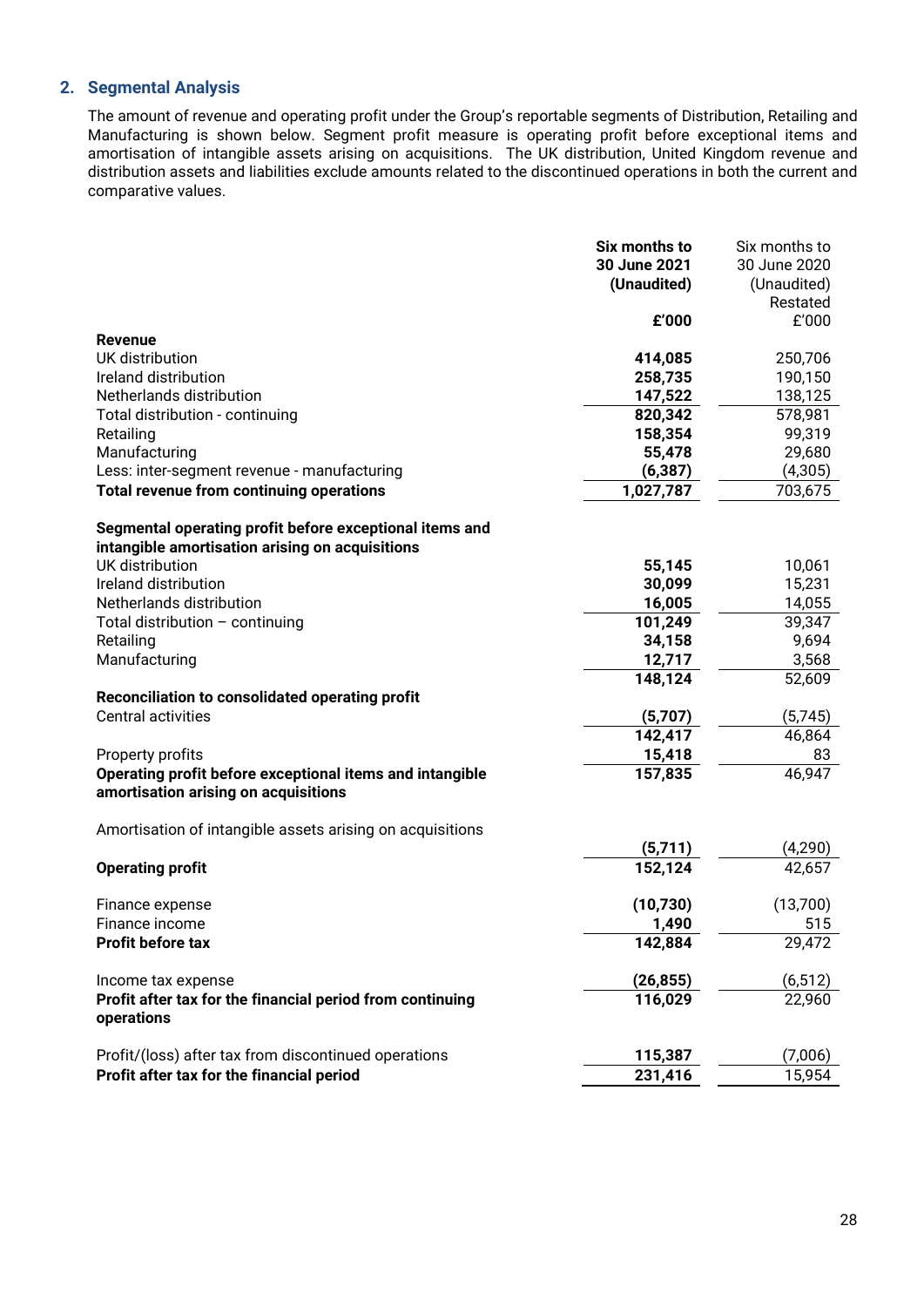# **2. Segmental Analysis (continued)**

The amount of revenue by geographic area is as follows:

|                                         | Six months to 30 | Six months to 30 |
|-----------------------------------------|------------------|------------------|
|                                         | <b>June 2021</b> | June 2020        |
|                                         | (Unaudited)      | (Unaudited)      |
|                                         |                  | Restated         |
|                                         | £'000            | £'000            |
| Revenue*                                |                  |                  |
| United Kingdom                          | 460,174          | 274,226          |
| Ireland                                 | 420,091          | 291,324          |
| <b>Netherlands</b>                      | 147,522          | 138,125          |
| Total revenue $-$ continuing operations | 1,027,787        | 703,675          |

*\*Service revenue, which is recognised over time, amounted to £18.0 million for the period (2020: £12.6 million)*

|                                            | 30 June 2021<br>(Unaudited)<br>£'000 | 30 June 2020<br>(Unaudited)<br>£'000 |
|--------------------------------------------|--------------------------------------|--------------------------------------|
| <b>Segment assets</b>                      |                                      |                                      |
| Distribution*                              | 2,148,343                            | 2,147,057                            |
| Retailing                                  | 202,153                              | 216,111                              |
| Manufacturing                              | 103,481                              | 47,996                               |
|                                            | 2,453,977                            | 2,411,164                            |
| <b>Unallocated assets</b>                  |                                      |                                      |
| Deferred tax assets                        | 10,441                               | 12,143                               |
| Retirement benefit assets                  | 3,843                                | 890                                  |
| Other financial assets                     | 127                                  | 128                                  |
| Cash and cash equivalents                  | 460,428                              | 422,988                              |
| Derivative financial instruments (current) | 113                                  |                                      |
| <b>Total assets</b>                        | 2,928,929                            | 2,847,313                            |

*\*Distribution segment assets at 30 June 2021 include amounts receivable of £581.7 million (Note 10) in relation to the deemed disposal of the Traditional Merchanting Business in Great Britain.*

| <b>Segment liabilities</b>                                      | 30 June 2021<br>(Unaudited)<br>£'000 | 30 June 2020<br>(Unaudited)<br>£'000 |
|-----------------------------------------------------------------|--------------------------------------|--------------------------------------|
| Distribution                                                    |                                      |                                      |
|                                                                 | 678,397                              | 750,830                              |
| Retailing                                                       | 222,027                              | 224,542                              |
| Manufacturing                                                   | 29,477                               | 13,120                               |
|                                                                 | 929,901                              | 988,492                              |
| <b>Unallocated liabilities</b>                                  |                                      |                                      |
| Interest bearing loans and borrowings (current and non-current) | 261,821                              | 364.308                              |
| Retirement benefit obligations                                  | 37,146                               | 45,572                               |
| Deferred tax liabilities                                        | 42.301                               | 49,342                               |
| Current income tax liabilities                                  | 20,593                               | 22,824                               |
| Derivative financial instruments (non-current)                  |                                      | 62                                   |
| <b>Total liabilities</b>                                        | 1,291,762                            | 1,470,600                            |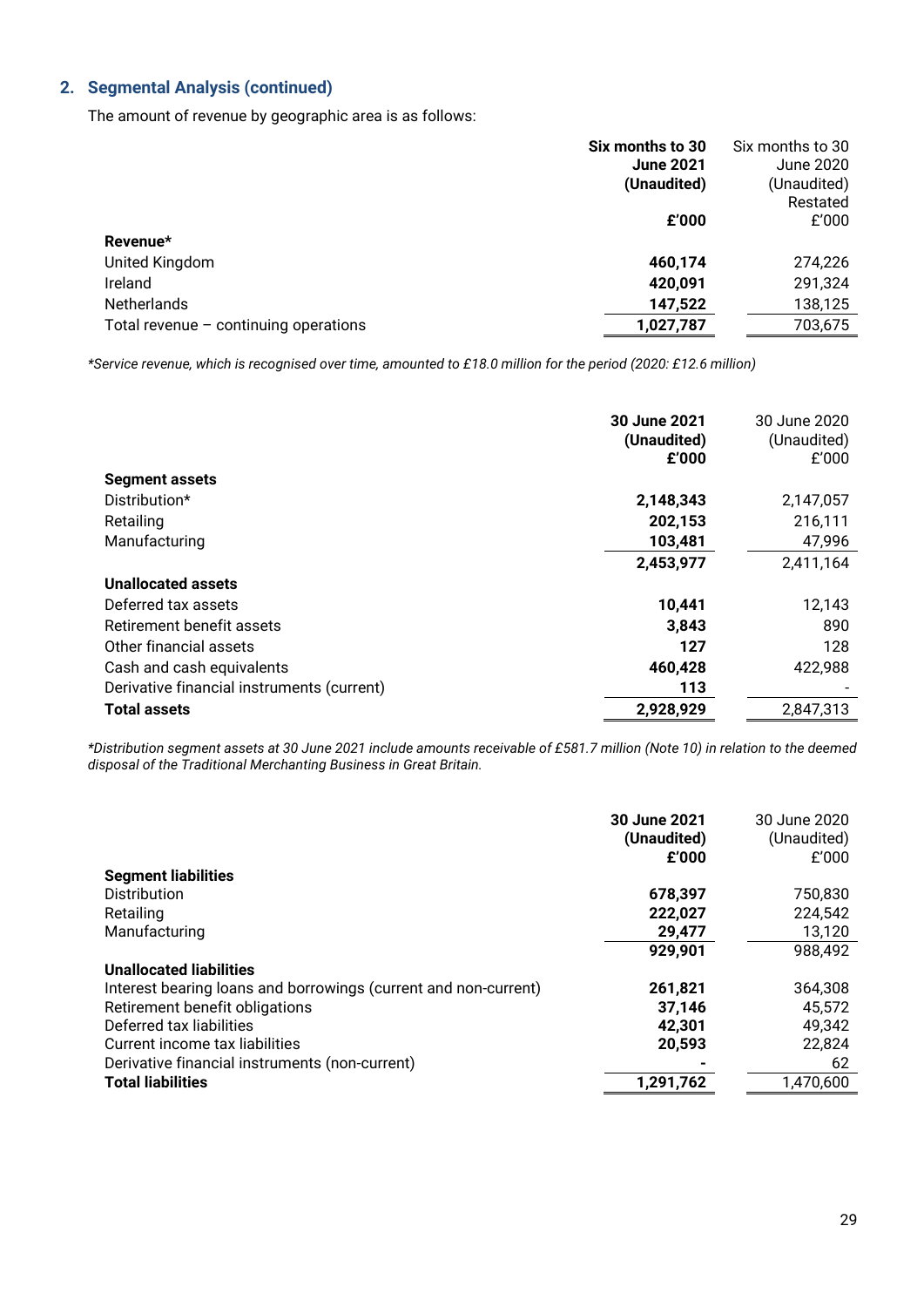### **3. Operating Profit**

Operating profit, from total operations, includes Government Assistance of £Nil (2020: £25.1 million) in respect of the Coronavirus Job Retention Scheme in the UK and the Temporary Covid-19 Wage Subsidy Scheme in Ireland.

The property profit of £5.3 million (2020: £0.3 million) relates to the disposal of one UK property, one Irish property and six properties in Belgium (2020: four UK properties).

In addition, a fair value gain £10.1 million was recognised on five properties which were transferred to investment properties during the period. Four of these were properties which were retained by the Group following the agreement to divest the Traditional Merchanting business in Great Britain. These four properties have a fair value of £15.75 million and a market value of circa £25 million.

### **4. Finance Expense and Finance Income**

|                                                                         | Six months to 30<br><b>June 2021</b><br>(Unaudited)<br>£'000 |          | Six months to<br>30 June 2020<br>(Unaudited)<br>Restated<br>£'000 |   |
|-------------------------------------------------------------------------|--------------------------------------------------------------|----------|-------------------------------------------------------------------|---|
| <b>Finance expense</b>                                                  |                                                              |          |                                                                   |   |
| Interest on bank loans, US senior notes and overdrafts                  | 3,237                                                        | $^\star$ | 4,555                                                             | * |
| Net change in fair value of cash flow hedges transferred from<br>equity |                                                              |          |                                                                   |   |
| Interest on lease liabilities                                           | 7,232                                                        | *        | 7,831                                                             | * |
| Net finance cost on pension scheme obligations                          | 261                                                          |          | 169                                                               |   |
| Foreign exchange loss                                                   |                                                              |          | 1,145                                                             |   |
|                                                                         | 10,730                                                       |          | 13,700                                                            |   |
| <b>Finance income</b>                                                   |                                                              |          |                                                                   |   |
| Interest income on bank deposits                                        | (106)                                                        | $^\star$ | (515)                                                             | * |
| Foreign exchange gain                                                   | (1, 384)                                                     |          |                                                                   |   |
|                                                                         | (1, 490)                                                     |          | (515)                                                             |   |
| Net finance expense                                                     | 9,240                                                        |          | 13,185                                                            |   |

*\* Net bank and US senior note interest of £3.1 million (2020: £4.0 million). Including interest on lease liabilities, this amounts to £10.4 million (2020: £11.9 million)*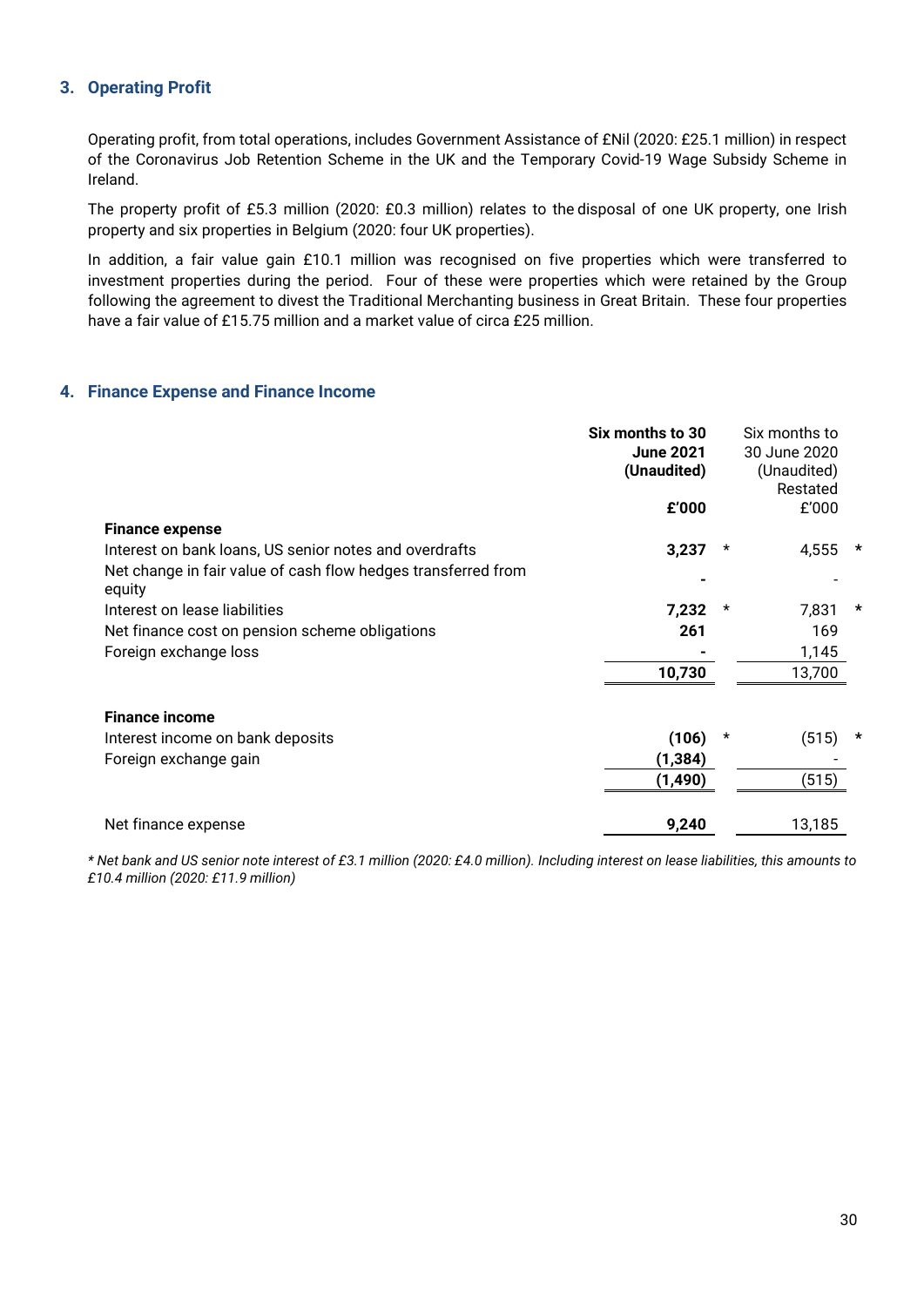# **5. Earnings per Share**

The computation of basic, diluted and underlying earnings per share is set out below:

|                                                                                                                                                                                                   | <b>Half Year 30</b><br><b>June 2021</b><br>(Unaudited) | Half Year 30<br><b>June 2020</b><br>(Unaudited)<br>Restated |
|---------------------------------------------------------------------------------------------------------------------------------------------------------------------------------------------------|--------------------------------------------------------|-------------------------------------------------------------|
|                                                                                                                                                                                                   | £'000                                                  | £'000                                                       |
| Numerator for basic, adjusted and diluted earnings per share:                                                                                                                                     |                                                        |                                                             |
| Profit after tax for the financial period from continuing operations<br>Profit/(loss) after tax for the financial period from discontinued<br>operations                                          | 116,029<br>115,387                                     | 22,960<br>(7,006)                                           |
| Numerator for basic and diluted earnings per share                                                                                                                                                | 231,416                                                | 15,954                                                      |
| Profit after tax for the financial period from continuing operations<br>Amortisation of intangible assets arising on acquisitions<br>Tax relating to amortisation of intangible assets arising on | 116,029<br>5,711                                       | 22,960<br>4,290                                             |
| acquisitions                                                                                                                                                                                      | (1, 226)                                               | (874)                                                       |
| Numerator for adjusted earnings per share                                                                                                                                                         | 120,514                                                | 26,376                                                      |
| Denominator for basic and adjusted earnings per share:                                                                                                                                            | Number of<br><b>Grafton Units</b>                      | Number of<br><b>Grafton Units</b>                           |
| Weighted average number of Grafton Units in issue                                                                                                                                                 | 239,275,910                                            | 238,352,174                                                 |
| Dilutive effect of options and awards                                                                                                                                                             | 353,873                                                |                                                             |
| Denominator for diluted earnings per share                                                                                                                                                        | 239,629,783                                            | 238,352,174                                                 |
| Earnings per share (pence) $-$ from total operations                                                                                                                                              |                                                        |                                                             |
| - Basic                                                                                                                                                                                           | 96.7                                                   | 6.7                                                         |
| - Diluted                                                                                                                                                                                         | 96.6                                                   | 6.7                                                         |
| Earnings per share (pence) $-$ from continuing operations                                                                                                                                         |                                                        |                                                             |
| - Basic                                                                                                                                                                                           | 48.5                                                   | 9.6                                                         |
| - Diluted                                                                                                                                                                                         | 48.4                                                   | 9.6                                                         |
| Earnings per share (pence) - from discontinued operations                                                                                                                                         |                                                        |                                                             |
| - Basic                                                                                                                                                                                           | 48.2                                                   | (2.9)                                                       |
| - Diluted                                                                                                                                                                                         | 48.2                                                   | (2.9)                                                       |
| Adjusted earnings per share (pence) - from continuing operations                                                                                                                                  |                                                        |                                                             |
| - Basic                                                                                                                                                                                           | 50.4                                                   | 11.1                                                        |
| - Diluted                                                                                                                                                                                         | 50.3                                                   | 11.1                                                        |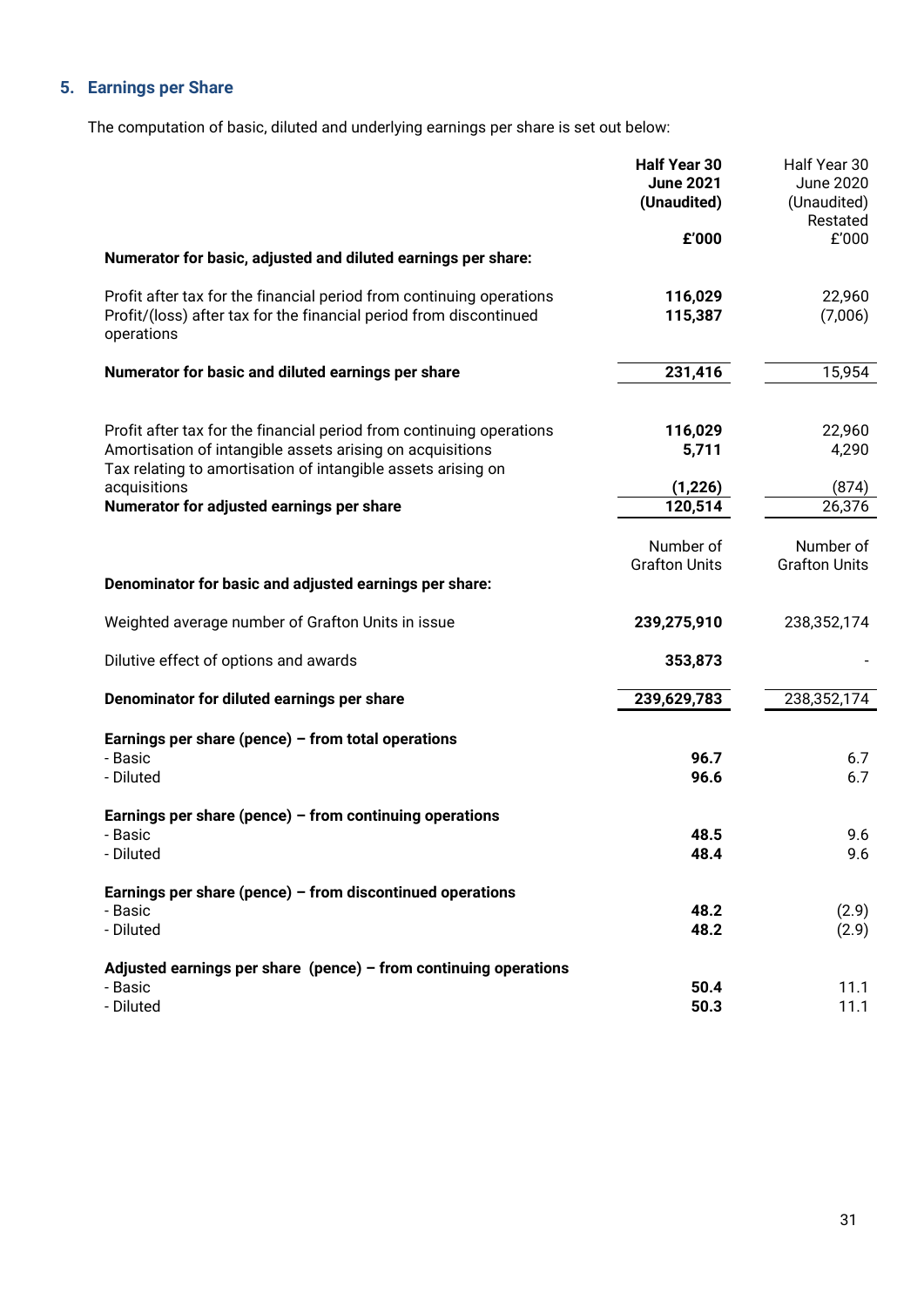### **6. Dividends**

On 24 March 2020, the Group announced that, as a precautionary measure to preserve liquidity in light of Covid-19, it was suspending the second interim dividend for 2019 of 12.5p per share, which was due to be paid on 6 April 2020. On 21 January 2021, the Group announced the reinstatement of this dividend and it was paid on 19 February 2021 in the amount of £29.9 million.

A final dividend for the year ended 31 December 2020 of 14.5p per ordinary share was paid on 5 May 2021 in the amount of £34.7 million. An interim dividend for 2021 of 8.5p per share will be paid to all holders of Grafton Units on the Company's Register of Members at the close of business on 3 September 2021 (the 'Record Date'). The Ex-dividend date is 2 September 2021. The cash consideration will be paid on 1 October 2021. A liability in respect of the interim dividend has not been recognised at 30 June 2021, as there was no obligation to pay any dividends at the end of the half-year.

### **7. Exchange Rates**

The results and cash flows of subsidiaries with euro functional currencies have been translated into sterling using the average exchange rate for the half-year. The balance sheets of subsidiaries with euro functional currencies have been translated into sterling at the rate of exchange ruling at the balance sheet date.

The average sterling/euro rate of exchange for the six months ended 30 June 2021 was Stg86.80p (six months to 30 June 2020: Stg87.46p). The sterling/euro exchange rate at 30 June 2021 was Stg85.81p (30 June 2020: Stg91.24p and 31 December 2020: Stg89.90p).

### **8. Right-Of-Use Asset**

| asset<br>£'000<br>505,922<br><b>Recognised at 1 January 2021</b><br>Additions<br>10,562<br>(2,372) |
|----------------------------------------------------------------------------------------------------|
|                                                                                                    |
|                                                                                                    |
|                                                                                                    |
|                                                                                                    |
| Disposals                                                                                          |
| Depreciation<br>(31, 358)                                                                          |
| 5,400<br>Remeasurements                                                                            |
| Arising on acquisition (Note 14)<br>2,108                                                          |
| Deemed disposal of Group businesses (Note 14)<br>(60, 838)                                         |
| Currency translation adjustment<br>(9,739)                                                         |
| As at 30 June 2021<br>419,685                                                                      |

### **9. Property, Plant and Equipment, Properties Held for Sale and Investment Properties**

|                                               | Property, plant<br>and equipment | <b>Properties</b><br>held for sale | <b>Investment</b><br>properties |
|-----------------------------------------------|----------------------------------|------------------------------------|---------------------------------|
| <b>Net Book Value</b>                         | £'000                            | £'000                              | £'000                           |
| As at 1 January 2021                          | 493,539                          | 18,058                             | 12,328                          |
| Additions                                     | 17,137                           |                                    |                                 |
| Depreciation                                  | (22, 514)                        |                                    |                                 |
| <b>Disposals</b>                              | (201)                            | (11, 291)                          |                                 |
| Fair value gains                              |                                  |                                    | 10,160                          |
| Transfer to properties held for sale          | (324)                            | 882                                | (558)                           |
| Transfer to investment properties             | (5,900)                          |                                    | 5,900                           |
| Arising on acquisition (Note 14)              | 743                              |                                    |                                 |
| Deemed disposal of Group businesses (Note 14) | (177, 515)                       |                                    |                                 |
| Currency translation adjustment               | (6, 643)                         | (665)                              | (339)                           |
| As at 30 June 2021                            | 298,322                          | 6,984                              | 27,491                          |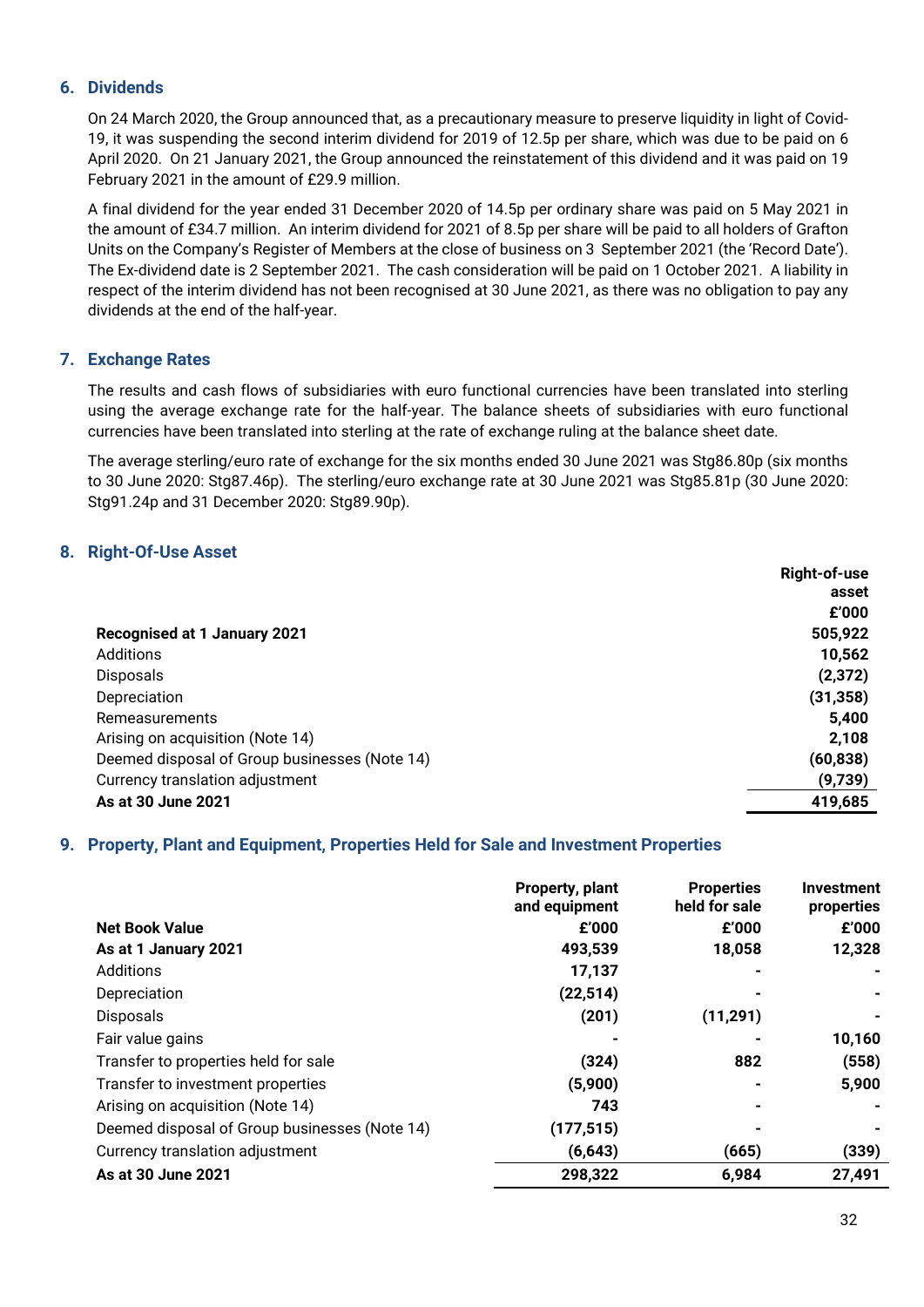# **10. Movement in Working Capital**

|                                                  |                    | <b>Trade</b><br>and other | <b>Trade and</b><br>other |           |
|--------------------------------------------------|--------------------|---------------------------|---------------------------|-----------|
|                                                  | <b>Inventories</b> | receivables               | payables                  | Total     |
| <b>Current</b>                                   | £'000              | £'000                     | £'000                     | £'000     |
| At 1 January 2021 - Continuing                   | 228,463            | 184,694                   | (365,909)                 | 47,248    |
| At 1 January 2021 - Discontinued                 | 93,095             | 152,250                   | (180, 040)                | 65,305    |
| At 1 January 2021                                | 321,558            | 336,944                   | (545, 949)                | 112,553   |
| Currency translation adjustment                  | (6,773)            | (5,671)                   | 10,639                    | (1,805)   |
| Deemed disposal of Group businesses (Note 14)    | (99, 253)          | (212, 547)                | 242,167                   | (69, 633) |
| Deferred acquisition consideration (Note 14)     |                    |                           | (658)                     | (658)     |
| Proceeds receivable on deemed disposal (Note 14) |                    | 465,734                   |                           | 465,734   |
| Other receivables on deemed disposal (Note 14)   |                    | 115,969                   |                           | 115,969   |
| Arising on acquisition (Note 14)                 | 2,932              | 2,323                     | (1,964)                   | 3,291     |
| Working capital movement in 2021                 | 27,027             | 101,329                   | (166, 047)                | (37,691)  |
| At 30 June 2021                                  | 245,491            | 804,081                   | (461, 812)                | 587,760   |
|                                                  |                    |                           |                           |           |
| <b>Working Capital Movement</b>                  |                    |                           |                           |           |
| Discontinued operations                          | 6,158              | 60,297                    | (62, 127)                 | 4,328     |
| Continuing operations                            | 20,869             | 41,032                    | (103, 920)                | (42,019)  |
| <b>Total working capital movement</b>            | 27,027             | 101,329                   | (166, 047)                | (37,691)  |

The increase in trade receivables and other receivables reflects increased activity including seasonality.

# **11. Interest-Bearing Loans, Borrowings and Net Debt**

|                                                         | 30 June    | 30 June   | 31 Dec    |
|---------------------------------------------------------|------------|-----------|-----------|
|                                                         | 2021       | 2020      | 2020      |
|                                                         | £'000      | £'000     | £'000     |
| <b>Non-current liabilities</b>                          |            |           |           |
| <b>Bank loans</b>                                       | 125,115    | 219,020   | 130,842   |
| US senior notes                                         | 136,706    | 145,288   | 143,188   |
| Total non-current interest-bearing loans and borrowings | 261,821    | 364,308   | 274,030   |
| <b>Leases</b>                                           |            |           |           |
| Included in non-current liabilities                     | 395,538    | 480,656   | 479,019   |
| Included in current liabilities                         | 49,759     | 57,144    | 57,915    |
| <b>Total leases</b>                                     | 445,297    | 537,800   | 536,934   |
|                                                         |            |           |           |
| <b>Derivatives</b>                                      |            |           |           |
| Included in current liabilities                         |            | 62        | 65        |
| Included in current assets                              | (113)      |           |           |
| <b>Total derivatives</b>                                | (113)      | 62        | 65        |
|                                                         |            |           |           |
| <b>Cash and cash equivalents</b>                        | (460, 428) | (422,988) | (456,028) |
|                                                         |            |           |           |
| Net debt                                                | 246,577    | 479,182   | 355,001   |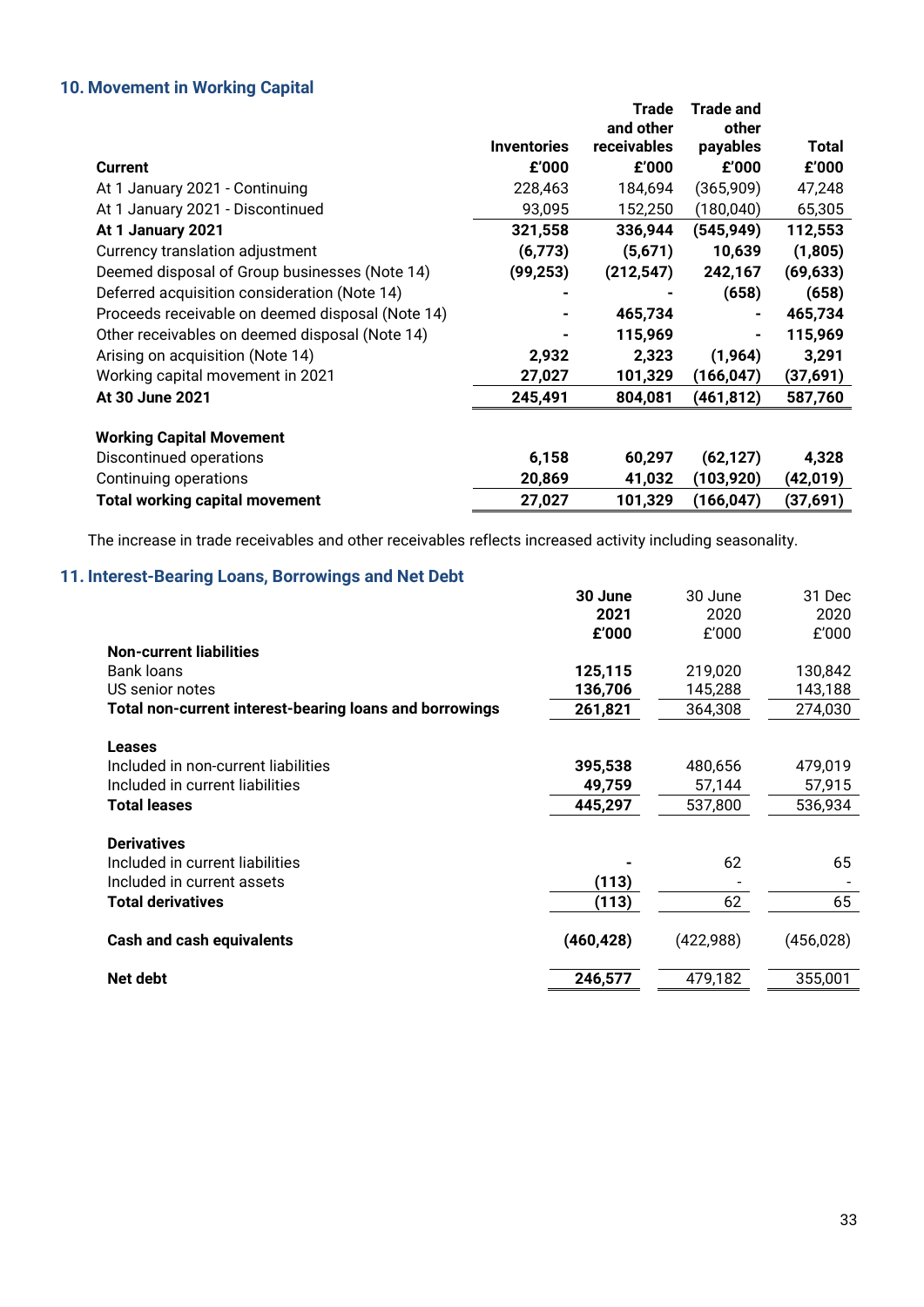### **11. Interest-Bearing Loans, Borrowings and Net Debt (continued)**

The following table shows the fair value of financial assets and liabilities, all of which are within level 2 of the fair value hierarchy. It does not include fair value information for financial assets and liabilities not measured at fair value if the carrying amount is a reasonable approximation of fair value.

|                                                          | 30 June | 31 Dec  |
|----------------------------------------------------------|---------|---------|
|                                                          | 2020    | 2020    |
|                                                          | £'000   | £'000   |
| Assets/liabilities measured and recognised at fair value |         |         |
| Designated as hedging instruments                        |         |         |
| Interest rate swaps and other derivatives                | (113)   | 65      |
| Liabilities not measured at fair value                   |         |         |
| Liabilities recognised at amortised cost                 |         |         |
| <b>Bank loans</b>                                        | 125,537 | 131,521 |
|                                                          |         |         |
| US senior notes                                          | 137,296 | 143,840 |

### *Financial assets and liabilities recognised at amortised cost*

It is considered that the carrying amounts of other financial assets and liabilities including trade payables, trade receivables and deferred consideration, which are recognised at amortised cost in the condensed consolidated half year financial statements, approximate to their fair values.

### *Financial assets and liabilities carried at fair value*

All of the Group's financial assets and liabilities which are carried at fair value are classified as Level 2 in the fair value hierarchy. There have been no transfers between levels in the current period. Fair value measurements are categorised into different levels in the fair value hierarchy based on the inputs to valuation techniques used. The fair values of interest rate swaps and other derivatives are calculated as the present value of the estimated future cash flows based on the terms and maturity of each contract and using forward currency rates and market interest rates as applicable for a similar instrument at the measurement date. Fair values reflect the credit risk of the instrument and include adjustments to take account of the credit risk of the Group entity and counterparty where appropriate.

### **12. Reconciliation of Net Cash Flow to Movement in Net Debt**

|                                                  | 30 June    | 30 June    |
|--------------------------------------------------|------------|------------|
|                                                  | 2021       | 2020       |
|                                                  | £'000      | £'000      |
| Net increase in cash and cash equivalents        | 11,096     | 64,140     |
| Net movement in derivative financial instruments | 178        | (69)       |
| Lease liabilities deemed disposed (Note 14)      | 67,100     |            |
| Movement in debt and lease financing             | 13,858     | 7,228      |
| Change in net debt resulting from cash flows     | 92,232     | 71,299     |
| Currency translation adjustment                  | 16,192     | (16,647)   |
| Movement in net debt in the period               | 108,424    | 54,652     |
| Net debt at 1 January                            | (355,001)  | (533, 834) |
| Net debt at end of the period (reported)         | (246, 577) | (479,182)  |
| Net cash deemed disposed (Note 14)               | 36,678     |            |
| Net debt including cash/debt deemed disposed     | (209,899)  | (479,182)  |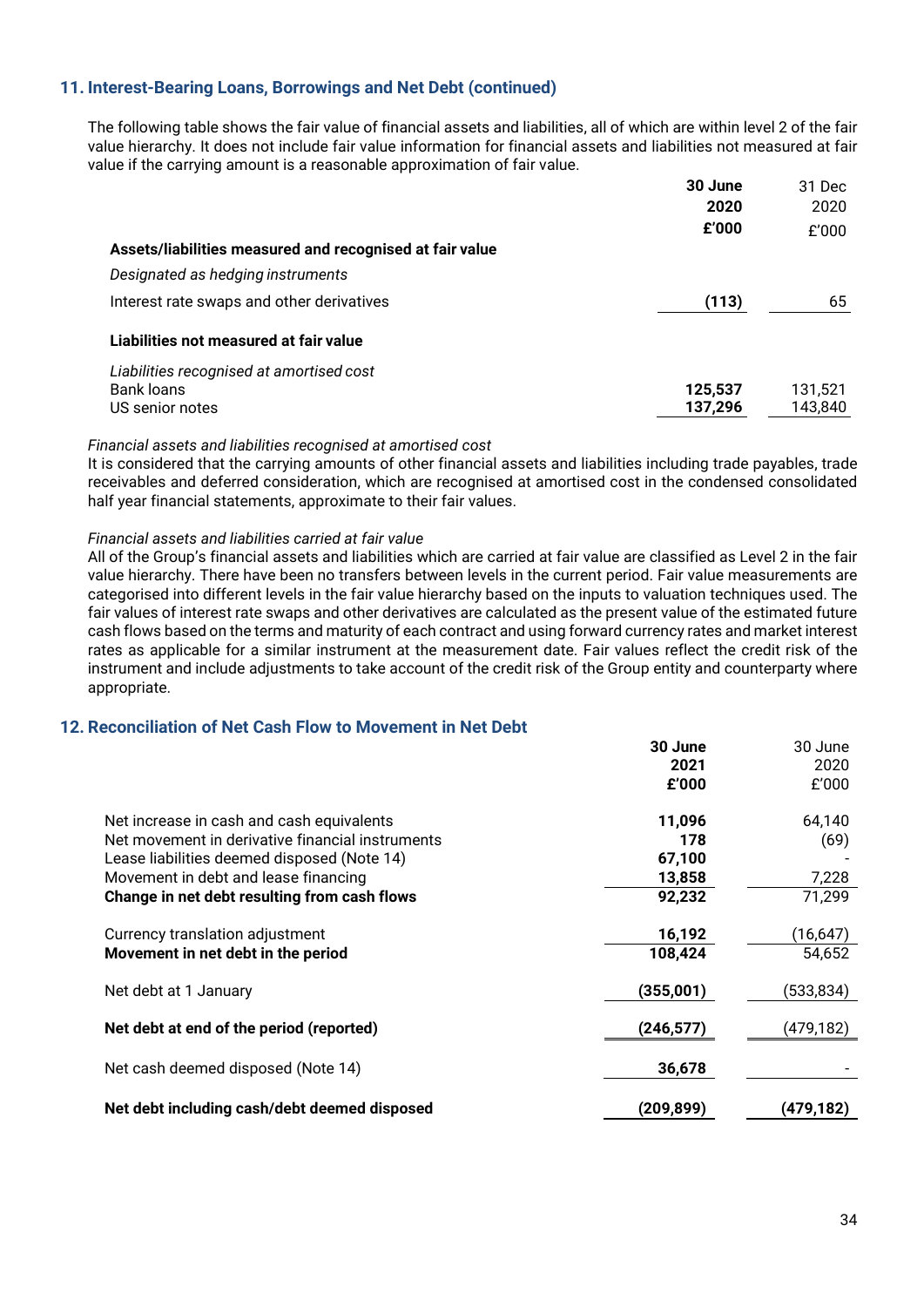## **13. Retirement Benefits**

The principal financial assumptions employed in the valuation of the Group's defined benefit scheme liabilities for the current and prior year were as follows:

|                                         | <b>Irish Schemes</b> |           | <b>UK Schemes</b> |             |
|-----------------------------------------|----------------------|-----------|-------------------|-------------|
|                                         | At 30 June           | At 31 Dec | At 30 June        | At 31 Dec   |
|                                         | 2021                 | 2020      | 2021              | 2020        |
| Rate of increase in salaries            | 2.70%                | 2.25%     | $0.00\%*$         | $0.00\%*$   |
| Rate of increase of pensions in payment | -                    |           | 2.70%             | 2.70%       |
| Discount rate                           | 1.15%                | 0.70%     | 1.90%             | 1.40%       |
| Inflation                               | 1.50%                | 1.05%     | $2.50\%**$        | $2.00\%$ ** |

\* Pensionable salaries are not adjusted for inflation

\*\* The inflation assumption shown for the UK is based on the Consumer Price Index (CPI)

The following table provides a reconciliation of the scheme assets (at bid value) and the actuarial value of scheme liabilities:

|                                                    | <b>Assets</b>                          |                           | <b>Liabilities</b>                     |                        | Net asset/(deficit)                    |                        |
|----------------------------------------------------|----------------------------------------|---------------------------|----------------------------------------|------------------------|----------------------------------------|------------------------|
|                                                    | <b>Half year</b><br>to 30 June<br>2021 | Year to<br>31 Dec<br>2020 | <b>Half year</b><br>to 30 June<br>2021 | Year to 31<br>Dec 2020 | <b>Half year</b><br>to 30 June<br>2021 | Year to 31<br>Dec 2020 |
|                                                    | £'000                                  | £'000                     | £'000                                  | £'000                  | £'000                                  | £'000                  |
| At 1 January                                       | 263,604                                | 249,933                   | (314, 188)                             | (271, 116)             | (50, 584)                              | (21, 183)              |
| Interest income on plan assets                     | 1,357                                  | 3,998                     |                                        |                        | 1,357                                  | 3,998                  |
| Contributions by employer                          | 1,955                                  | 4,209                     |                                        |                        | 1,955                                  | 4,209                  |
| Contributions by members                           | 234                                    | 598                       | (234)                                  | (598)                  |                                        |                        |
| Benefit payments                                   | (5, 146)                               | (11,701)                  | 5,146                                  | 11,701                 |                                        |                        |
| Current service cost                               |                                        |                           | (1, 191)                               | (2, 443)               | (1, 191)                               | (2, 443)               |
| Other long term benefit (expense)                  |                                        |                           | (66)                                   | (81)                   | (66)                                   | (81)                   |
| Past service cost (exceptional)                    |                                        |                           | $\blacksquare$                         | (5,000)                | $\overline{\phantom{a}}$               | (5,000)                |
| Curtailment loss (exceptional)                     |                                        |                           |                                        | (2,463)                |                                        | (2,463)                |
| Interest cost on scheme liabilities                |                                        |                           | (1,618)                                | (4, 337)               | (1,618)                                | (4, 337)               |
| <b>Administration costs</b>                        | (400)                                  | (305)                     |                                        |                        | (400)                                  | (305)                  |
| Administration costs (exceptional)                 |                                        | (556)                     |                                        |                        |                                        | (556)                  |
| <b>Remeasurements</b>                              |                                        |                           |                                        |                        |                                        |                        |
| Actuarial gains/(loss) from:                       |                                        |                           |                                        |                        |                                        |                        |
| -experience variations                             |                                        |                           | 3,027                                  | (4, 433)               | 3,027                                  | (4, 433)               |
| -financial assumptions                             |                                        |                           | 11,070                                 | (27, 394)              | 11,070                                 | (27, 394)              |
| -demographic assumptions                           |                                        |                           | 1,616                                  | (534)                  | 1,616                                  | (534)                  |
| Return on plan assets excluding<br>interest income | 889                                    | 10,582                    |                                        |                        | 889                                    | 10,582                 |
| Translation adjustment                             | (6,003)                                | 6,846                     | 6,645                                  | (7, 490)               | 642                                    | (644)                  |
| At 30 June / 31 December                           | 256,490                                | 263,604                   | (289, 793)                             | (314, 188)             | (33, 303)                              | (50, 584)              |
| Related deferred tax asset (net)                   |                                        |                           |                                        |                        | 7,551                                  | 8,660                  |
| <b>Net pension liability</b>                       |                                        |                           |                                        |                        | (25, 752)                              | (41, 924)              |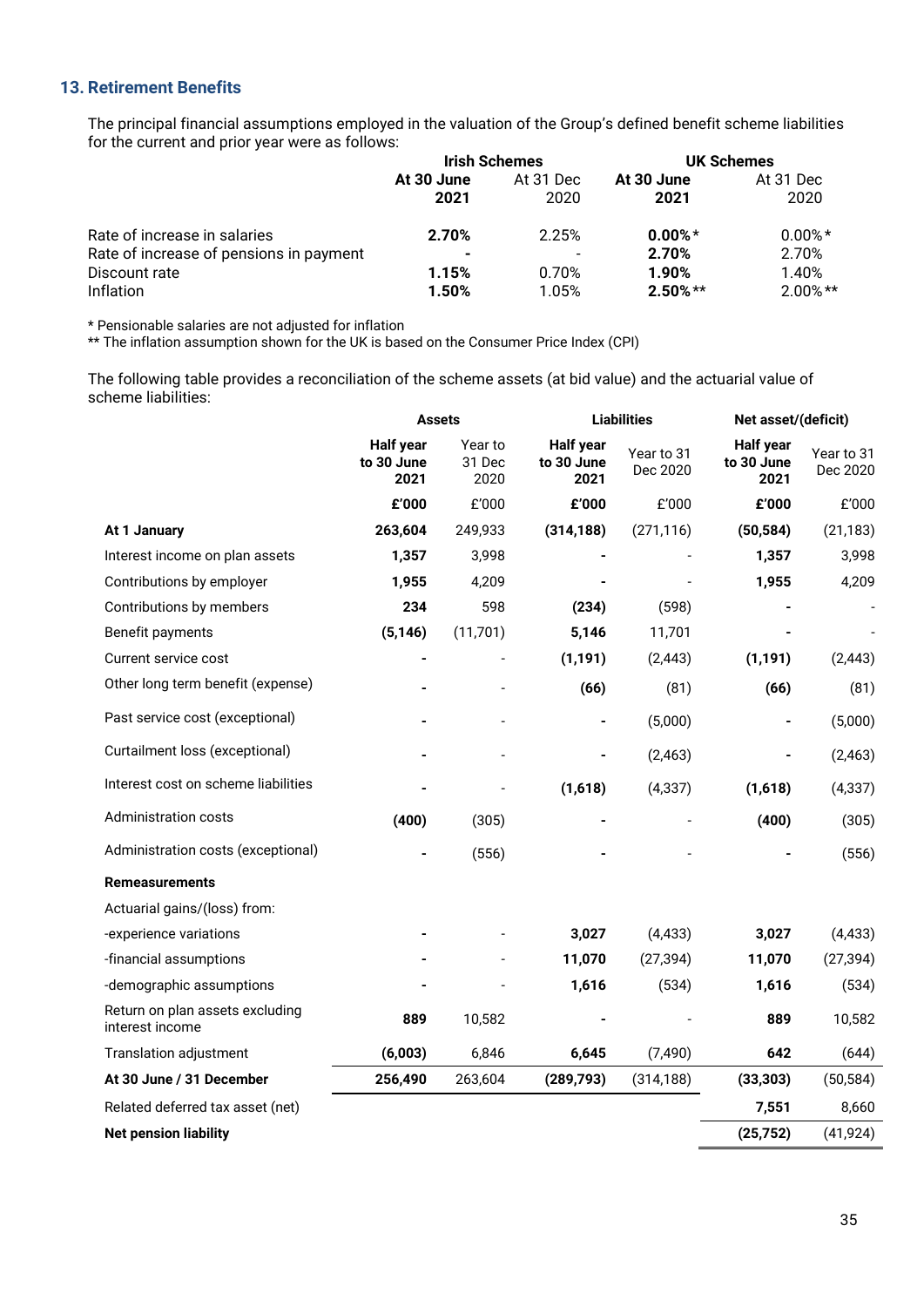### **13. Retirement Benefits (continued)**

The Group will retain responsibility for the UK defined benefit pension scheme which was closed to future accrual at the end of 2020 when alternative arrangements were put in place.

The net pension scheme deficit of £33.3 million (31 December 2020: £50.6 million) is shown in the Group balance sheet as (i) retirement benefit obligations (non-current liabilities) of £37.1 million (31 December 2020: £52.7 million) and (ii) retirement benefit assets (non-current assets) of £3.8 million (31 December 2020: £2.1 million). £10.9 million (31 December 2020: £18.3 million) of the retirement benefit obligations relates to schemes in Ireland and the Netherlands and £26.2 million (31 December 2020: £34.3 million) relates to one UK scheme.

### **14. Acquisitions and Discontinued Operations**

### **Acquisitions**

On 22 December 2020, the Group announced that it had agreed to acquire Proline Architectural Hardware Limited ("Proline"), a leading distributor of architectural ironmongery products for doors from a single location in Dublin. Proline specialises in the supply of a wide range of high quality traditional and contemporary architectural ironmongery products, in a variety of designs and finishes, including door locks, hinges and handles. The acquisition was completed on 11 February 2021 and is incorporated in the distribution segment.

On 13 January 2021, the Group acquired the entire share capital of Van Den Anker IJzerhandel Katwijk B.V. ("VDA"). VDA is a single branch merchanting business based in the Netherlands and is incorporated in the distribution segment. On 21 April 2021, the Group acquired the entire share capital of Govers B.V. ("Govers"). Govers is a four-branch business located in the Netherlands that complements the Isero branch network and is incorporated in the distribution segment.

*The provisional fair value of assets and liabilities acquired in 2021 are set out below:*

|                                              | £'000    |
|----------------------------------------------|----------|
| Property, plant and equipment                | 743      |
| Right-of-use asset                           | 2,108    |
| Intangible assets - trade names              | 2,465    |
| Intangible assets - customer relationships   | 2,275    |
| Inventories                                  | 2,932    |
| Trade and other receivables                  | 2,323    |
| Trade and other payables                     | (1,964)  |
| Lease liability                              | (2, 108) |
| Corporation tax asset                        | 45       |
| Deferred tax liability                       | (593)    |
| Cash acquired                                | 3,248    |
| Net assets acquired                          | 11,474   |
| Goodwill                                     | 4,755    |
| <b>Consideration</b>                         | 16,229   |
| Satisfied by:                                |          |
| Cash paid                                    | 15,571   |
| Deferred consideration (Note 10)             | 658      |
|                                              | 16,229   |
| Net cash outflow $-$ arising on acquisitions |          |
| Cash consideration                           | 15,571   |
| Less: cash and cash equivalents acquired     | (3, 248) |
|                                              | 12,323   |

**Total**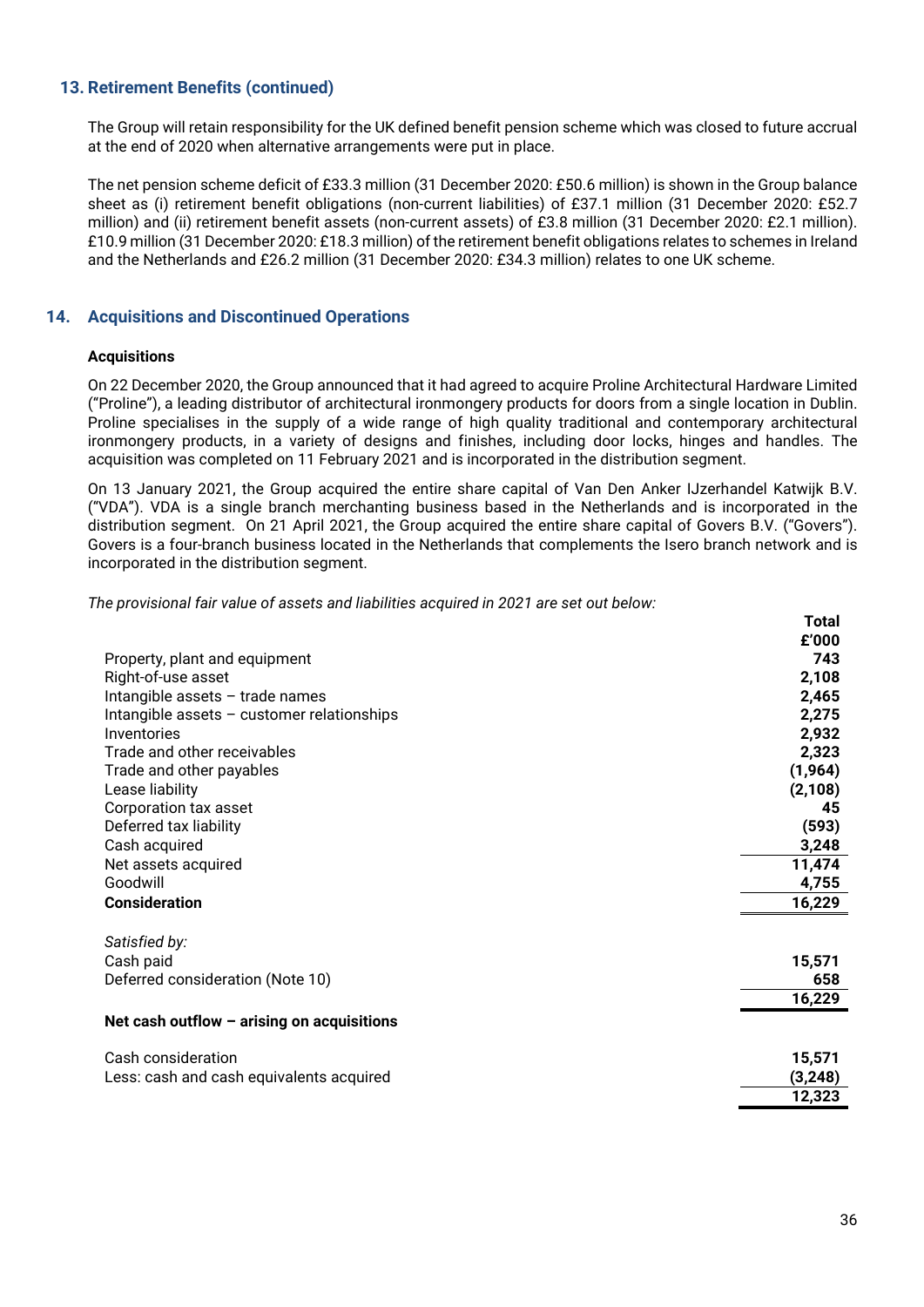The fair value of the net assets acquired have been determined on a provisional basis. Goodwill on these acquisitions reflects the anticipated cashflows to be realised as part of the enlarged Group.

Any adjustments to provisional fair value of assets and liabilities including recognition of any newly identified assets and liabilities, will be made within 12 months of respective acquisition dates.

Acquisitions contributed revenue of £6.4 million and operating profit of £1.0 million for the period from the date of acquisition to 30 June 2021. If all three acquisitions had occurred on 1 January 2021, they would have contributed revenue of £9.3 million and operating profit of £1.1 million in the year. The Group incurred acquisition costs of £0.2 million in 2021 (2020: £1.4 million) which are included in operating costs in the Group Income Statement.

Deferred consideration is payable within 3 years and is not contingent. In addition to this deferred consideration, the Group has an agreement to make further payments to selling shareholders who as part of the agreement are required to remain in employment with the Group for the deferred period.

### **Discontinued Operations – Traditional Merchanting Business in the UK**

In April 2021, the Group announced that it had appointed Rothschild & Co to undertake a review of certain of its traditional merchanting businesses in Great Britain. This strategic review was focused solely on the Buildbase, Civils & Lintels, PDM Buildbase, The Timber Group, Bathroom Distribution Group and NDI businesses.

On 30 June 2021, the Group entered into an agreement to divest its Traditional Merchanting Business in Great Britain ("the Business") for an enterprise value of £520.0 million to Huws Gray, one of the UK's largest independent builders' merchants, that is controlled by equity funds managed by Blackstone. The Group will retain freehold properties with development potential that have a market value of circa £25 million.

The decision to divest followed a comprehensive strategic review of the Business which concluded that exiting this segment of the building materials distribution market in Great Britain would enable the Group to optimise shareholder value. Completion of this transaction will also enable the Group to focus on its international development strategy which will be a key priority over the coming years.

Huws Gray has notified the transaction to the Competition and Markets Authority ("CMA"). The divestment is expected to close by the end of the first quarter of 2022 and completion is not conditional on the outcome of the CMA process.

In accordance with IFRS, for reporting purposes, the deemed disposal of the Traditional Merchanting Business in Great Britain has been accounted for as discontinued operations. As a result, the net assets of the Group increased by £95.3 million representing an overall profit on deemed disposal after costs of disposal. The profit on the deemed disposal reflects the expected cash consideration of £465.7 million offset by the net book value of the assets being disposed of £358.5 million. The net assets deemed disposed include the write-off of the carrying value of the allocated goodwill of £126.3 million.

The proceeds, which amount to £465.7 million, were receivable at 30 June 2021. In addition to this, £116.0 million was due to Grafton Group and this will be settled as part of the disposal.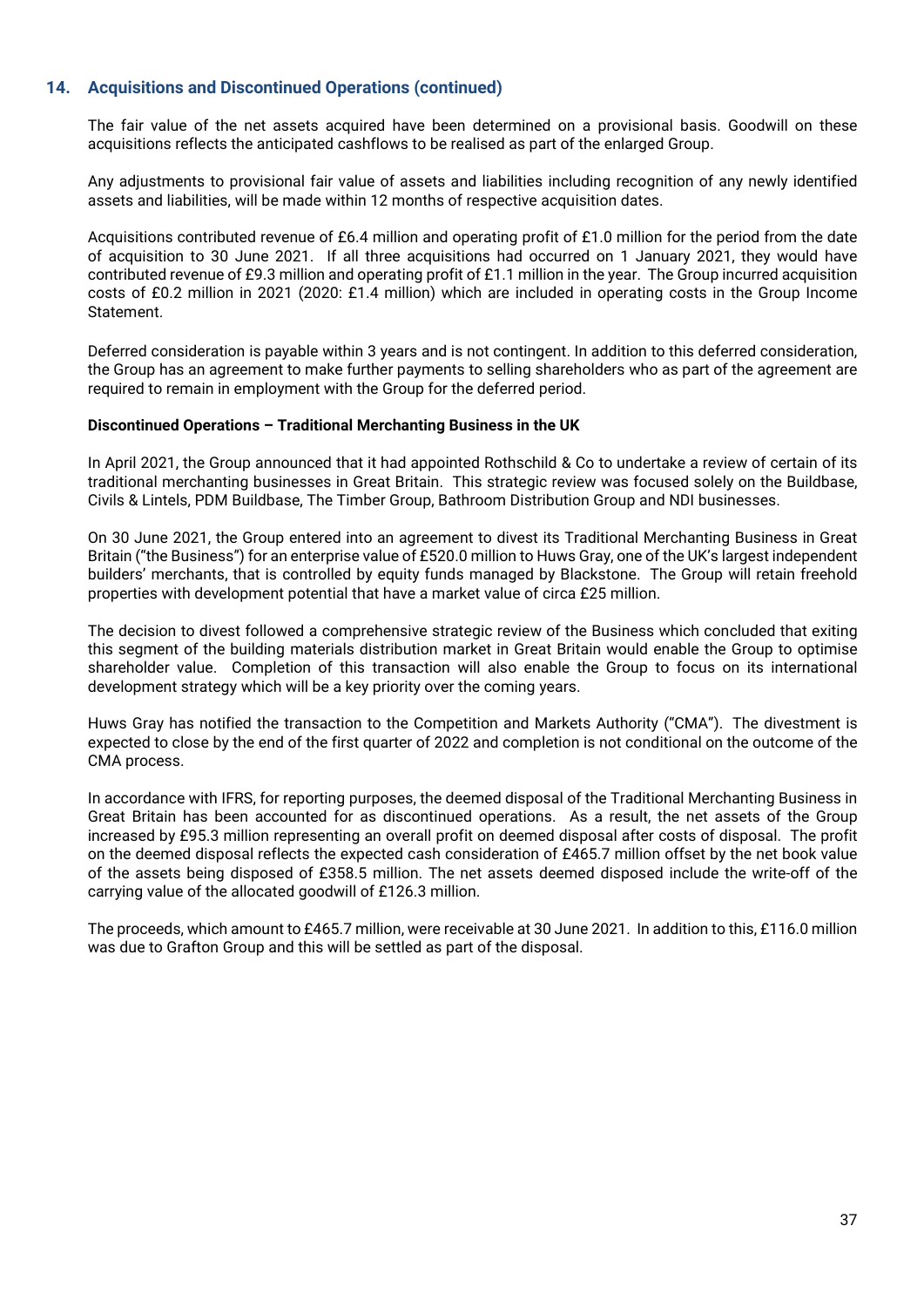*The carrying value of assets and liabilities deemed disposed are as follows:*

|                                                                                 | <b>Total</b> |
|---------------------------------------------------------------------------------|--------------|
|                                                                                 | £'000        |
| Goodwill                                                                        | 126,291      |
| Intangible assets                                                               | 29,827       |
| Property, plant and equipment                                                   | 177,515      |
| Right-of-use assets                                                             | 60,838       |
| Finance lease receivable                                                        | 2,143        |
| Deferred tax asset                                                              | 1,729        |
| Inventory                                                                       | 99,253       |
| Trade and other receivables                                                     | 212,547      |
| Cash                                                                            | 103,778      |
| Trade and other payables                                                        | (242, 167)   |
| Amounts owed by discontinued operations to the Group                            | (115,969)    |
| Provisions                                                                      | (5, 339)     |
| Lease liabilities (current and non-current)                                     | (67, 100)    |
| Deferred tax liability                                                          | (18,691)     |
| Income tax liability                                                            | (6, 161)     |
| Net assets of deemed disposal                                                   | 358,494      |
| Cash consideration receivable (Note 10)                                         | (465, 734)   |
| Net profit on deemed disposal of discontinued operations, before disposal costs | (107, 240)   |
| Net cash/debt movement of deemed disposal                                       |              |
|                                                                                 | £'000        |
| Cash and cash equivalents                                                       | 103,778      |
| Lease liabilities                                                               | (67, 100)    |
| <b>Net cash flow movement</b>                                                   | 36,678       |
|                                                                                 |              |
| Amounts recognised in the period within discontinued operations                 |              |
|                                                                                 | £'000        |
| Gross profit on deemed disposal                                                 | 107,240      |
| Disposal costs*                                                                 | (11, 945)    |
| Profit on deemed disposal, net of disposal costs                                | 95,295       |
| Result for the period from discontinued operations                              | 20,092       |
| <b>Total amount recognised in discontinued operations</b>                       | 115,387      |

\* Disposal costs include professional fees of £4.9 million, legal fees of £1.0 million, vendor financial, tax & IT due diligence fees of £0.9 million, property related costs of £0.3 million and £4.8 million of other costs related to the divestment of the business.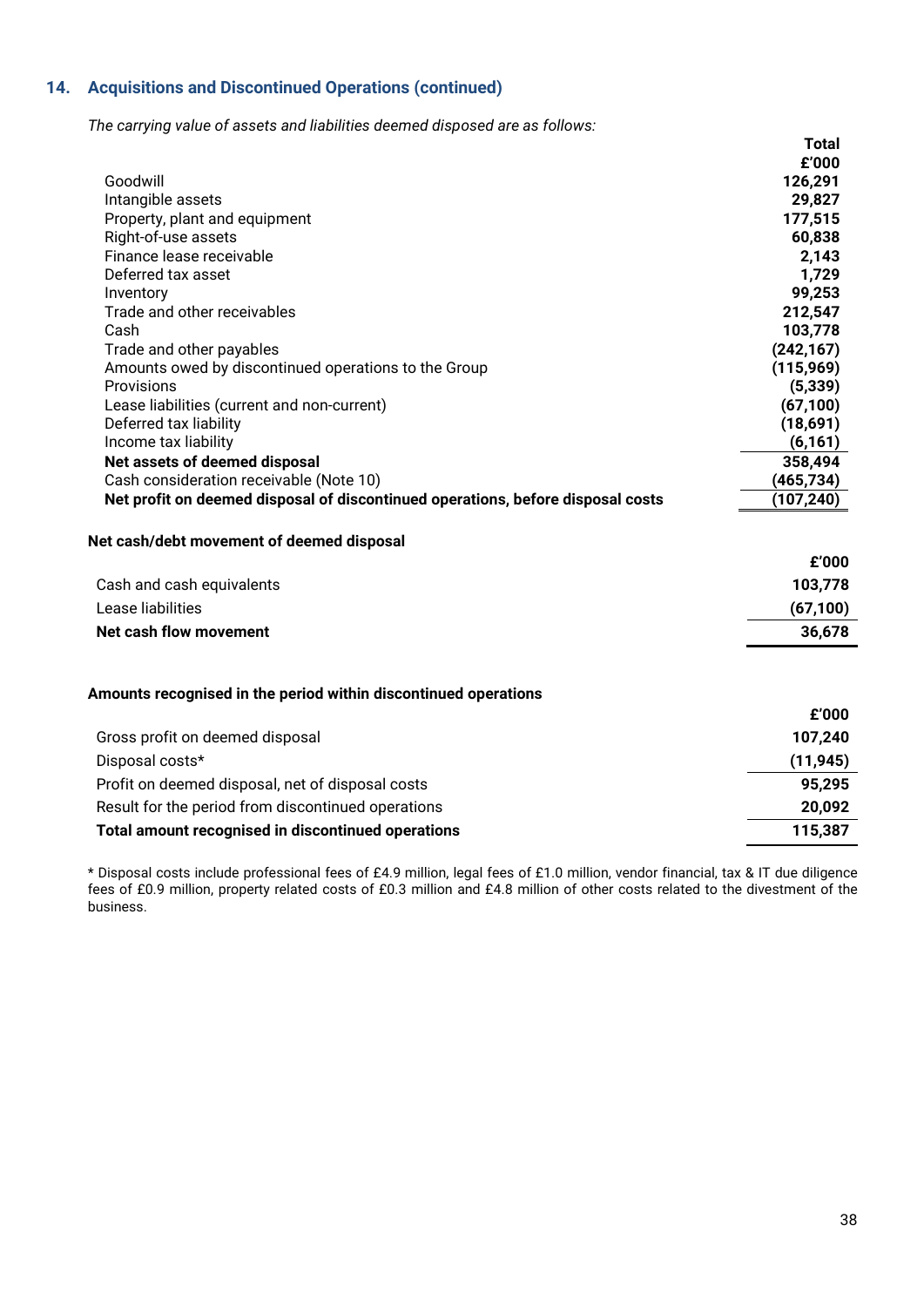### **Results from discontinued operations**

|                                               | 30 June     | 30 June     | 31 December |
|-----------------------------------------------|-------------|-------------|-------------|
|                                               | 2021        | 2020        | 2020        |
|                                               | (unaudited) | (unaudited) | (unaudited) |
|                                               | £'000       | £'000       | £'000       |
| Revenue                                       | 522,895     | 354,737     | 829,842     |
| Operating costs                               | (492,532)   | (362,495)   | (808,470)   |
| Operating profit before property profits      | 30,363      | (7,758)     | 21,372      |
| Property profits                              | 396         | 225         | 2,699       |
| <b>Operating profit pre-exceptional items</b> | 30,759      | (7, 533)    | 24,071      |
| Exceptional items*                            | 95,295      |             | (12, 820)   |
| <b>Operating profit</b>                       | 126,054     | (7,533)     | 11,251      |
| Net finance costs                             | (1, 243)    | (1,461)     | (2,746)     |
| <b>Profit before tax</b>                      | 124,811     | (8,994)     | 8,505       |
| Income tax                                    | (9, 424)    | 1,988       | (1, 151)    |
| Profit after tax for the financial period     | 115,387     | (7,006)     | 7,354       |

\* Exceptionals items at 30 June 2021 relate to the profit on the deemed disposal, net of disposal costs.

### **Cash flows from discontinued operations**

|                                               | 30 June<br>2021<br>(unaudited) | 30 June<br>2020<br>(unaudited) | 31 December<br>2020<br>(unaudited) |
|-----------------------------------------------|--------------------------------|--------------------------------|------------------------------------|
|                                               | £'000                          | £'000                          | £'000                              |
| Net cash flow from operating activities       | 36,592                         | 37,195                         | 84,427                             |
| Net cash flow from investing activities       | (3, 346)                       | (723)                          | 530                                |
| Net cash flow from financing activities       | (4,794)                        | (4, 312)                       | (9,845)                            |
| Net cash flow from discontinued<br>operations | 28,452                         | 32,160                         | 75,112                             |

The overall impact on the Group income statement for June 2021 and June 2020 is set out below. The results for the period ended 30 June 2020 have been restated to include the Traditional Merchanting Business of Great Britain as discontinued operations.

### **Impact on the Group Condensed Income Statement for the six months ended 30 June 2021**

|                                           | 2021        | 2021                | 2021          |
|-------------------------------------------|-------------|---------------------|---------------|
|                                           | (unaudited) | (unaudited)         | (unaudited)   |
|                                           | Continuing  | <b>Discontinued</b> | <b>Total</b>  |
|                                           | £'000       | £'000               | £'000         |
| Revenue                                   | 1,027,787   | 522,895             | 1,550,682     |
| Operating costs                           | (891, 081)  | (492,532)           | (1, 383, 613) |
| Operating profit before property profits  | 136,706     | 30,363              | 167,069       |
| Property profits                          | 15,418      | 396                 | 15,814        |
| Operating profit before exceptional items | 152,124     | 30,759              | 182,883       |
| <b>Exceptional items</b>                  |             | 95,295              | 95,295        |
| <b>Operating profit</b>                   | 152,124     | 126,054             | 278,178       |
| Finance expense                           | (10,730)    | (1, 243)            | (11, 973)     |
| Finance income                            | 1,490       |                     | 1,490         |
| <b>Profit before tax</b>                  | 142,884     | 124,811             | 267,695       |
| Income tax expense                        | (26,855)    | (9, 424)            | (36,279)      |
| Profit after tax for the financial period | 116,029     | 115,387             | 231,416       |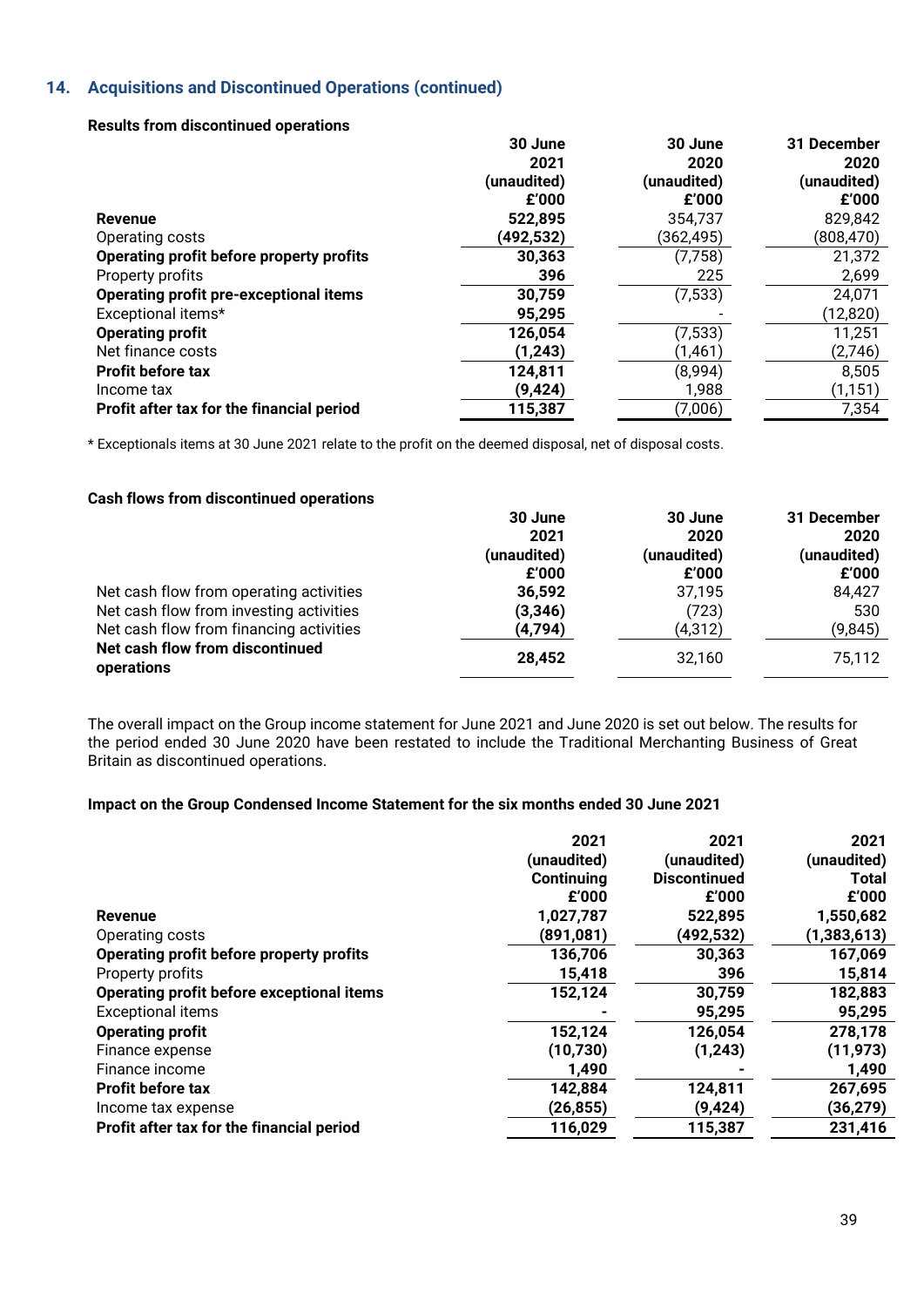### **Impact on the Group Condensed Income Statement for the six months ended 30 June 2020**

|                                           | 2020              | 2020                | 2020            |
|-------------------------------------------|-------------------|---------------------|-----------------|
|                                           | (unaudited)       | (unaudited)         | (unaudited)     |
|                                           | <b>Continuing</b> | <b>Discontinued</b> | <b>Total</b>    |
|                                           | <b>Restated</b>   | <b>Restated</b>     | <b>Reported</b> |
|                                           | £'000             | £'000               | £'000           |
| Revenue                                   | 703,675           | 354,737             | 1,058,412       |
| Operating costs                           | (661,101)         | (362,495)           | (1,023,596)     |
| Operating profit before property profits  | 42,574            | (7, 758)            | 34,816          |
| Property profits                          | 83                | 225                 | 308             |
| Operating profit before exceptional items | 42,657            | (7, 533)            | 35,124          |
| <b>Exceptional items</b>                  |                   |                     |                 |
| <b>Operating profit</b>                   | 42,657            | (7, 533)            | 35,124          |
| Finance expense                           | (13,700)          | (1,461)             | (15, 161)       |
| Finance income                            | 515               |                     | 515             |
| <b>Profit before tax</b>                  | 29,472            | (8,994)             | 20,478          |
| Income tax expense                        | (6, 512)          | 1,988               | (4, 524)        |
| Profit after tax for the financial period | 22,960            | (7,006)             | 15,954          |

### **15. Goodwill**

Goodwill is subject to impairment testing on an annual basis at 31 December and additionally during the year if an indicator of impairment is considered to exist. The deemed disposal of the Traditional Merchanting Business in Great Britain has resulted in a movement of £126.3 milion in the period ended 30 June 2021. There were no indications of impairment during the period (2020: £Nil).

|                                               | Goodwill<br>£'000 |
|-----------------------------------------------|-------------------|
| <b>Net Book Value</b>                         |                   |
| As at 1 January 2021                          | 704.064           |
| Deemed disposal of Group businesses (Note 14) | (126, 291)        |
| Arising on acquisition (Note 14)              | 4,755             |
| Currency translation adjustment               | (12, 396)         |
| As at 30 June 2021                            | 570,132           |

### **16. Intangible Assets**

|                                                  |                 |              | <b>Customer</b>      |              |
|--------------------------------------------------|-----------------|--------------|----------------------|--------------|
|                                                  | <b>Computer</b> | <b>Trade</b> | <b>Relationships</b> |              |
|                                                  | <b>Software</b> | <b>Names</b> | & Technology         | <b>Total</b> |
|                                                  | £'000           | £'000        | £'000                | £'000        |
| <b>Net Book Value</b>                            |                 |              |                      |              |
| As at 1 January 2021                             | 32,946          | 11,157       | 71,802               | 115,905      |
| Additions                                        | 504             | -            |                      | 504          |
| Amortisation                                     | (2,099)         | (913)        | (4,798)              | (7, 810)     |
| Arising on acquisition (Note 14)                 | -               | 2,465        | 2,275                | 4,740        |
| Deemed disposal of Group businesses<br>(Note 14) | (27, 522)       | (222)        | (2,083)              | (29, 827)    |
| Currency translation adjustment                  | (130)           | (203)        | (1,673)              | (2,006)      |
| As at 30 June 2021                               | 3,699           | 12,284       | 65,523               | 81,506       |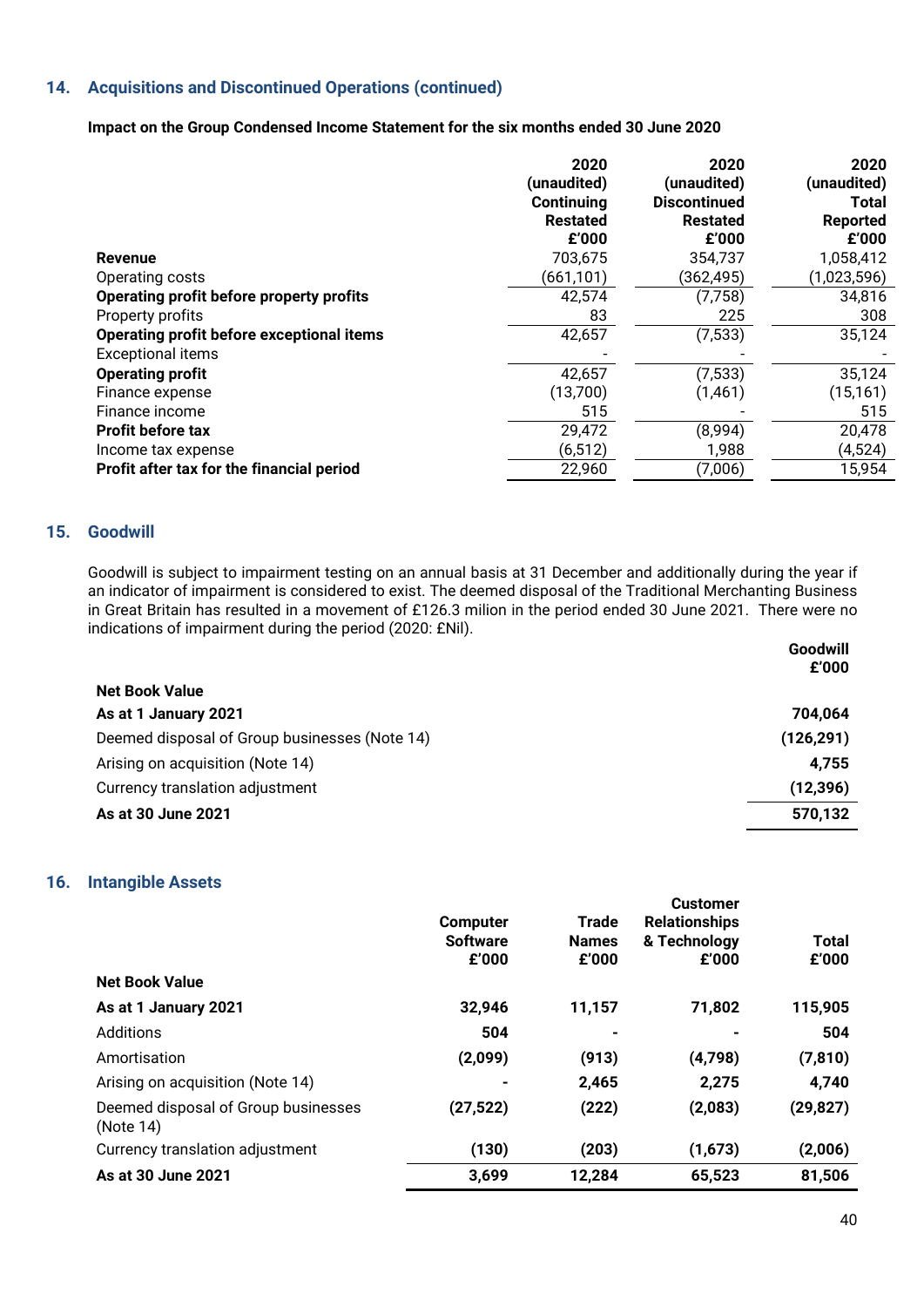### **16. Intangible Assets (continued)**

The computer software asset of £3.7 million at 30 June 2021 (December 2020: £32.9 million) primarily reflects the cost of the Group's investment on upgrading the IT systems and infrastructure.

The amortisation expense of £7.8 million (H1 2020: £6.8 million) has been charged in 'operating costs' in the income statement. Amortisation on intangible assets arising on acquisitions amounted to £5.7 million (H1 2020: £4.3 million).

### **17. Taxation**

The income tax expense of £26.9 million (2020: £6.5 million) is equivalent to an effective tax rate of 18.8 per cent on profit from continuing operations (2020 Full Year: 19.0 per cent) and is based on the current forecast rate for the year. This is a blended rate of corporation tax on profits in the three jurisdictions where the Group operates. The forecast charge includes a once-off increase in deferred tax arising from the UK tax rate increasing to 25 per cent from 19 per cent which is effective from 1 April 2023. This change was enacted in UK legislation in May 2021, and it adds 0.7 per cent to the tax rate on profits in the Group's continuing operations.

Certain items of expenditure charged in arriving at profit before tax, including depreciation on buildings, are not eligible for a tax deduction. This factor increased the rate of tax payable on profits above the headline rates that apply in the UK, Ireland and the Netherlands.

The liability shown for current taxation includes a liability for tax uncertainties and is based on the Directors' estimate of (i) the most likely amount; or (ii) the expected value of the probable outflow of economic resources that will be required. As with all estimates, the actual outcome may be different to the current estimate.

### *Accounting estimates and judgements*

Management is required to make judgements and estimates in relation to taxation provisions and exposures. In the ordinary course of business, the Group is party to transactions for which the ultimate tax determination may be uncertain. As the Group is subject to taxation in a number of jurisdictions, an open dialogue is maintained with Revenue Authorities with a view to the timely agreement of tax returns. The amounts provided/recognised for tax are based on management's estimate having taken appropriate professional advice.

If the final determination of these matters is different from the amounts that were initially recorded such differences could materially impact the income tax and deferred tax liabilities and assets in the period in which the determination was made.

### *Deferred tax*

At 30 June 2021, there were unrecognised deferred tax assets in relation to capital losses of £1.9 million (31 December 2020: £1.7 million), trading losses of £1.9 million (31 December 2020: £2.0 million) and deductible temporary differences of £8.4 million (31 December 2020: £7.7 million).

Deferred tax assets were not recognised in respect of certain capital losses as they can only be recovered against certain classes of taxable profits. The Directors believe that it is not probable that such profits will arise in the foreseeable future. The trading losses arose in entities that have incurred historic losses and the Directors believe that it is not probable there will be sufficient taxable profits in the particular entities against which they can be utilised. Separately, the Directors believe that it is not probable the deductible temporary differences will be utilised.

### **18. Related Party Transactions**

There have been no new related party transactions. There were no other changes in related parties from those described in the 2020 Annual Report that materially affected the financial position or the performance of the Group during the period to 30 June 2021.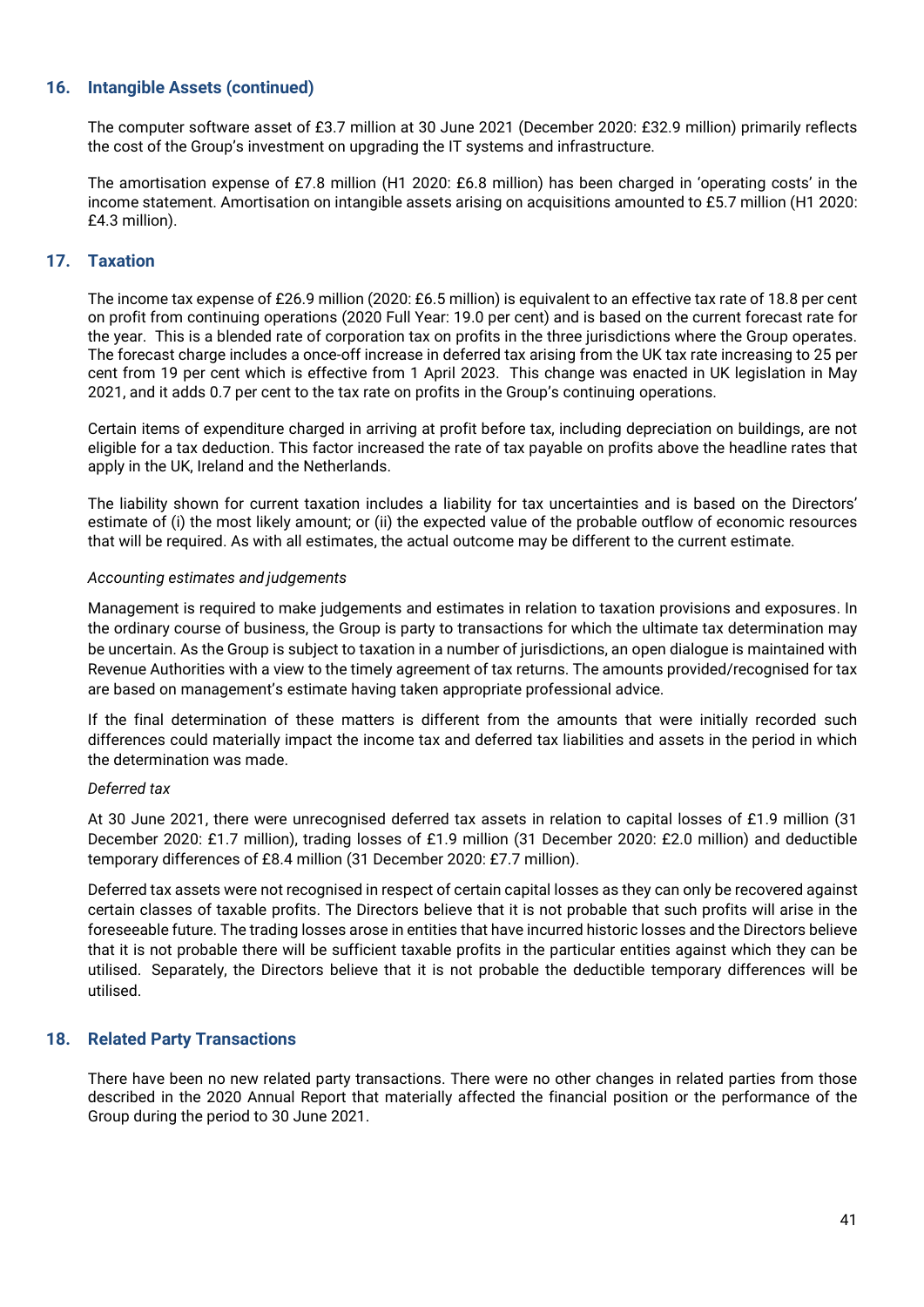### **19. Grafton Group plc Long Term Incentive Plan (LTIP)**

LTIP awards were made over 683,694 Grafton Units on 17 May 2021. The fair value of the awards of £7.4 million, which are subject to vesting conditions, will be charged to the income statement over the vesting period of three years. The 2020 Annual Report discloses details of the LTIP scheme.

### **20. Issue of Shares**

During the year 82,675 Grafton Units were issued under the 2011 Grafton Group Long Term Incentive Plan (LTIP) on the vesting of the 2018 grants. A further 218,302 Grafton Units were issued under the Group's Savings Related Share Option Scheme (SAYE) to eligible UK employees.

### **21. Events after the Balance Sheet Date**

Further to the announcement on 22 June 2021, the Group completed the acquisition of Isojoen Konehalli Oy and Jokapaikka Oy ("IKH") on 1 July 2021. IKH is one of the largest workwear, personal protective equipment ("PPE"), tools, spare parts and accessories technical wholesalers and distributors in Finland. The business will be incorporated in the distribution segment.

IKH reported revenue of €158.8 million and an adjusted operating profit of €21.0 million for the year ended 28 February 2021. The purchase consideration of €199.3 million, on a cash and debt free basis, was funded from the Group's existing cash resources. Due to the short time frame between completion date and the date of issuance of this report, it was not possible to reliably estimate the fair value of assets and liabilities or the goodwill associated with the acquisition.

Other than the above, there have been no material events subsequent to 30 June 2021 that would require adjustment to or disclosure in this report.

### **22. Board Approval**

These condensed consolidated half year financial statements were approved by the Board of Grafton Group plc on 24 August 2021**.**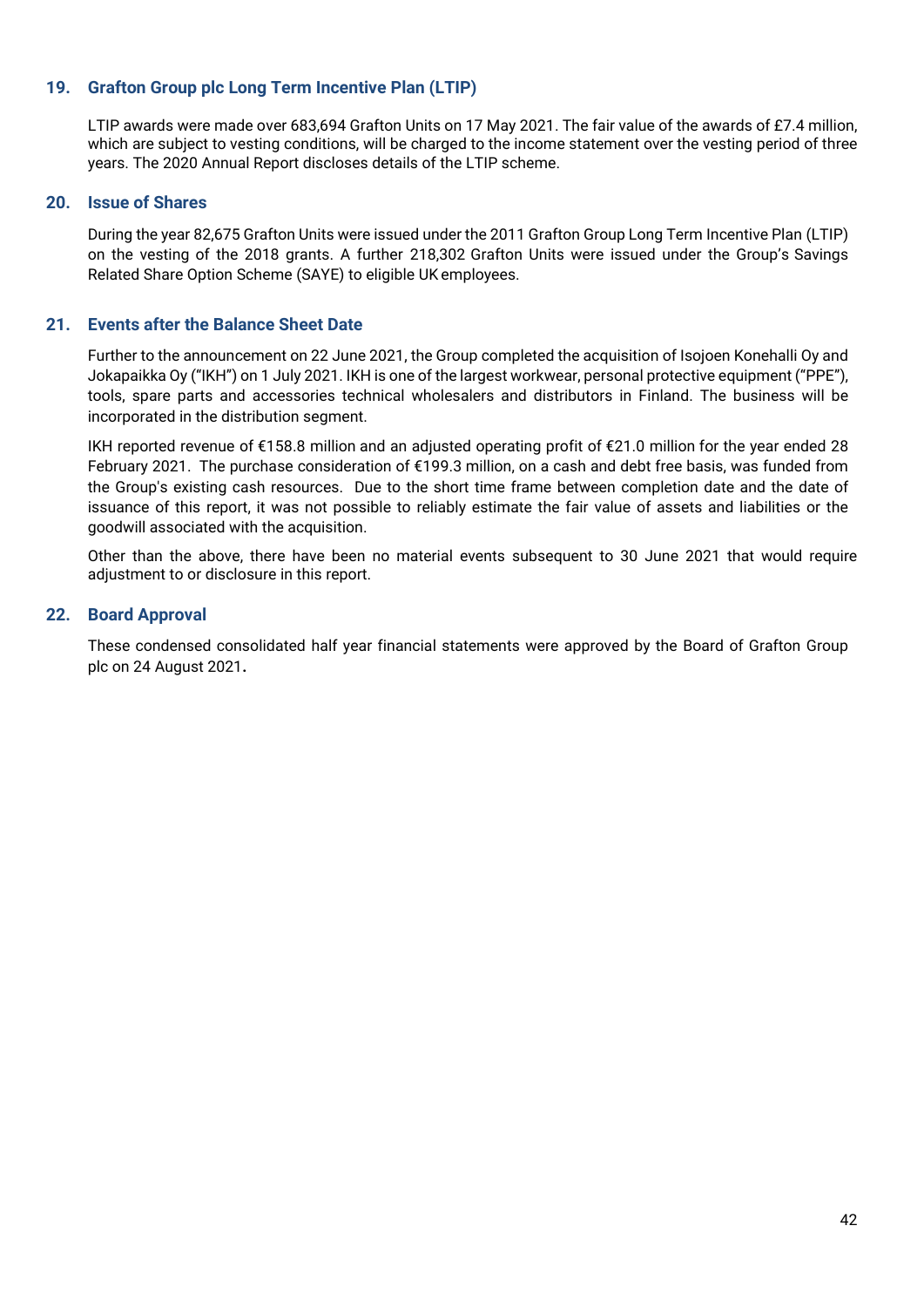# **Supplementary Financial Information**

# **Alternative Performance Measures**

Certain financial information set out in this consolidated half year financial statements is not defined under International Financial Reporting Standards ("IFRS"). These key Alternative Performance Measures ("APMs") represent additional measures in assessing performance and for reporting both internally and to shareholders and other external users. The Group believes that the presentation of these APMs provides useful supplemental information which, when viewed in conjunction with IFRS financial information, provides readers with a more meaningful understanding of the underlying financial and operating performance of the Group.

None of these APMs should be considered as an alternative to financial measures drawn up in accordance with IFRS. The key Alternative Performance Measures ("APMs") of the Group are set out below. As amounts are reflected in £'m some non-material rounding differences may arise. Numbers that refer to 2020 are available in the 2020 Annual Report and the 2020 Half Year Report, subject to restatement for discontinued operations.

**Note:** *The Traditional Merchanting Business in Great Britain is now classified as discontinued operations for the period ended 30 June 2021. In the computation of APMs* below *the revenue and operating profit of the business are excluded from the Group. Revenue and the operating result are reflected in the profit/(loss) after tax from discontinued operations. Prior year comparatives have been updated to conform to the current year presentation.*

| <b>APM</b>                                                              | <b>Description</b>                                                                                                                                                                                                                                                                                                                                       |
|-------------------------------------------------------------------------|----------------------------------------------------------------------------------------------------------------------------------------------------------------------------------------------------------------------------------------------------------------------------------------------------------------------------------------------------------|
| <b>Adjusted operating profit/EBITA</b>                                  | Profit before amortisation of intangible assets arising on acquisitions,<br>exceptional items, net finance expense and income tax expense.                                                                                                                                                                                                               |
| <b>Operating profit margin</b>                                          | Profit before net finance expense and income tax expense as a percentage<br>of revenue.                                                                                                                                                                                                                                                                  |
| <b>Adjusted operating profit/EBITA</b><br>before property profit        | Profit before profit on the disposal of Group properties, amortisation of<br>intangible assets arising on acquisitions, exceptional items, net finance<br>expense and income tax expense.                                                                                                                                                                |
| <b>Adjusted operating profit/EBITA</b><br>margin before property profit | Adjusted operating profit/EBITA before property profit as a percentage of<br>revenue.                                                                                                                                                                                                                                                                    |
| Adjusted profit before tax                                              | Profit before amortisation of intangible assets arising on acquisitions,<br>exceptional items and income tax expense.                                                                                                                                                                                                                                    |
| Adjusted profit after tax                                               | Profit before amortisation of intangible assets arising on acquisitions and<br>exceptional items but after deducting the income tax expense.                                                                                                                                                                                                             |
| <b>Capital Turn</b>                                                     | Revenue for the previous 12 months divided by average capital employed<br>(where capital employed is the sum of total equity and net debt at each<br>period end).                                                                                                                                                                                        |
| <b>Constant Currency</b>                                                | Constant currency reporting is used by the Group to eliminate the<br>translational effect of foreign exchange on the Group's results. To arrive at<br>the constant currency change, the results for the prior period are<br>retranslated using the average exchange rates for the current period and<br>compared to the current period reported numbers. |
| <b>EBITDA</b>                                                           | Profit before exceptional items, net finance expense, income tax expense,<br>depreciation and amortisation of intangible assets. EBITDA (rolling 12<br>months) is EBITDA for the previous 12 months.                                                                                                                                                     |
| <b>EBITDA Interest Cover</b>                                            | EBITDA divided by net bank/loan note interest.                                                                                                                                                                                                                                                                                                           |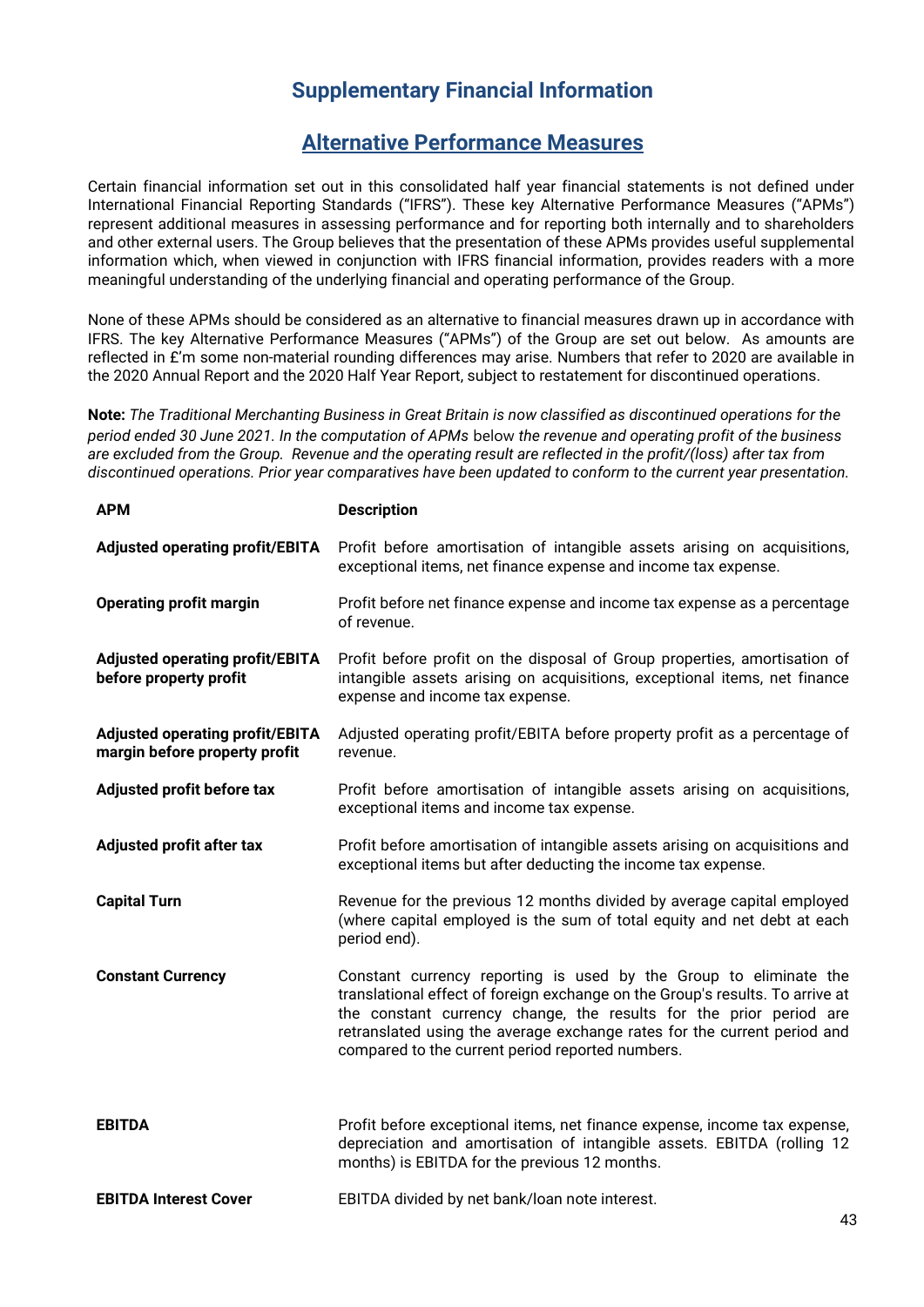| Gearing                           | The Group net debt divided by the total equity attributable to owners of the<br>Parent times 100, expressed as a percentage.                                                                                                                                                                                                                                                                                                                                                                                 |
|-----------------------------------|--------------------------------------------------------------------------------------------------------------------------------------------------------------------------------------------------------------------------------------------------------------------------------------------------------------------------------------------------------------------------------------------------------------------------------------------------------------------------------------------------------------|
| Like-for-like revenue             | Changes in like-for-like revenue is a measure of underlying revenue<br>performance for a selected period. Branches contribute to like-for-like<br>revenue once they have been trading for more than twelve months.<br>Acquisitions contribute to like-for-like revenue once they have been part of<br>the Group for more than 12 months. When branches close, or where a<br>business is disposed of, revenue from the date of closure, for a period of<br>12 months, is excluded from the prior year result. |
| <b>Return on Capital Employed</b> | Operating profit divided by average capital employed (where capital<br>employed is the sum of total equity and net debt at each period end) times                                                                                                                                                                                                                                                                                                                                                            |

100, expressed as a percentage.

### **Adjusted Operating Profit/EBITA before Property Profit**

|                                                               | Six months to 30<br><b>June 2021</b><br>Reported | Six months to 30<br><b>June 2020</b><br><b>Restated</b> |
|---------------------------------------------------------------|--------------------------------------------------|---------------------------------------------------------|
|                                                               |                                                  |                                                         |
|                                                               | £'n                                              | £'n                                                     |
| Revenue - continuing                                          | 1,027.8                                          | 703.7                                                   |
| Operating profit                                              | 152.1                                            | 42.7                                                    |
| Property profit                                               | (15.4)                                           | (0.1)                                                   |
| Amortisation of intangible assets arising on acquisitions     | 5.7                                              | 4.3                                                     |
| Adjusted operating profit/EBITA before property profit        | 142.4                                            | 46.9                                                    |
| Adjusted operating profit/EBITA margin before property profit | 13.9%                                            | 6.7%                                                    |

### **Operating Profit Margin**

|                               | Six months to 30 | Six months to 30<br><b>June 2020</b><br><b>Restated</b> |
|-------------------------------|------------------|---------------------------------------------------------|
|                               | <b>June 2021</b> |                                                         |
|                               | Reported         |                                                         |
|                               | E'm              | E'm                                                     |
| Revenue - continuing          | 1,027.8          | 703.7                                                   |
| Operating profit              | 152.1            | 42.7                                                    |
| Operating profit/EBITA margin | 14.8%            | 6.1%                                                    |

### **Adjusted Operating Profit/EBITA**

|                                                           | Six months to 30<br><b>June 2021</b><br>Reported | Six months to 30<br><b>June 2020</b><br><b>Restated</b> |
|-----------------------------------------------------------|--------------------------------------------------|---------------------------------------------------------|
|                                                           |                                                  |                                                         |
|                                                           | £'n                                              | E'm                                                     |
| Revenue - continuing                                      | 1,027.8                                          | 703.7                                                   |
| Operating profit                                          | 152.1                                            | 42.7                                                    |
| Amortisation of intangible assets arising on acquisitions | 5.7                                              | 4.3                                                     |
| Adjusted operating profit/EBITA                           | 157.8                                            | 46.9                                                    |
| Adjusted operating profit/EBITA margin                    | 15.4%                                            | 6.7%                                                    |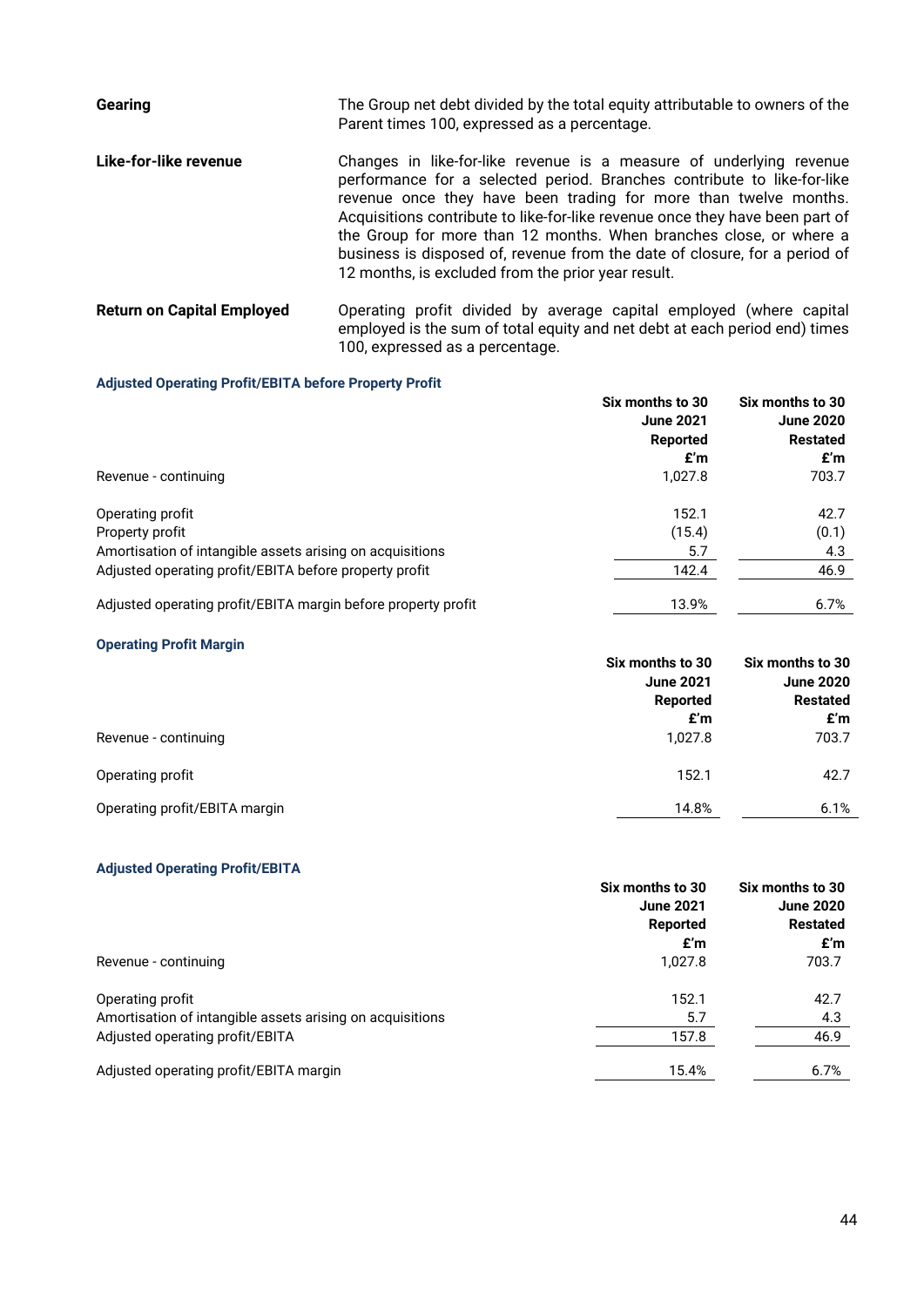### **Adjusted Profit before Tax**

|                                                           | Six months to 30 | Six months to 30 |
|-----------------------------------------------------------|------------------|------------------|
|                                                           | <b>June 2021</b> | <b>June 2020</b> |
|                                                           | Reported         | <b>Restated</b>  |
|                                                           | £'m              | $f{f}$           |
| Profit before tax                                         | 142.9            | 29.5             |
| Amortisation of intangible assets arising on acquisitions | 5.7              | 4.3              |
| Adjusted profit before tax                                | 148.6            | 33.8             |

### **Adjusted Profit after Tax**

|                                                                          | Six months to 30 | Six months to 30 |
|--------------------------------------------------------------------------|------------------|------------------|
|                                                                          | <b>June 2021</b> | <b>June 2020</b> |
|                                                                          | Reported         | <b>Restated</b>  |
|                                                                          | £'m              | £'m              |
| Profit after tax                                                         | 116.0            | 23.0             |
| Amortisation of intangible assets arising on acquisitions                | 5.7              | 4.3              |
| Related tax on amortisation of intangible assets arising on acquisitions | (1.2)            | (0.9)            |
| Adjusted profit after tax                                                | 120.5            | 26.4             |

### **Reconciliation of Profit to EBITDA – Continuing Operations**

|                                  | Six months to 30 | Six months to 30 |
|----------------------------------|------------------|------------------|
|                                  | <b>June 2021</b> | <b>June 2020</b> |
|                                  | Reported         | <b>Restated</b>  |
|                                  | £'m              | E'm              |
| Profit after tax                 | 116.0            | 23.0             |
| Net finance expense              | 9.2              | 13.2             |
| Income tax expense               | 26.9             | 6.5              |
| Depreciation                     | 40.8             | 39.0             |
| Intangible asset amortisation    | 5.9              | 4.4              |
| EBITDA $-$ continuing operations | 198.8            | 86.1             |
|                                  |                  |                  |

### **Net Debt to EBITDA**

|                                            | Six months to<br>30 June 2021<br>Impact<br>E'm | Six months to<br>30 June 2020<br><b>Restated</b><br>£'m |
|--------------------------------------------|------------------------------------------------|---------------------------------------------------------|
| EBITDA (rolling 12 months)                 | 350.1                                          | 214.9                                                   |
| Net debt including discontinued operations | 209.9                                          | 479.2                                                   |
| Net debt to $EBITDA - times$               | 0.60                                           | 2.23                                                    |

### **EBITDA Interest Cover (including interest on lease liabiliites)**

| Six months to 30<br><b>June 2021</b><br>Reported<br>£'m | Six months to 30<br><b>June 2020</b><br><b>Restated</b><br>f <sub>m</sub> |
|---------------------------------------------------------|---------------------------------------------------------------------------|
| 198.8                                                   | 86.1                                                                      |
| 10.4                                                    | 11.9                                                                      |
| 19.2                                                    | 7.3                                                                       |
|                                                         |                                                                           |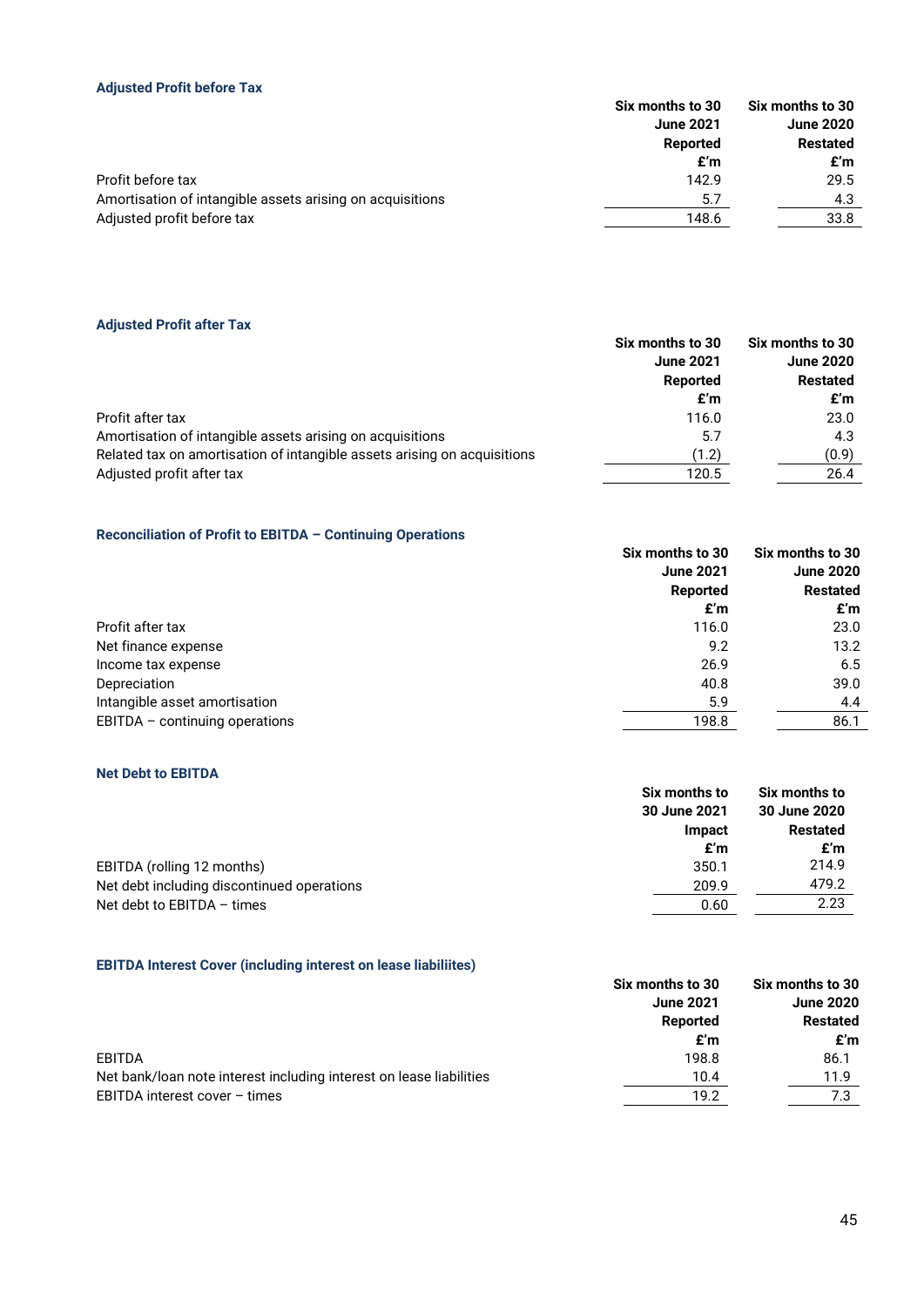## **EBITDA Interest Cover (excluding interest on lease liabiliites)**

|                                                                     | Six months to 30 | Six months to 30 |
|---------------------------------------------------------------------|------------------|------------------|
|                                                                     | <b>June 2021</b> | <b>June 2020</b> |
|                                                                     | Reported         | <b>Restated</b>  |
|                                                                     | £'m              | f'm              |
| EBITDA                                                              | 198.8            | 86.1             |
| Net bank/loan note interest excluding interest on lease liabilities | 3.1              | 4.0              |
| EBITDA interest cover $-$ times                                     | 63.5             | 21.3             |
|                                                                     |                  |                  |

#### **Gearing**

|                                            | 30 June 2021 | 30 June 2020           |  |
|--------------------------------------------|--------------|------------------------|--|
|                                            | Reported     | <b>Restated</b><br>£'m |  |
|                                            | E'm          |                        |  |
| Total equity                               | 1,637.2      | 1,376.7                |  |
| Net debt including discontinued operations | 209.9        | 479.2                  |  |
| Gearing                                    | 13%          | 35%                    |  |

### **Return on Capital Employed – Continuing Operations**

|                                                                     | Six months to | Six months to   |
|---------------------------------------------------------------------|---------------|-----------------|
|                                                                     | 30 June 2021  | 30 June 2020    |
|                                                                     | Reported      | <b>Restated</b> |
|                                                                     | £'m           | f'm             |
| Operating profit (rolling 12 months)                                | 257.9         | 130.8           |
| Exceptional items (rolling)                                         | 11.9          |                 |
| Amortisation of intangible assets arising on acquisitions (rolling) |               |                 |
|                                                                     | 9.8           | 8.1             |
| Adjusted operating profit (rolling 12 months)                       | 279.6         | 138.8           |
| Total equity $-$ current period end                                 | 1,637.2       | 1,376.7         |
| Deemed disposal adjustment                                          |               | 115.4           |
| Net debt including discontinued operations                          | 209.9         | 479.2           |
| Net cash of discontinued operations                                 | 36.7          |                 |
| Deemed disposal adjustment                                          | (581.7)       | (545.0)         |
| Capital employed - current period end                               | 1,302.0       | 1,426.3         |
|                                                                     |               |                 |
| Total equity - prior period end                                     | 1,376.7       | 1,313.5         |
| Deemed disposal adjustment                                          | 115.4         | 115.4           |
| Net debt $-$ prior period end                                       | 479.2         | 540.5           |
| Deemed disposal adjustment                                          | (545.0)       | (545.0)         |
| Capital employed - prior period end                                 | 1,426.3       | 1,424.4         |
| Average capital employed                                            | 1,364.2       | 1,425.4         |
| Return on capital employed                                          | 20.5%         | 9.7%            |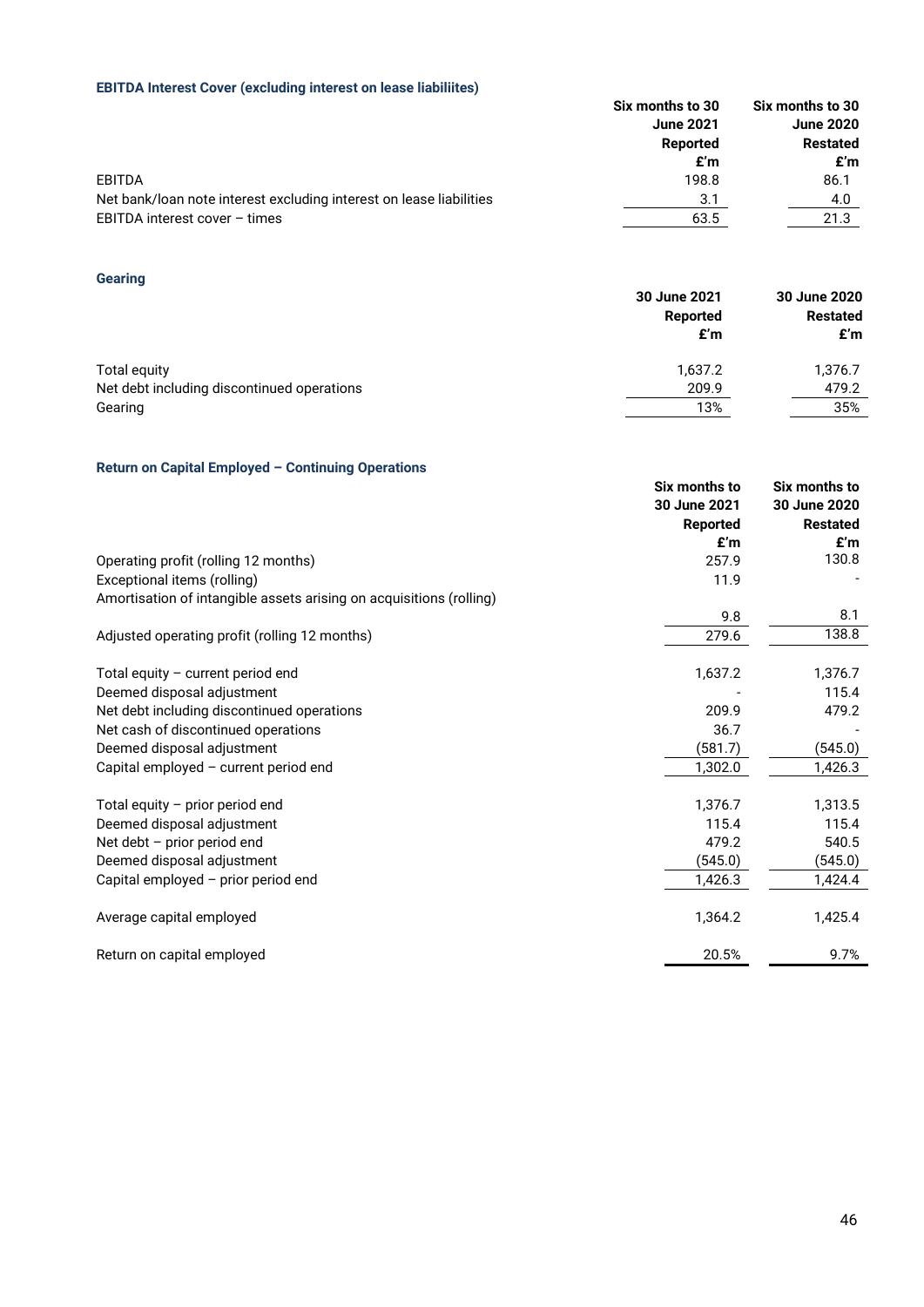### **Capital Turn**

|                                      | Six months to<br>30 June 2021<br>Reported | Six months to<br>30 June 2020<br><b>Restated</b> |
|--------------------------------------|-------------------------------------------|--------------------------------------------------|
|                                      |                                           |                                                  |
|                                      | E'm                                       | £'m                                              |
| Revenue H2 prior period              | 975.6                                     | 851.3                                            |
| Revenue H1 current period            | 1,027.8                                   | 703.7                                            |
| Total revenue for previous 12 months | 2,003.4                                   | 1,555.0                                          |
| Average capital employed             | 1,364.2                                   | 1,425.4                                          |
| Capital turn - times                 | $1.5\,$                                   | 1.1                                              |

## **Liquidity**

|                                          | 30 June 2021<br>Reported<br>£'m | 30 June 2020<br>Reported<br>£'m |
|------------------------------------------|---------------------------------|---------------------------------|
| Cash and cash equivalents                | 460.4                           | 423.0                           |
| Cash included in discontinued operations | 103.8                           |                                 |
| Less: cash held against letter of credit | (4.0)                           | (4.0)                           |
| Accessible cash                          | 560.2                           | 419.0                           |
| Undrawn revolving bank facilities        | 353.3                           | 274.4                           |
| Liquidity                                | 913.5                           | 693.4                           |

### **Net Debt (Including Discontinued Operations)**

|                                                       | 30 June 2021<br>Reported<br>£'m | 30 June 2020<br>Reported<br>$f{f}$ |
|-------------------------------------------------------|---------------------------------|------------------------------------|
| Net debt reported                                     | 246.6                           | 479.2                              |
| Cash included in discontinued operations              | (103.8)                         |                                    |
| Lease liabilities included in discontinued operations | 67.1                            |                                    |
| Net Debt - Including discontinued operations          | 209.9                           | 479.2                              |

### **Net Cash – before IFRS 16 Leases**

|                                                                                         | 30 June 2021<br>Reported<br>£'m | 30 June 2020<br>Reported<br>E'm |
|-----------------------------------------------------------------------------------------|---------------------------------|---------------------------------|
| Net cash at 30 June (before IFRS 16 Leases)<br>Cash included in discontinued operations | 198.7<br>103.8                  | 57.0                            |
| Net Cash $-$ Including discontinued operations                                          | 302.5                           | 57.0                            |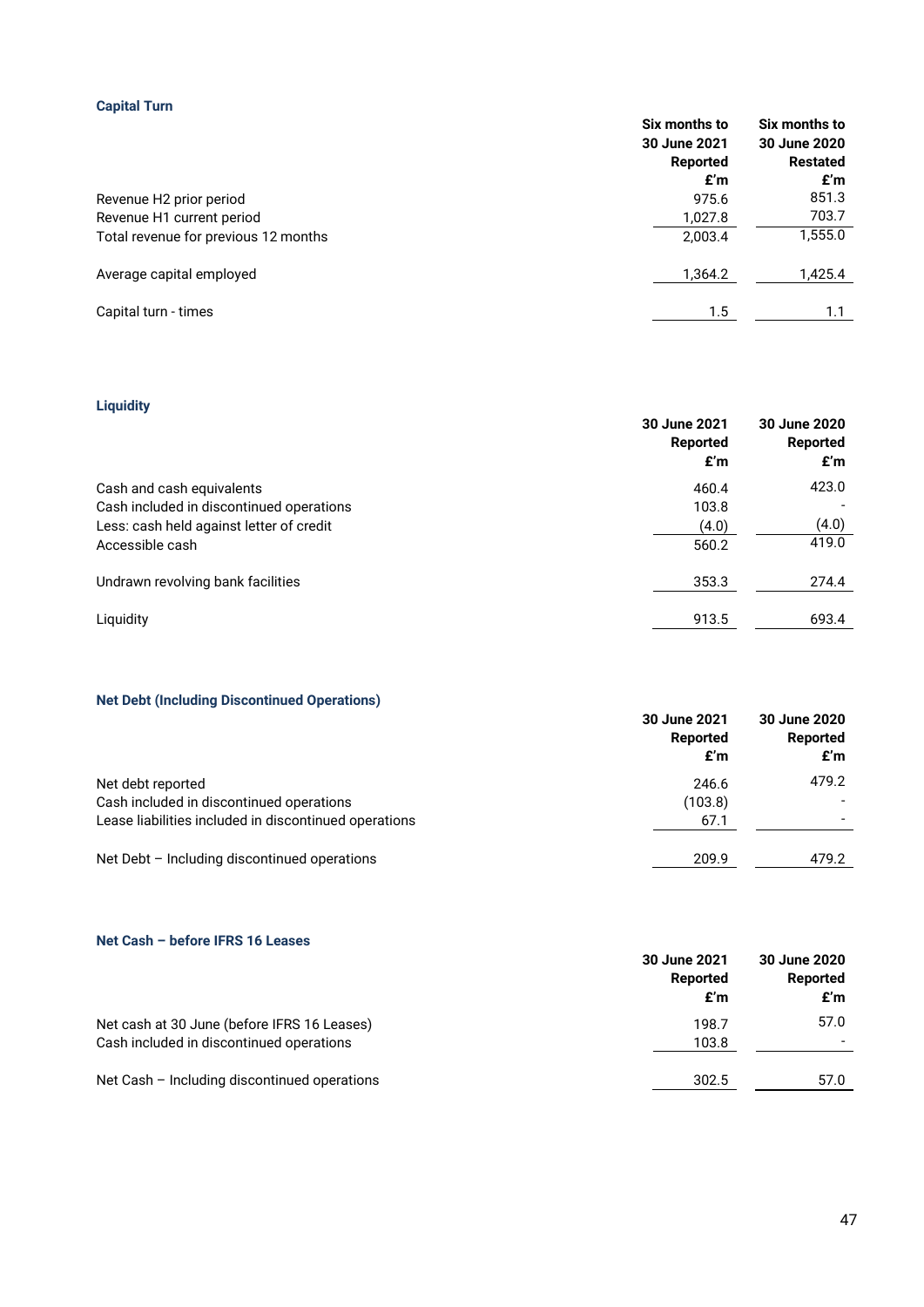# **The Impact of IFRS 16 "Leases" on APM's**

### **Reconciliation of Profit to EBITDA – pre-IFRS 16 (Continuing)**

|                               | Six months to 30 | Six months to 30 |
|-------------------------------|------------------|------------------|
|                               | <b>June 2021</b> | <b>June 2020</b> |
|                               | Reported         | <b>Restated</b>  |
|                               | E'm              | E'm              |
| Profit after tax              | 116.9            | 24.8             |
| Net finance expense           | 2.0              | 5.4              |
| Income tax expense            | 27.0             | 6.9              |
| Depreciation                  | 14.5             | 13.7             |
| Intangible asset amortisation | 5.9              | 4.4              |
| <b>EBITDA</b>                 | 166.2            | 55.2             |
|                               |                  |                  |

### **EBITDA Interest Cover – pre-IFRS 16 (excluding interest on lease liabilities)**

|                                                                     | Six months to 30             | Six months to 30                    |
|---------------------------------------------------------------------|------------------------------|-------------------------------------|
|                                                                     | <b>June 2021</b><br>Reported | <b>June 2020</b><br><b>Restated</b> |
|                                                                     |                              |                                     |
|                                                                     | £'m                          | £'m                                 |
| EBITDA                                                              | 166.2                        | 55.2                                |
| Net bank/loan note interest excluding interest on lease liabilities | 3.1                          | 4.0                                 |
| EBITDA interest cover $-$ times                                     | 53.1                         | 13.7                                |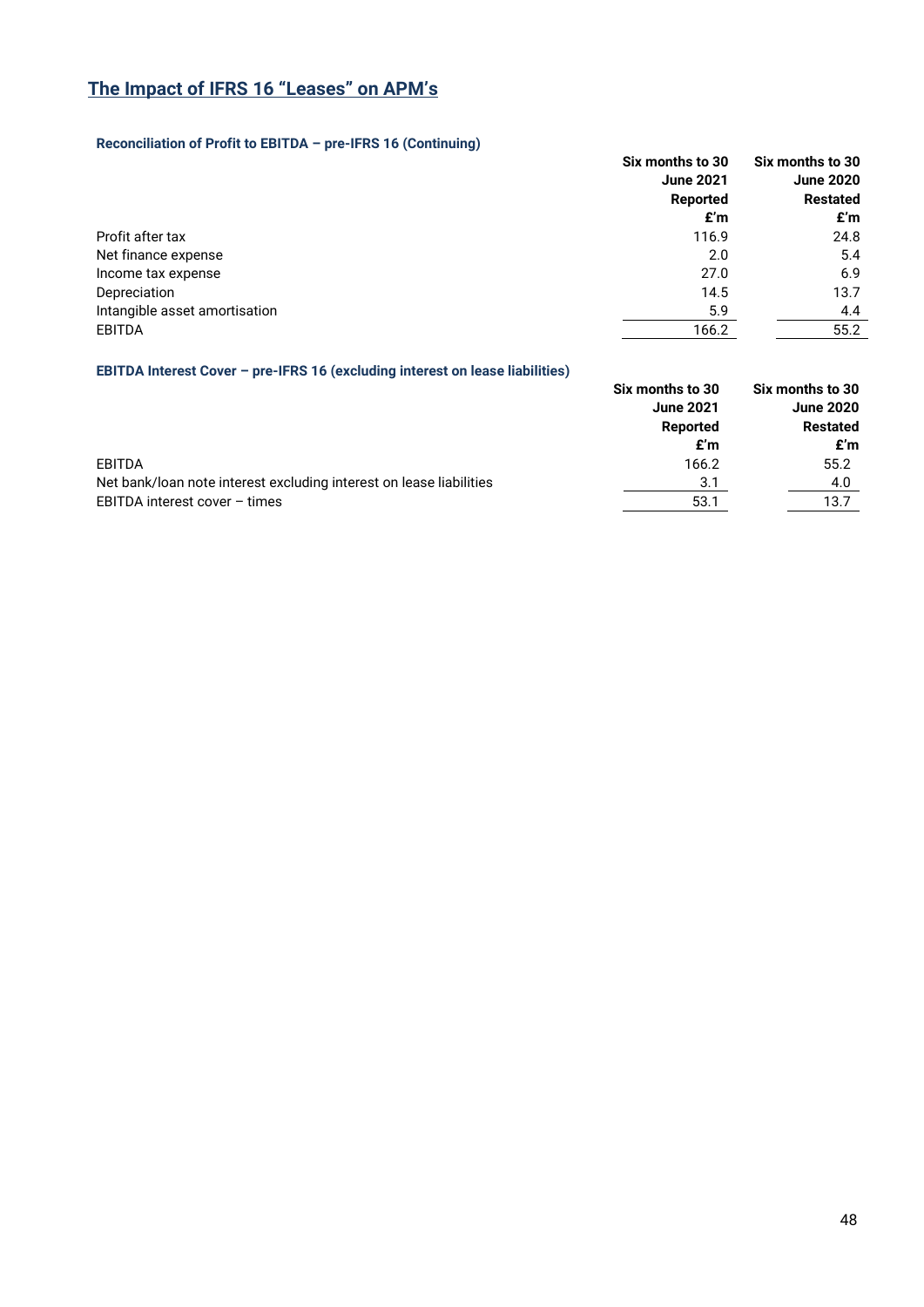# **Responsibility Statement in Respect of the Six Months Ended 30 June 2021**

The Directors, whose names and functions are listed on pages 78 and 79 in the Group's 2020 Annual Report, are responsible for preparing this interim management report and the condensed consolidated half year financial statements in accordance with the Transparency (Directive 2004/109/EC) Regulations 2007, the related Transparency Rules of the Central Bank of Ireland and with IAS 34, Interim Financial Reporting as adopted by the European Union.

The Directors confirm that, to the best of their knowledge:

- the condensed consolidated interim financial statements for the half year ended 30 June 2021 have been prepared in accordance with the international accounting standard applicable to interim financial reporting, IAS 34 as adopted by the EU;
- the interim management report includes a fair review of the important events that have occurred during the first six months of the financial year, and their impact on the condensed consolidated interim financial statements for the half year ended 30 June 2021, and a description of the principal risks and uncertainties for the remaining six months;
- the interim management report includes a fair review of related party transactions that have occurred during the first six months of the current financial year and that have materially affected the financial position or the performance of the Group during that period, and any changes in the related party transactions described in the last annual report that could have a material effect on the financial position or performance of the Group in the first six months of the current financial year.

On behalf of the Board:

Gavin Slark David Arnold Chief Executive Officer Chief Financial Officer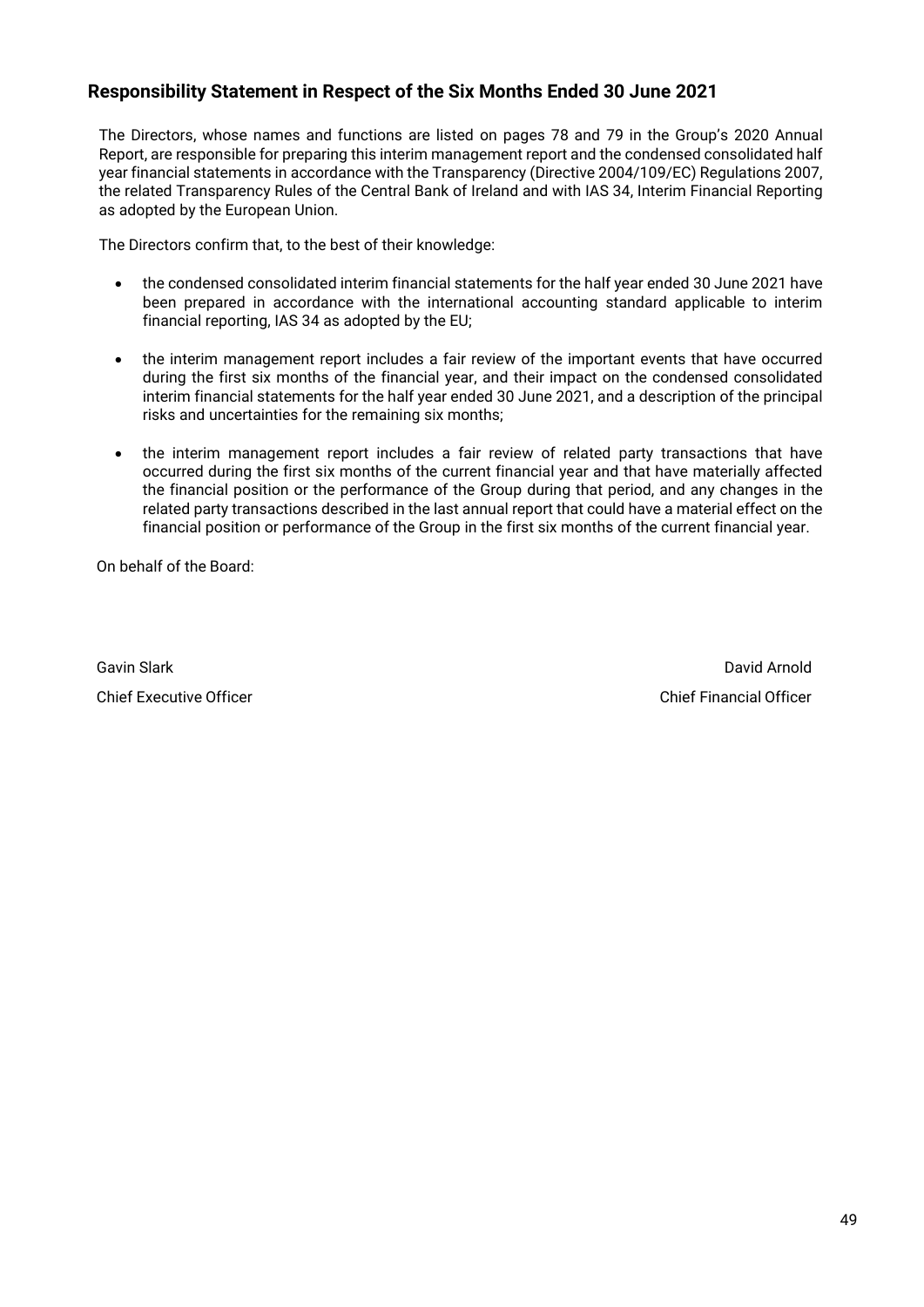# *Independent review report to Grafton Group plc*

# **Report on the condensed consolidated half year financial statements**

#### **Our conclusion**

We have reviewed Grafton Group plc's condensed consolidated half year financial statements (the "interim financial statements") in the Half Year Report of Grafton Group plc for the six month period ended 30 June 2021. Based on our review, nothing has come to our attention that causes us to believe that the interim financial statements are not prepared, in all material respects, in accordance with International Accounting Standard 34, 'Interim Financial Reporting' and the Disclosure Guidance and Transparency Rules sourcebook of the United Kingdom's Financial Conduct Authority.

#### **What we have reviewed**

The interim financial statements, comprise:

- the Group Condensed Balance Sheet as at 30 June 2021;
- the Group Condensed Income Statement and Group Condensed Statement of Comprehensive Income for the period then ended;
- the Group Condensed Cash Flow Statement for the period then ended;
- the Group Condensed Statement of Changes in Equity for the period then ended; and
- the explanatory notes to the interim financial statements.

The interim financial statements included in the Half Year Report have been prepared in accordance with International Accounting Standard 34, 'Interim Financial Reporting' and the Disclosure Guidance and Transparency Rules sourcebook of the United Kingdom's Financial Conduct Authority.

The financial reporting framework that has been applied in the preparation of the full annual financial statements of the group is applicable law and International Financial Reporting Standards (IFRSs) as adopted by the European Union.

# **Responsibilities for the interim financial statements and the review**

#### **Our responsibilities and those of the directors**

The Half Year Report, including the interim financial statements, is the responsibility of, and has been approved by, the directors. The directors are responsible for preparing the Half Year Report in accordance with the Disclosure Guidance and Transparency Rules sourcebook of the United Kingdom's Financial Conduct Authority.

Our responsibility is to express a conclusion on the interim financial statements in the Half Year Report based on our review. This report, including the conclusion, has been prepared for and only for the company for the purpose of complying with the Disclosure Guidance and Transparency Rules sourcebook of the United Kingdom's Financial Conduct Authority and for no other purpose. We do not, in giving this conclusion, accept or assume responsibility for any other purpose or to any other person to whom this report is shown or into whose hands it may come save where expressly agreed by our prior consent in writing.

### **What a review of interim financial statements involves**

We conducted our review in accordance with International Standard on Review Engagements (UK and Ireland) 2410, 'Review of Interim Financial Information Performed by the Independent Auditor of the Entity' issued by the Auditing Practices Board for use in the United Kingdom and Ireland. A review of interim financial information consists of making enquiries, primarily of persons responsible for financial and accounting matters, and applying analytical and other review procedures.

A review is substantially less in scope than an audit conducted in accordance with International Standards on Auditing (Ireland) and, consequently, does not enable us to obtain assurance that we would become aware of all significant matters that might be identified in an audit. Accordingly, we do not express an audit opinion.

We have read the other information contained in the Half Year Report and considered whether it contains any apparent misstatements or material inconsistencies with the information in the interim financial statements.